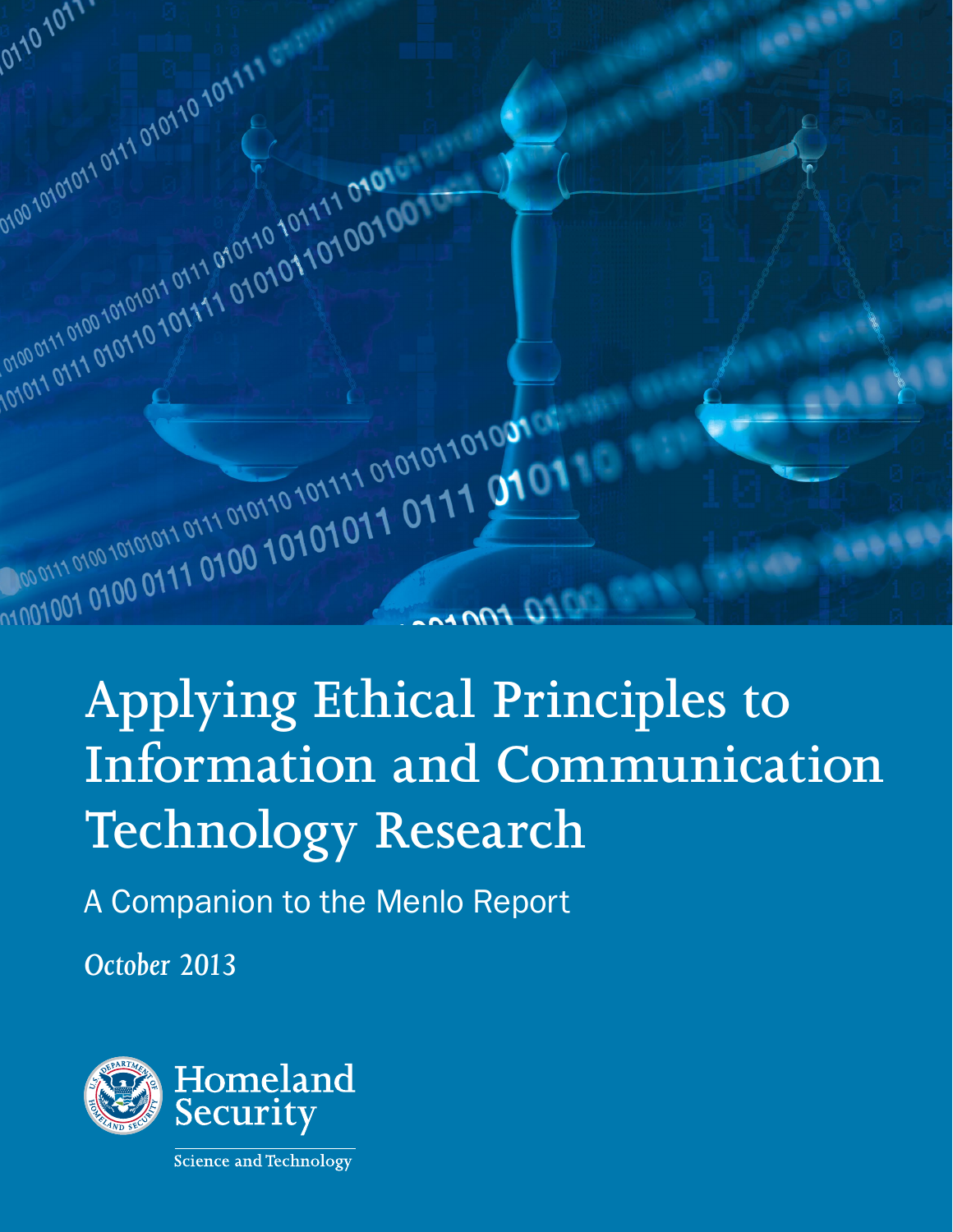# **Authors**

Michael Bailey, University of Michigan David Dittrich, University of Washington, Co-Lead Author Erin Kenneally, CAIDA, University of California San Diego, Co-Lead Author

# **Contributors**

This Companion document was inspired by discussions in the Menlo Report working group meetings held over a period of sixteen months. Participants in the Menlo Working Group include:

- Aaron Burstein, University of California Berkeley
- KC Claffy, CAIDA, University of California San Diego
- Shari Clayman, DHS Science & Technology
- John Heidemann, University of California, ISI
- Douglas Maughan, DHS Science & Technology
- Jenny McNeill, SRI International
- **Peter Neumann, SRI International**
- Charlotte Scheper, RTI International
- Lee Tien, Electronic Frontier Foundation
- Christos Papadopoulos, Colorado State University
- Wendy Visscher, RTI International
- Jody Westby, Global Cyber Risk, LLC

## **Acknowledgments**

This work was supported by funding from the United States Department of Homeland Security, Office of Science and Technology. It does not necessarily represent the views of the authors' and participants' respective employers or the Department of Homeland Security. The authors also wish to thank the dozen or so ICTR community members whose feedback was invaluable to assuring that this document reflects the ground truth sentiments of the professionals at the front lines of ICT research ethics. The authors would like to thank Katherine Carpenter and Sven Dietrich for generously allowing their conversations and correspondence to help in the writing of this work.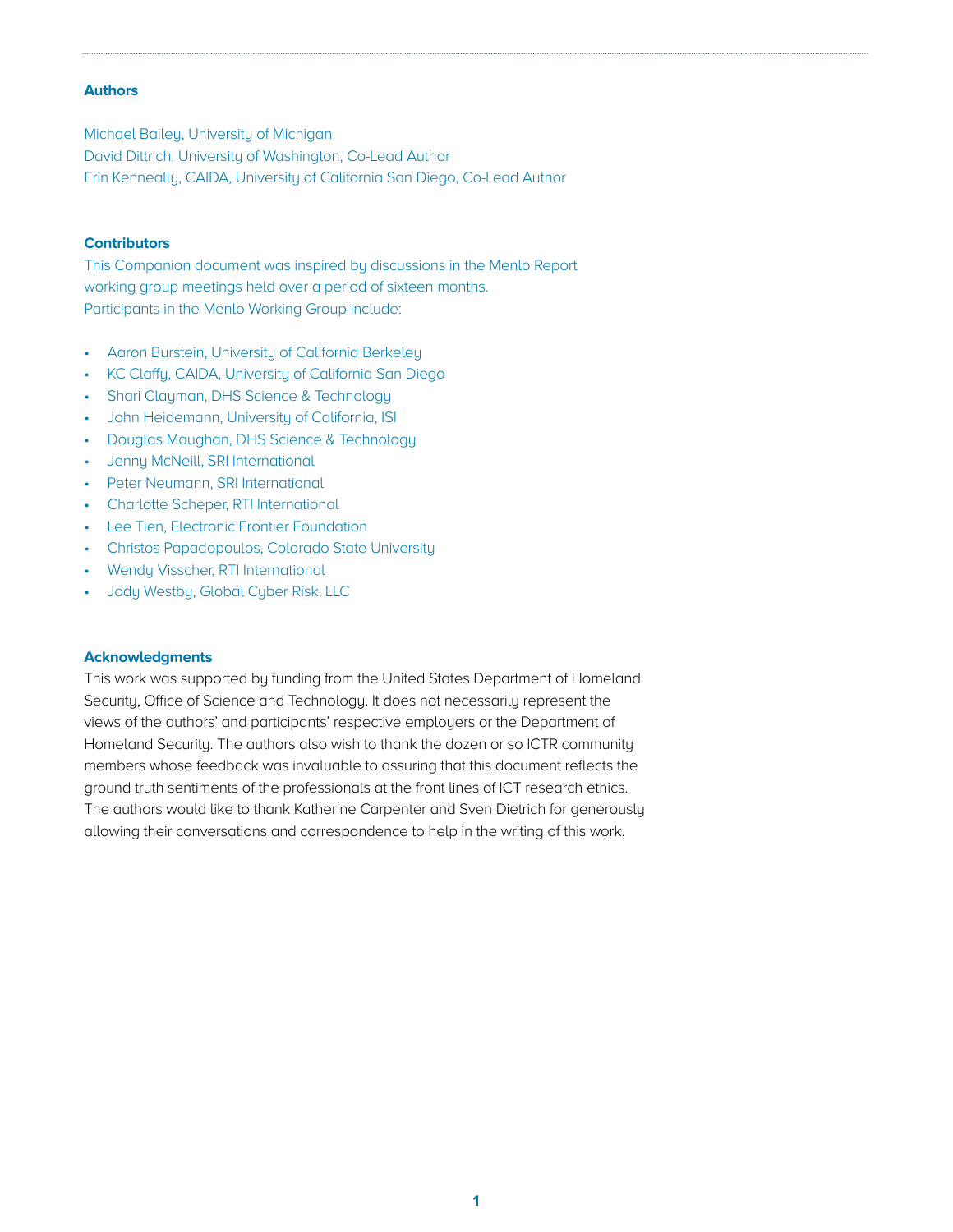#### **Contents**

|   |                                                                                | <b>Acknowledgments</b>                                             |                                                                                | 1  |  |
|---|--------------------------------------------------------------------------------|--------------------------------------------------------------------|--------------------------------------------------------------------------------|----|--|
| A | <b>Introduction</b><br>3                                                       |                                                                    |                                                                                |    |  |
|   | Historical Basis for Human Subjects Research Protections<br>A <sub>1</sub>     |                                                                    |                                                                                |    |  |
|   |                                                                                | Motivations for Ethical Guidelines in the ICTR Context<br>A.2      |                                                                                |    |  |
|   |                                                                                |                                                                    | A.3 The Characteristics of ICTR and Implications for Human Subjects Protection | 5  |  |
| в | <b>Relationship of the Menlo Principles to the Original Belmont Principles</b> |                                                                    |                                                                                |    |  |
|   | B.1                                                                            | <b>Respect for Persons</b>                                         |                                                                                |    |  |
|   | Beneficence<br>B.2                                                             |                                                                    |                                                                                | 8  |  |
|   | <b>B.3</b>                                                                     | <b>Justice</b>                                                     |                                                                                |    |  |
|   | <b>B.4</b>                                                                     | Respect for Law and Public Interest                                | 10                                                                             |    |  |
|   | <b>C</b> Application of the Menlo Principles                                   |                                                                    |                                                                                |    |  |
|   | C.1                                                                            |                                                                    | <b>Respect for Persons</b>                                                     | 10 |  |
|   |                                                                                | C.11                                                               | <b>Identification of Stakeholders</b>                                          | 10 |  |
|   |                                                                                | C <sub>1.2</sub>                                                   | <b>Informed Consent</b>                                                        | 11 |  |
|   | C.2 Beneficence                                                                |                                                                    | 12                                                                             |    |  |
|   |                                                                                | C.21                                                               | <b>Identification of Potential Harms</b>                                       | 12 |  |
|   |                                                                                | C.2.2                                                              | <b>Identification of Potential Benefits</b>                                    | 14 |  |
|   |                                                                                | C.2.3                                                              | <b>Balancing Risks and Benefits</b>                                            | 14 |  |
|   |                                                                                | C.2.4                                                              | <b>Mitigation of Realized Harms</b>                                            | 15 |  |
|   |                                                                                | C.3 Justice                                                        |                                                                                | 16 |  |
|   |                                                                                | C.31                                                               | <b>Fairness and Equity</b>                                                     | 16 |  |
|   |                                                                                | C.4 Respect for Law and Public Interest                            |                                                                                | 17 |  |
|   |                                                                                | C.4.1                                                              | Compliance                                                                     | 17 |  |
|   |                                                                                | C.4.2                                                              | <b>Transparency and Accountability</b>                                         | 17 |  |
| D | <b>Synthetic Case Study</b>                                                    | 18                                                                 |                                                                                |    |  |
| Е | <b>Conclusion</b>                                                              | 20                                                                 |                                                                                |    |  |
| F | <b>Appendices</b>                                                              |                                                                    |                                                                                |    |  |
|   | F.1                                                                            |                                                                    | <b>Example Ethical Codes and Standards</b>                                     | 21 |  |
|   | F <sub>.2</sub>                                                                |                                                                    | Examples of Relevant U.S. Laws and Guidelines                                  | 22 |  |
|   | F <sub>13</sub>                                                                | Examples of Relevant Foreign and International Laws and Guidelines |                                                                                | 22 |  |
|   | F.4                                                                            |                                                                    | <b>Example Case Studies</b>                                                    | 23 |  |
|   | <b>Bibliography</b>                                                            |                                                                    |                                                                                | 30 |  |

This Report is supported by funding from the U.S. Department of Homeland Security Science and Technology Directorate, Cyber Security Division. Points of view and opinions contained within this document are those of the authors and participants and do not necessarily represent the official position or policies of the U.S. Department of Homeland Security or the authors or participants' respective employers. The content of this Report is intended to provide guidance, and it does not constitute legal advice nor should it be interpreted as conflicting with statutory mandates and other authoritative commitments governing actions by the Government.

This publication is intended for information purposes only. The authors, participants, and DHS are not responsible for the use that might be made of the information contained in this publication, or the content of the external sources including external websites referenced in this publication. Reproduction is authorized provided the source is acknowledged.

#### **Contact details:**

For general inquiries about this publication, please use the following details: Email: Menlo\_Report@hq.dhs.gov Internet: http://www.dhs.gov/csd-resources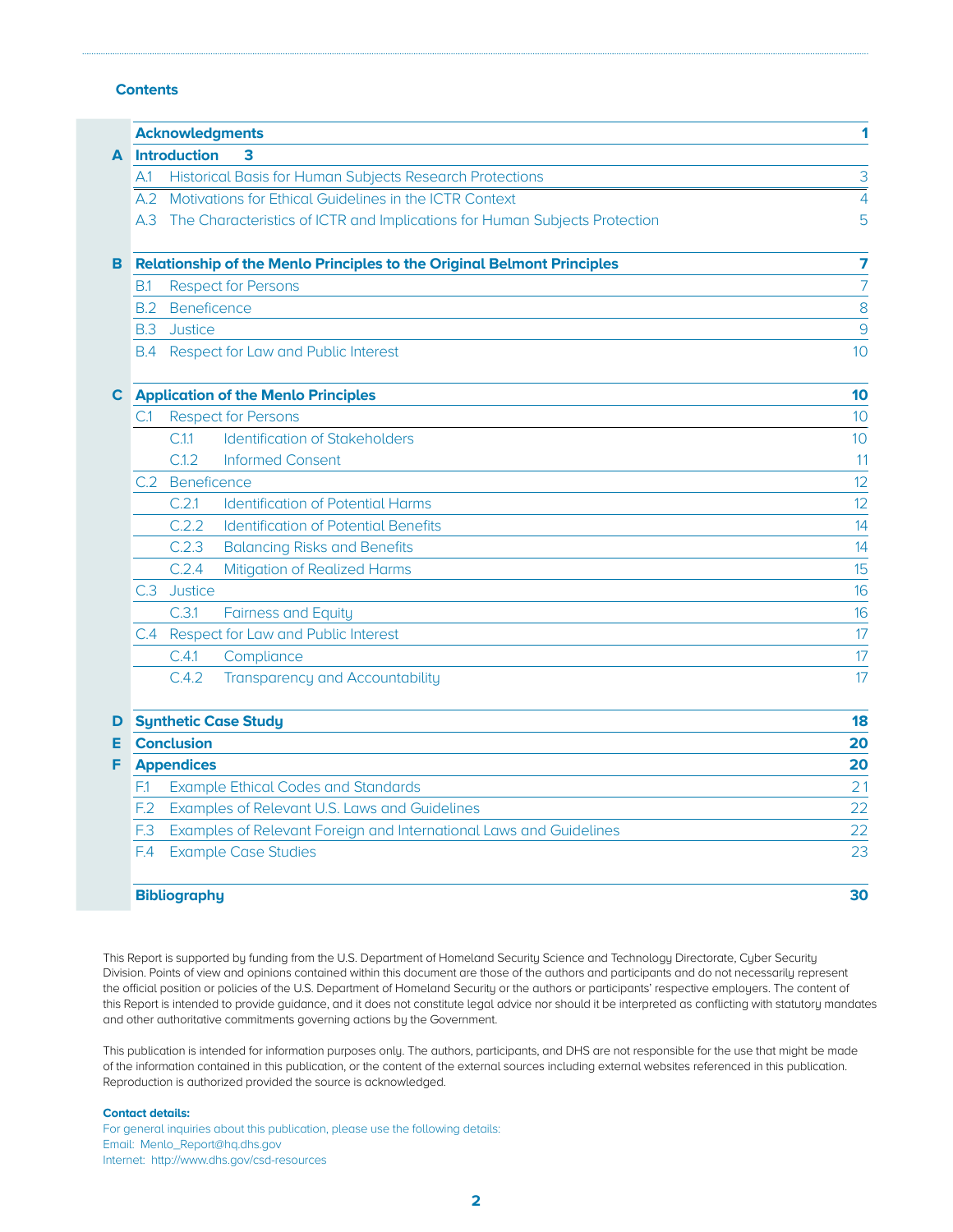#### **A Introduction**

Researchers are faced with time-driven competitive pressures to research and publish, to achieve tenure, and to deliver on grant funding proposals. That ethical considerations can be incongruent with these incentives is neither novel nor unique to information and communication technology (ICT) [59] research. Those conducting ICT research (ICTR) do, however, face a different breed of tensions that can impact research ethics risks. Unfortunately, institutionalized guidance on the protection of research subjects has not kept pace with the rapid transformations in information technology and infrastructure that have catalyzed changes in research substance and mechanics.

The Menlo Report [18] summarizes a set of basic principles to guide the identification and resolution of ethical issues in research about or involving ICT. It illuminates a need to interpret and extend traditional ethical principles to enable ICT researchers and oversight entities to appropriately and consistently assess and render ethically defensible research. The framework it proposes can support current and potential institutional mechanisms that are well served to implement and enforce these principles, such as a research ethics board (REB). The Menlo Report is not an official policy statement of the Department of Homeland Security, but rather, offers guidance primarily for ICT researchers in academia and the private sector who may be funded by the government, as well as corporate and independent researchers, professional societies, publication review committees, and funding agencies.

This Companion is a complement to the Menlo Report that details the principles and applications more granularly and illustrates their implementation in real and synthetic case studies. It is fundamentally intended for the benefit of society, by illuminating the potential for harm to humans (either directly or indirectly) and by helping researchers understand and preempt or minimize these risks in the lifecycle of their research. This document integrates comments received after the December 28, 2011 publication of the Menlo Report in the Federal Register.<sup>1</sup> <sup>2</sup>

# **A.1 Historical Basis for Human Subjects Research Protections**

One of the watershed events that focused widespread attention on research ethics was the Nuremberg Doctors Trial following World War II which revealed the forced medical experimentation on Nazi-held prisoners of war throughout Europe. It motivated the 1947 Nuremberg Code which was unprecedented in its call for informed consent and voluntary participation in research experiments. Seven years later, the renowned Declaration of Helsinki was initially drafted by the Medical Ethics Committee of the World Medical Association and later adopted in 1964. It addresses issues with research protocols involving humans in terms of risks and benefits, informed consent, and qualifications of researchers, and informed a set of international standards that apply to clinical research known as Good Clinical Practices (GCP). There are now over one thousand laws, regulations, and guidelines worldwide that protect human subjects of research [49].

In the United States, one of the most infamous biomedical research abuse cases involved experiments on low income African-American males in Tuskegee, Alabama. Commencing in 1932, these studies continued for decades until revealed to the public in 1972. Subjects were purposefully infected with syphilis, or penicillin was not administered to men diagnosed with syphilis despite the widespread knowledge obtained in the 1940s that the drug was an effective treatment. Doctors wanted to observe the longitudinal effects of the disease on patients up until their deaths. In 2010, the United States Government apologized for sponsoring similar experiments on Guatemalan citizens – with the cooperation of health officials in Guatemala – from 1946 to 1948. Lesser known research abuses, such as injecting cancer cells into live patients and performing experimental surgical procedures on patients without their knowledge or consent (often injurious to the point of death) have made their way into the press and the courts [56].

The U.S. formally responded to these research abuses by passing the National Research Act in 1974, which created the National Commission for the Protection of Human Subjects of Biomedical and Behavioral Research. In 1979 (decades after the Nuremberg Code and the Declaration of Helsinki) the National Commission prepared a document known colloquially as the Belmont Report. Its constructs were formally implemented in Federal regulation in 1981 by the

<sup>1</sup> https://federalregister.gov/a/2011-33231

<sup>2</sup> http://www.regulations.gov/#!documentDetail;D=DHS-2012- 0041-0001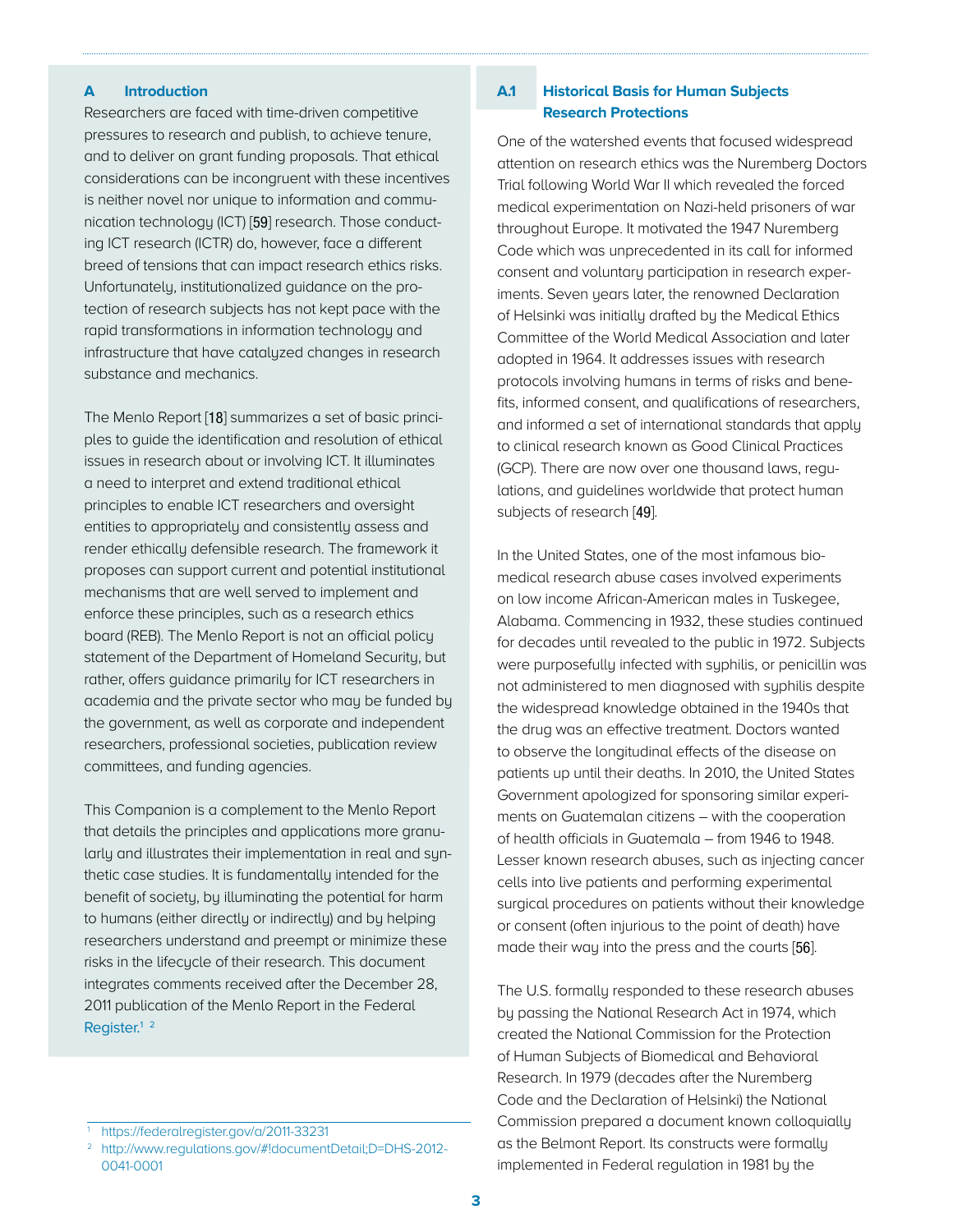Department of Health and Human Services (45 CFR Part 46) and the Food and Drug Administration (21 CFR Part 50 and 56). These regulations define requirements for research involving human subjects that apply to individual researchers and their institutions. They also established the requirements for Institutional Review Board (IRB)<sup>3</sup> oversight for entities conducting federally-funded research involving human subjects. In 1991, part of the regulation (45 CFR 46 Subpart A) was adopted by fifteen other U.S. Federal departments and agencies in their respective regulations in what is known as the Common Rule.

# **A.2 Motivations for Ethical Guidelines in the ICTR Context**

The Menlo Report explicitly adopted the model established by the Belmont Report and its regulatory implementation, the Common Rule, in framing the principles and applications for evaluating and applying ethics in the ICTR context. Even though this model was originally developed for biomedical research, it is used today for evaluating behavioral research, including that involving ICT. Whether ICT intermediates between researcher and subjects, engenders new sources of personally identifiable data, or provides a platform that has become fundamental to daily human activities, researchers engaging ICT in research are obliged to adhere to the principles defined by the Belmont Report, though perhaps applied in different ways. As the boundaries of ICT expand, so do the boundaries of research and the implications for risk to humans who are involved directly or indirectly in research activities. Some of these issues are raised in this document and the Menlo Report in an effort to illuminate some of the challenges that any ICTR and related oversight must address.

The rich field of Ethics offers mechanisms to consistently and coherently reason about specific issues, but those need to be extended and coalesced into a practical framework for ICTR. Manifold codes of conduct and ethical guidelines are available from professional organizations and societies, many of which are familiar to ICT researchers (see Appendix F.1). In aggregate they offer a solid conceptual foundation for ethical research but individually fall short of providing complete, pragmatic and applied guidance in preparing research protocols or evaluating ethical issues in ICTR.

Moreover, relative to our institutionalized and socially internalized understanding of harm related to physical interactions with human subjects, our abilities to qualitatively and quantitatively assess and balance potential risks and benefits in ICTR are immature. To illustrate, while there is no direct analog between biomedical and ICTR abuses it is possible to compare physical versus cyber (i.e., virtual) environments along two dimensions: the impact of risks resulting from research activities and the conditions necessary for potential harm to manifest. For example, in biomedical research the researcher may wish to draw blood from a subject to study the effect of an experimental drug. This requires that the subject is physically present in the research lab and that he manifests consent by signing a written form. The number of subjects is typically on the order of hundreds or thousands and the research proceeds at human speeds (i.e., the time necessary to explain the research protocol, read and sign the consent form, draw the blood, etc.). Quantitatively, the risk is often proportional to the number of subjects involved, meaning that it able to be bounded to the research subjects themselves. With computer security research, however, millions of computers and an equal or lower number of humans using those computers may be implicated as the subject of research, whether directly or indirectly. Although a researcher may likely not interact with or be able to identify those humans, if the research causes those millions of computers to crash or to reveal information about their users, the manifestation of harm to humans and damage to systems and data is foreseeable and unpredictable.

There is a subset of novel ICTR that presents greater than minimal risk to one or more stakeholder populations which neither researchers nor REBs currently have a coordinated mechanism for addressing. Examining how risky research has been managed in other domains can be instructive. For example, in the United States there are Institutional Biosafety Committees (IBC) that oversee research involving things such as recombinant DNA, biological viruses, and other pathogens and hazardous substances. Such oversight differs from typical REBs in depth of knowledge and rigor of procedures. There are more domain-specific experts on the IBC, the research activities are more frequently reviewed, and there is greater scrutiny of the expertise of the Principal Investigator (PI). The PI and another laboratory technical staff member directly participate in the IBC process, which helps protect not only the public and the environment, but also the PI and laboratory staff who could

<sup>&</sup>lt;sup>3</sup> While Institutional Review Board (IRB) is the name used in the United States for ethical review bodies, we use the more general term Research Ethics Board (REB) in this document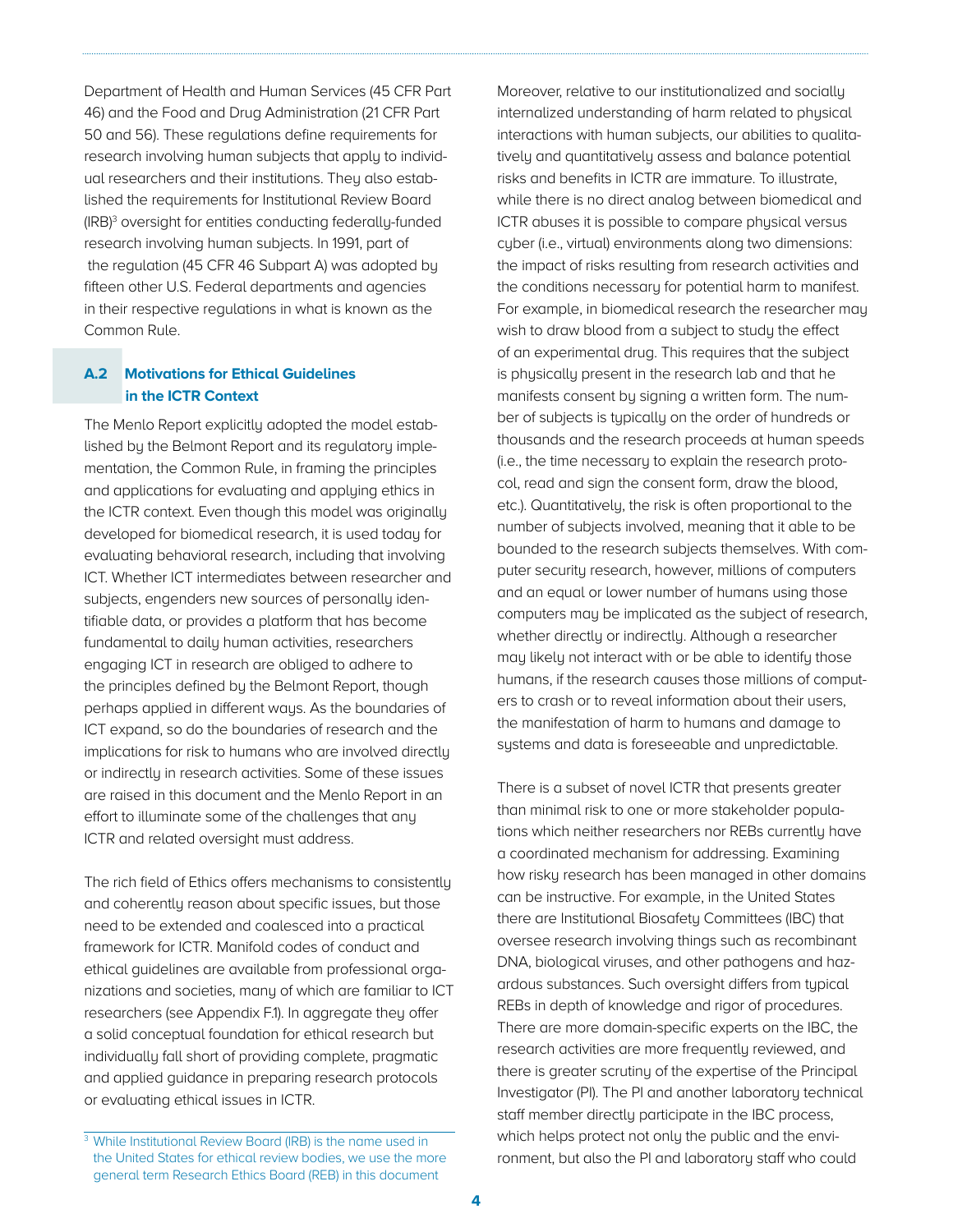themselves potentially be harmed by the research activity. To aid determinations of level of scrutiny and depth of protections, IBCs use mechanisms such as defined Biosafety Levels (BSL) to address containment requirements and Risk Group (RG) categories that classify types of research. There are similarities between self-replicating and self-propagating malicious code that infect computers and manipulation of botnets involved in serious crimes, and research involving biohazards. All carry the potential to harm humans if spread uncontrollably through the environment, though the potential for ultimate harm to humans is less obvious in the ICT context. It may be possible to eventually derive mechanisms similar to those used by IBCs in order to facilitate an ethical review process that is proportional to the risk presented by this subset of higher-risk ICTR.

# **A.3 The Characteristics of ICTR and Implications for Human Subjects Protection**

Traditional human subjects protections arose in response to medical research abuses in contexts that predate contemporary, ICT-pervasive environments. Research involving ICT poses challenges to stakeholder identification (i.e., attribution of sources and intermediaries of information), understanding interactions between systems and technologies, and balancing associated risks and benefits. ICTR is largely driven by needs for empirical data about the technical functioning of and human interactions with information systems and networks to enhance knowledge about information security and network management. Examples include countering ICT threats and vulnerabilities, protecting infrastructures, improving algorithms, creating new applications and architectures, optimizing traffic routing, and increasing national and international security.

The environment of research involving ICT differs from the "offline" environment that naturally lead REBs to assume a human-centered approach to the application and interpretation of ethical principles. The presence of ICT in research activities results in situations of greater scale and more dynamism than those research activities involving direct interactions with human beings. Datasets can be massive and can be combined easily. Automation greatly increases the speed with which actions and effects occur. Communications and actions are decentralized and distributed. ICT systems are composed of tightly coupled subsystems that are difficult to manipulate in isolation, can be can be complex, and are

opaque. Additionally, researchers must contend with dynamic and malicious threat vectors. Research not involving ICT may implicate a few of these characteristics, while the involvement of ICT often raises many of them at the same time. These characteristics taken alone do not justify ICTR exceptionalism, however their confluence within ICTR presents new challenges in ethical evaluation and oversight.

For example, research involving "de-identified" data (biological samples) about humans in the context of large-scale, data-intensive research biological samples has raised active debate in the biomedical research community over the interpretation of Common Rule terms Human Subject, living individual and about whom. "[It] is not clear to what degree humans whose information is involved in such research are research subjects that trigger the regulatory protections. Under the definition in the Common Rule, they are not "research subjects." [54] ICTR shares with the biomedical/behavioral community similar struggles regarding non-human subjects research [9]. For both domains, "[the] only barrier between the de-identified research data and it becoming private information as defined in the Common Rule is an act of re-identification." [9] The risks in ICT research extend beyond just identification of humans, however, to research interactions with information systems in ways that could result in harm to humans. Understanding this complex mix of risks complicates not only the application of the principle of Respect for Persons, but also the calculation of risks and benefits necessary to apply the principles of Beneficence and Justice.

It is unrealistic to expect rigid and unanimous agreement over the interpretation of the terms defined in the Common Rule. In fact, the problemof vaguely defined terms in the Common Rule vis-a-vis effective ethical review has been discussed before. [26] The underlying objective of protecting humans (be they direct subjects, non-subjects, or potentially harmed parties through misuse or abuse of information or information systems) remains. While the application of core ethical concepts for any given case may be fact-specific, the objective can be achieved by adhering to a framework for consistent and transparent application and evaluation of ethical practices. Common use of such a framework helps build trust that ICT researchers are adhering to traditional standards set forth in the Common Rule. This framework enables oversight entities that may not be familiar with the ICTR domain to understand and reason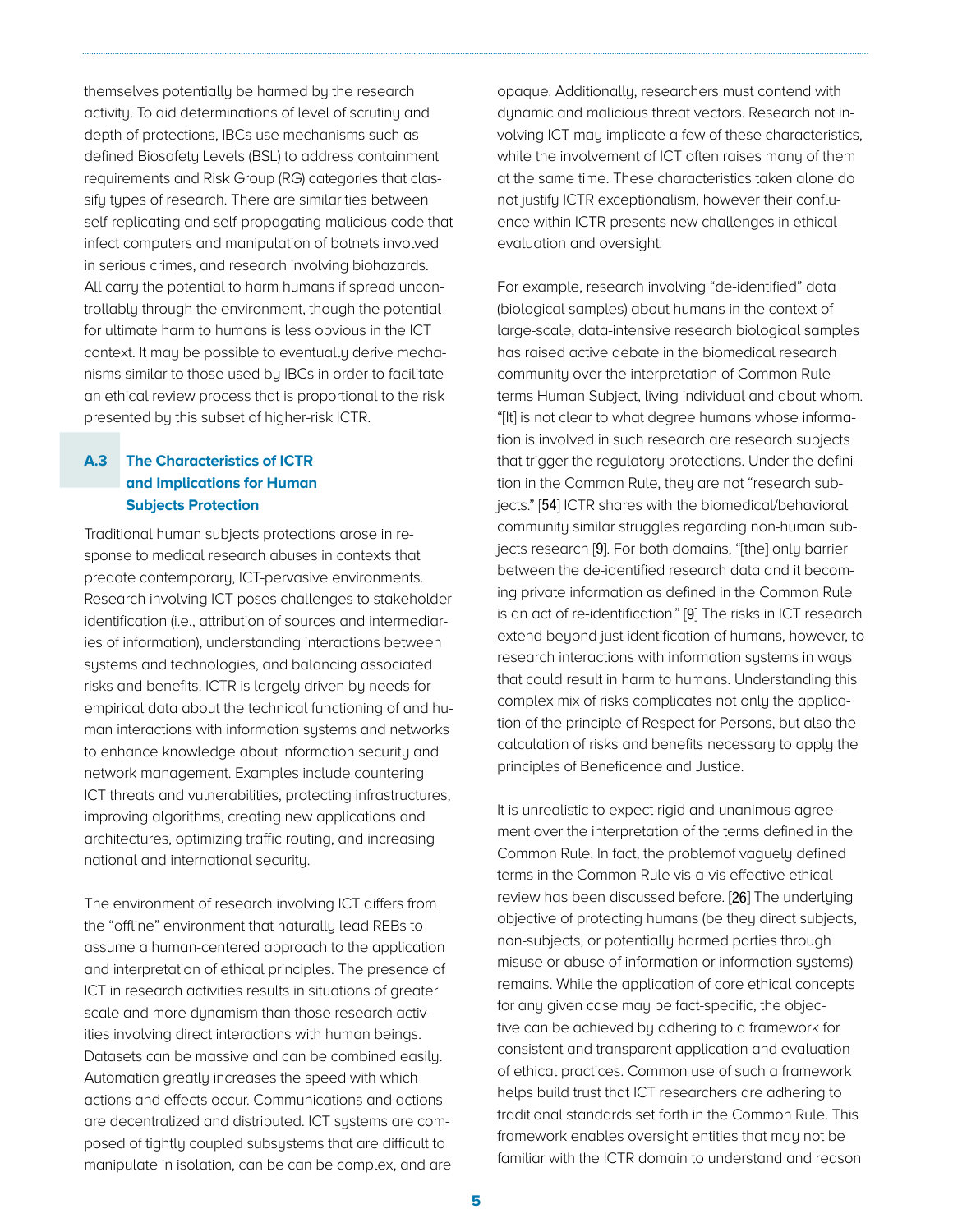about the ethical issues and risk vs. benefit analyses as it relates to humans impacted by information and information systems. The Menlo Report [18] outlines such a framework and is assistive in managing ethics application challenges arising from the differences between the traditional and ICT environment, briefly described below.

**Scale** In ICTR, face-to-face interactions between the researcher and the subject are rare. The Belmont Report pre-dates the proliferation of ICT, which means that today's multi-site studies, or those involving large-scale electronic data collection and analysis were not contemplated by Belmont's guidance. As such, its applications are primarily focused on human-scale biomedical and behavioral research where one-to-one researcher-subject relationships were the norm. ICT research (and data-intensive biomedical studies) may involve data regarding hundreds of thousands to millions of humans. Identifying all of those humans and obtaining informed consent may be impracticable (if not impossible).

**Speed** Biomedical and behavioral research in the context of Belmont proceeded at human pace where research execution was non-automated. It takes time and effort to prepare a needle and inject a drug, for the drug to take effect, and for a complete set of research subjects to participate in the study. At this pace, problems that would warrant halting an experiment can be identified well before the study is completed. Research taking place in or using an ICT environment is more efficient than direct human-to-human interactions. Actions can affect millions of devices at the edge of the network in seconds, research participation is potentially simultaneous, and harm that does materialize is often immediate. This speed differential must be taken into consideration, especially to minimize risks or to mitigate unforeseen harm in a timely and thorough manner.

**Tight coupling** ICT resources are interconnected via networks. The drive to innovate causes a convergence of ICTs that tightly integrate or merge formerly separate and discrete systems and islands of data. For example, contemporary smart phones may contain a vast array of sensitive data, including: lists of personal contacts linking names, addresses, phone numbers, email addresses, social network accounts, and family members; passwords for financial, utilities, insurance, or investment accounts; applications allowing remote control of home

appliances and automobiles; geo-spatial location tracking of family members and friends; and private, personal photographs.

This interconnectedness exacerbates the likelihood that research activity may disclose a vast amount of personal data about not only the owner of the device, but a network of associated persons. Therefore, unintended uses or accidental destruction of the data may bear significant consequences for device owners and the persons to whom it links. There may be new tensions between scientific and commercial goals as private sector collaborators or consumers of research engage ICTR directly or indirectly to achieve socially controversial commercial goals (e.g., behavioral advertising, policing copyright, or identifying the source of anonymous communications). Further, the tight coupling of data and systems heightens the risk of collateral and cascading harms posing new challenges for identifying, responding to, and mitigating potential harms.

**Decentralization** ICT by definition involves interdependent relationships among various technologies. Text, audio and video communications may be located in many different places and controlled by various entities, yet converge at various places and times to convey information. This decentralization can negatively impact research activities that depend on cooperation, such as obtaining informed consent and mitigating actual harms.

A related issue is varying levels of response capacity [17] of each autonomous entity on the internet (be it a corporation, a service provider, or an individual's home computer network). Entities with whom a researcher interacts will have varying levels of understanding, ability, or willingness to act and decentralization can exacerbate these hurdles. For example, a computer security researcher may discover harmful activity and try to mitigate it by somehow engaging the affected parties. A report of criminal activity may not be investigated, cooperation requests to inform botnet victims may not be conveyed, or users may not unanimously understand a notice of the risk conveyed to them.

**Wide distribution** ICT is both decentralized and highly distributed. Some sensitive data ICT users rely upon may be decoupled from their home systems or other centralized location into a remote collection of servers. Accidental destruction of the data stored at the edge of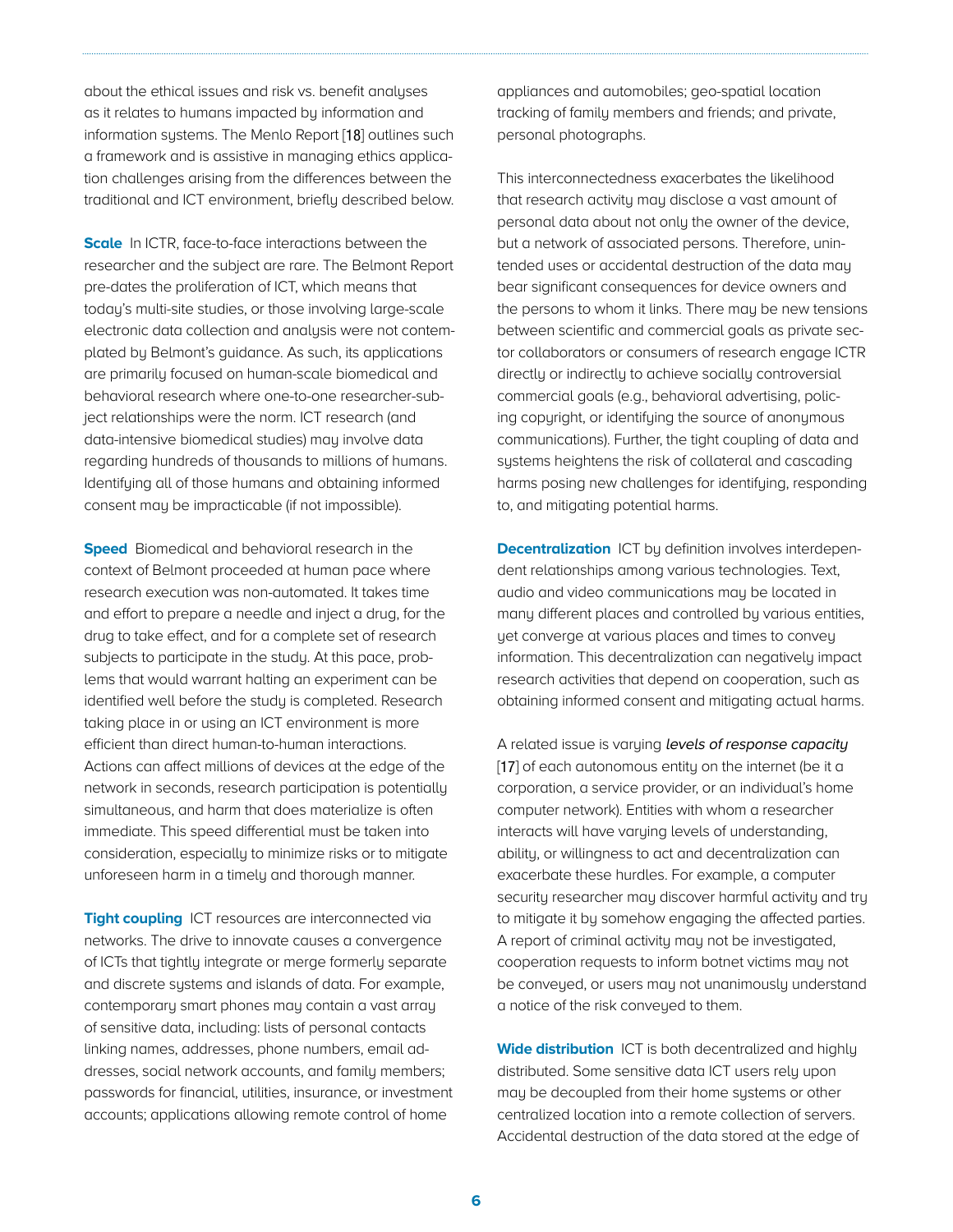a network, or inadvertent and simultaneous transmission of data by multiple devices, could cause significant harm when aggregated across a large user population. This spatial distribution can cause research activity to negatively impact the integrity or availability of information and information systems for quantitatively large numbers of user(s) and others relying on ICT for critical services.

**Opacity** Traditional biomedical or behavioral research environment has a natural focus on corporeal human subjects research, where interactions with living subjects are very perceptible. Contemporary behavioral and biomedical research is increasingly data-centric, involving large-scale or multi-site studies that comprise vast amounts of data rather than direct human interactions. Research using ICT as a facilitator of scale rarely involves computer-mediated interactions with humans rather than direct human interactions. Often the primary concern for these studies is the collection, use, and disclosure of personally identifiable information, however interactions with ICT as the subject of research may raise concerns about compromise of data or system availability or integrity. As the scale, decentralization, and distribution increase, so does the opacity of knowing who, how and to what degree human beings may be impacted.

With ICTR, the direct research subjects may be exclusively humans (e.g., criminals operating botnets, users of computer interface designs), but the subject could also be the ICT itself (e.g., routers in network infrastructure), or a combination of humans and ICT (e.g., a compromised computer used by several humans). The interactions with or possible impacts on humans may be highly-mediated and indirectly observable (or not observable). Because the link between impacted persons and research is opaque, researchers and oversight entities can be uncertain about the role and necessity of human subjects protections.

Opacity challenges brought about by ICT can potentially negatively impact both users and researchers. Generally, users are not privy to the inner workings of applications, devices and networks. The simplicity of user interfaces hides the technical details of storage, transmission protocols, rendering, resource management and credentialing that ensure seamless usability and enhanced functionality. Many risks are not perceptible to the user, nor is it clear what system functions are normal or what is caused by researcher activity. This complicates informed consent because of the limitations of non-technical individuals to understand risks associated with ICT. Opacity may also effect determinations of information quality and reliability.

# **B Relationship of the Menlo Principles to the Original Belmont Principles**

What do the Belmont Report principles Respect for Persons, Beneficence, and Justice mean within the ICT research context? Since these ethical tenets were developed to promote the protection of human subjects in the context of biomedical and behavioral research, this section aims to evaluate, clarify and modify these principles in the ICT network and security context.

## **B.1 Respect for Persons**

In traditional human subjects protection, respect for persons encompasses two components. First, individuals should be treated as autonomous agents. Second, persons with diminished autonomy are entitled to protection. These components are often applied via the process of informed consent. Obtaining informed consent from research subjects demonstrates that participation is voluntary and that they receive a comprehensible description of the proposed research protocol that includes risks they face, any research benefits, and how the subject will be compensated for her efforts (e.g., time and transportation costs). Subjects are able to accept or decline participation in the research project. Research subjects are informed that they can change their mind and withdraw at any time without suffering negative consequences. In some instances it may be impossible for research subjects to withdraw (e.g., when a researcher does not know who they are, if data including their personal information has already been published, etc.).

This process is played out in traditional biomedical and behavioral research with researchers typically interacting directly with research subjects in an office, clinic, or laboratory setting. The subjects are physically present, directly communicate with the researcher and are presented with a consent form. Consent forms are written in layman's language that describes the risks of negative effects like experiencing pain or the possible consequences of having participation made public, and the protections enacted by researchers to minimize risk. Once the subject understands what participation entails and accepts the risks, she acknowledges (with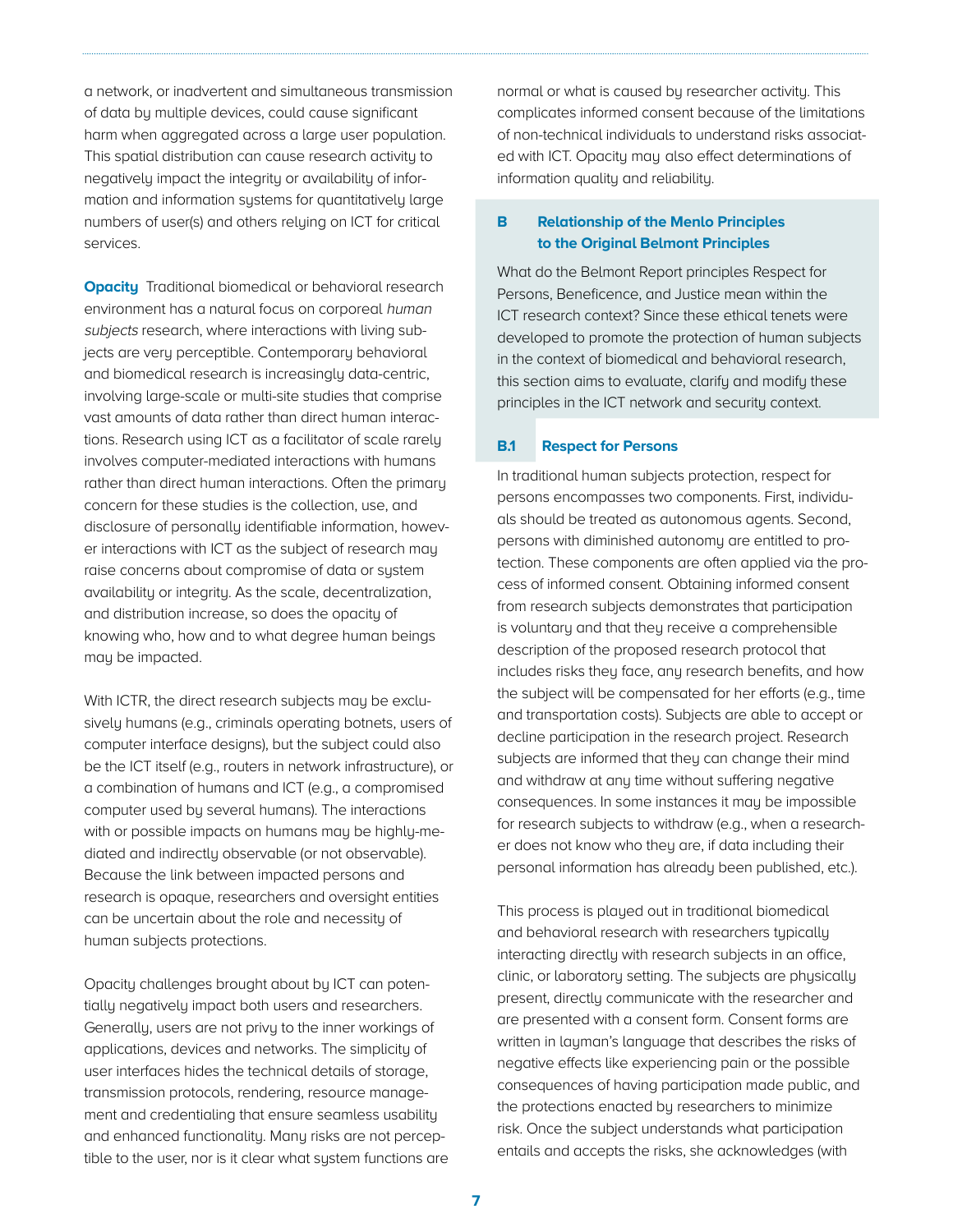a signature, or in some cases verbally) her consent to participate and she is aware that she can withdraw from participation at any time without consequence to her.

Juxtapose the above scenario to the ICTR context where obtaining informed consent is complicated by three primary challenges: identifying who should consent to research; locating and communicating with the relevant parties; and explaining intangible and/or technical issues such as research risks in layman's terms.

The first hurdle requires determining the stakeholders (assisted oftentimes by ascertaining relationships with obvious stakeholders), their level of involvement, and whether they are at risk. Identification of individuals and even groups is difficult and often impossible in ICT contexts. Computing devices are intermediaries in the communication channel between researcher and research subject, often preventing direct interaction. The research subject may be an individual ("natural person"), a corporation, non-profit organization, or other organizational entity ("legal person"), or the ICT itself, although any potential harm will likely flow to the person(s) owning, operating or utilizing the ICT.

Once stakeholders have been identified, the next hurdle is determining the means and methods to communicate with them for the purpose of obtaining consent. In ICT contexts, the at-risk stakeholders are distanced in several ways. They may be logically distant, behind layers of service, network transit, or application platform providers. They may be distanced in space, physically located in different parts of the globe. They may also be distanced temporally, in that the effects from a researcher's actions may have ramifications not only immediately, but sometimes many months after the fact. All of these factors make impracticable direct and immediate communication with them, perhaps even being dependent on the involvement of service providers or ICT system owners.

The final obstacle is conveying research risks and benefits in understandable terminology so that consent can be deemed valid. Complex and opaque technologies diminish comprehension because the vast majority of users perceive only what is conveyed through the friendly graphical user interfaces which hide the complex interactions between a multitude of underlying operating systems, applications, networks, communication protocols, and technical policies. The typical user does not know what it means to have a subverted application programming interface that allows a rootkit to conceal underlying malware, or what risk is posed by exposing the end-points of connection flows in stateless communications protocols. The levels of response capacity [17] concept is relevant here, whereby it may be difficult for some intermediate providers or enterprise network contact personnel to understand what the ICT researcher is explaining and to know how to properly respond to the researcher.

Overcoming these challenges to obtaining informed consent can be difficult if not impossible in network contexts. This raises legitimate debate about whether there are suitable means to achieve informed consent in certain ICTR situations, whether the idea of individual informed consent itself is an appropriate mechanism for the principle of respect for persons, or whether it is necessary to reinterpret the idea of diminished autonomy and advocate for the use of proxies (e.g., legally authorized representatives) to exercise informed consent on users' behalf when it is impracticable to identify and obtain informed consent from every human impacted by ICTR.

# **B.2 Beneficence**

The Belmont Report specifies two general rules under the principle of beneficence that can be summarized tersely as: "(1) do not harm and (2) maximize possible benefits and minimize possible harms." Beneficence is thus applied through risk vs. benefit assessment, and subsequent balancing of benefits to society with risks to humans involved in research.

Biomedical and behavioral research can serve as models for understanding ethical principles in ICTR, however the tensions and complexity introduced by involvement of ICT justifies some divergence from the application of those principles as envisioned by Belmont. When it was written, the internet, social networking sites, multi-user online role playing games, video conferencing, and global search engines that index data from millions of websites did not exist. It was not possible to globally monitor communication flows of millions of individuals, nor was there a risk that disrupting some random computer connected to the internet could impact physical objects or financial processes. The risks presented by these latter examples are less well understood than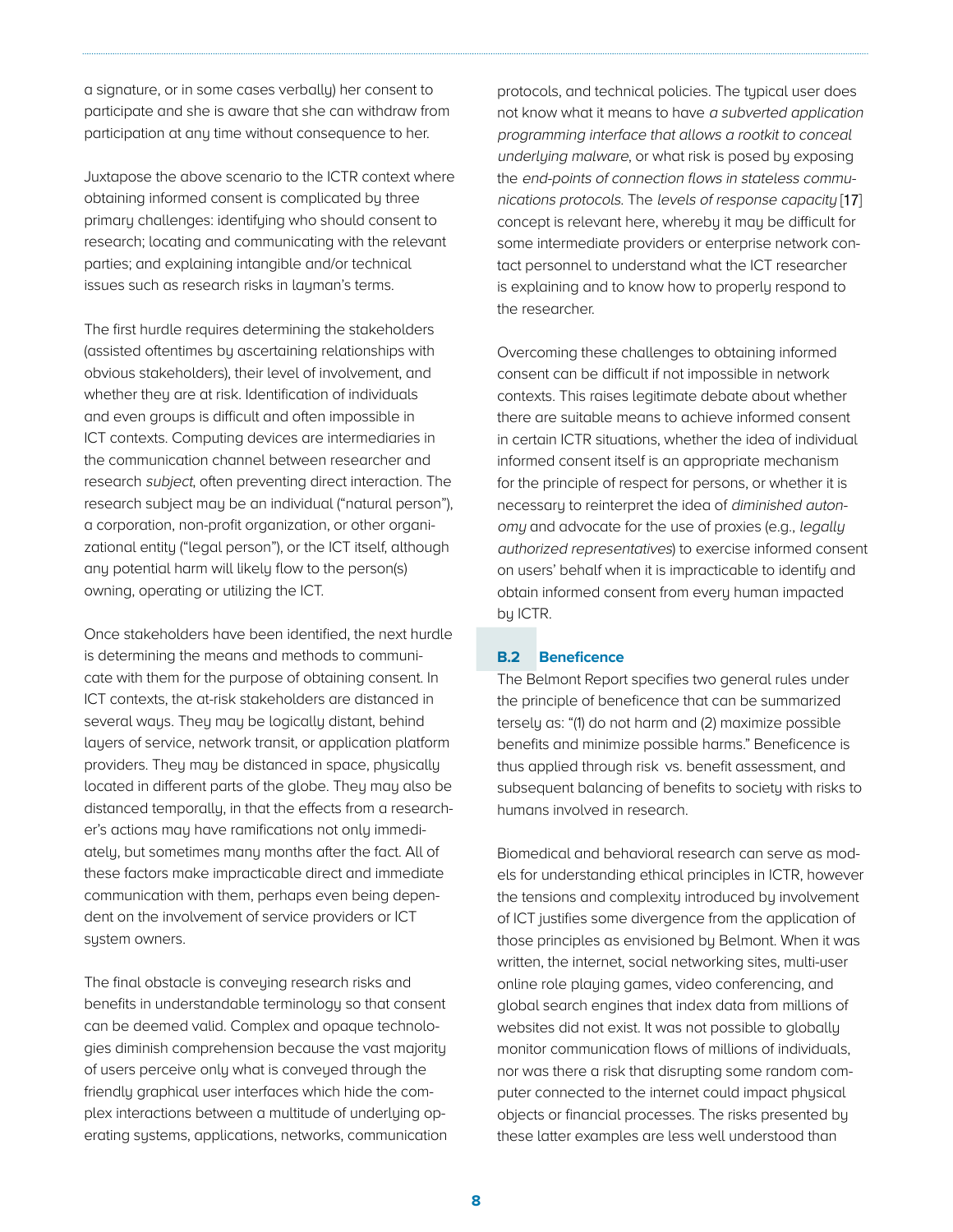research that involves injecting drugs, taking blood samples, or asking sensitive questions about sexual behavior or drug use.

Privacy risks can be vexing in ICTR because of the disjointed concept of identity in relation to digital artifacts in both law and social convention. Many digital artifacts – virtual objects that reference a component of ICT – are not identifiable information that reference specific persons or render someone's identity ascertainable. ICT artifacts are not always equivalent to identifiable information as defined in other realms (e.g., HIPAA [1]). Names, fingerprints, or biometric markers are considered more reliable identifiers than internet protocol (IP) addresses or uniform resource locators (URLs). Precisely what constitutes digital personally identifiable information is unsettled and evolving. Network digital artifacts, such as IP addresses, may directly identify interfaces to devices connected to the internet, however those are not necessarily the origin or destination of communications. The actual sending or receiving computer(s) may be obscured by Network Address Translation devices or firewalls, or may be an intermediate computer (i.e., a router) that serves as part of the network transporting traffic along the path between sender and receiver. Even when a device maps to a specific computer operated by an identifiable person, researchers may not readily ascertain the linked identity. Obtaining the identity of an account holder associated with the IP address of a specific device at a specific time necessitates formal legal processes involving the network service provider.

Risk determinations based solely on the likelihood of direct mapping between a network artifact and an individual underestimates the potential harm to individuals. Even when researchers have made efforts to de-identify and anonymize data, their efforts may not be sufficient to protect research subjects. Many de-identified datasets are vulnerable to re-identification by linking to commercially zor publicly available data. The identifiability of artifacts associated with network traffic is context-dependent. An IP address associated with darknet traffic may identify a compromised host, while an IP address in a topology trace may identify a router. Advancements in re-identification or de-anonymization techniques, combined with large research datasets and enormous amounts of commercially available data, have changed personal identification risk assessment and challenged traditional conceptions of identifiable information. For

these reasons, it may be difficult or impracticable to identify at-risk or vulnerable populations in a network trace, such as juvenile subjects who may warrant greater protections.

While risks in the ICT context primarily relate to the identifiability of data involved in research, they can extend further to characterize behaviors that present other risks. Individuals have both a physical identity and several virtual identities that involve their network of relationships, online purchasing behaviors, internet browsing behaviors, etc. Increasingly, the physical and virtual identities and environments intermingle as technologies, economies, and social networks advance and converge. It is possible to remotely determine where a person is located in her house by observing fluctuations in power consumption of electrical devices between rooms, or when a home is vacant or occupied. Remote control of home appliances, door locks and ignition system in vehicles, and physical tracking using geolocation of portable electronic devices all constitute potential harm to humans beyond simply disclosure of familiar identifiers such as name, address, and Social Security Number.

# **B.3 Justice**

In the context of human subjects research protection, justice addresses fairness in selecting subjects and stakeholders and determining how to equitably apportion who ought to receive the benefits of research and bear its burdens. The presence of ICT introduces challenges to applying this principle.

In some ways, the anonymous nature of ICT decreases the problem of selection bias in that it may be difficult, if not impossible, to chose subjects based on protected attributes such as race, gender, religious affiliation, or age. Conversely, the characteristics of ICT may obfuscate the nature and scope of research risks and more importantly, who bears the burdens.

Responsible disclosure of ICT research results – most critically with vulnerability research – demands an understanding of the time-sensitivity of knowledge about vulnerabilities in terms of mitigation or exploitation of those vulnerabilities. Publication and wide dissemination of vulnerability research should be encouraged for social protection purposes, but not without considering its benefit to malicious actors. The timing and level of disclosure should not pervert the assignment of benefits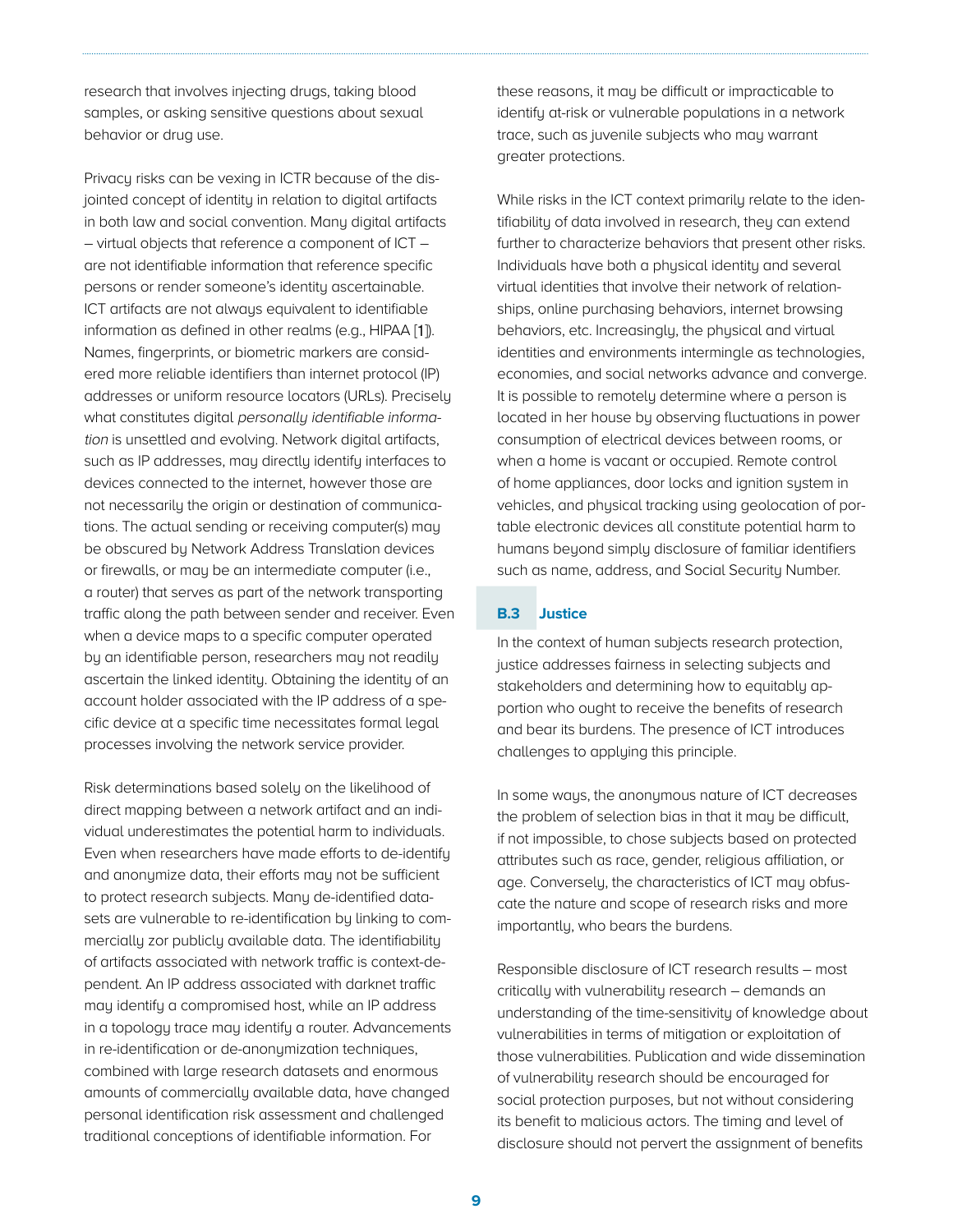and burdens by improving the ability of criminals to inflict harm upon users of ICT and place individuals and society in a position of bearing added burdens.

## **B.4 Respect for Law and Public Interest**

The Menlo Report makes explicit an additional principle named Respect for Law and Public Interest. While its meaning is addressed within the original Belmont principles of Beneficence it warrants specific attention in the ICTR context due to several factors: the myriad laws that may be germane to any given ICTR; conflicts and ambiguities among laws in different geo-political jurisdictions; the difficulty in identifying stakeholders, a necessary prerequisite to enforcing legal obligations; and possible incongruence between law and public interest (see Appendix F.2, F.3).

The Menlo Report itself does not take any stance on addressing the situation where laws are viewed by researchers or the public to be unethical, however it does suggest that researchers be prepared to defend the choices they make on ethical grounds and to take responsibility for those choices. Both the Menlo Report and this Companion are designed to guide researchers in preparing to make these justifications, in discussing ethical issues with REBs who evaluate research protocols, and in explaining to the public how their research protocols are designed to appropriately balance risks and benefits in the public's best interest.

# **C Application of the Menlo Principles**

At the time of the Belmont Report, ICT was burgeoning and was not integral to or embedded in our socio-economic or research realms. Research at the time was directly human-centered. Data collection and observations made by researchers involved direct interaction with humans that were not intermediated by computers. It was thus relatively simpler to determine who was at risk from research activities (i.e., the human research subject) and the burdens and beneficiaries of the research were likewise easier to identify. The use of ICT in research – research that relies on previously collected data stored in databases or repositories, or research targeting ICT itself and not specifically humans – introduces new and different tensions. Specifically, there are difficulties identifying from whom to seek consent, expressing and quantifying risk, and balancing risks and benefits to individuals or organizations who may not be direct subjects of research activities.

In this section we expand on the applications of principles defined in the Menlo Report and provide guidance on how to apply these principles to design and evaluate research that targets or uses ICT in ways that can potentially harm humans, or is data-centered in nature and raises identifiability or privacy risks. We use assistive questions to guide those who are defining or evaluating research methodologies.

## **C.1 Respect for Persons**

Respect for persons recognizes the research subject's autonomy (i.e., the ability to voluntarily participate). Implicit in its application is identification of subjects and other stakeholders in the research, and it is usually achieved by an informed consent process that includes three elements- notice, comprehension and voluntariness. Research where ICT rather than humans is the subject may still require some form of informed consent if humans may be harmed indirectly. Stakeholder analysis illuminates persons who are direct subjects of research as well as those who may be indirectly at risk from research.

# **C.1.1 Identification of Stakeholders**

Appropriate application of the principles of Respect for Persons, Beneficence, Justice, and Respect for Law and Public Interest requires that Stakeholder Analysis must first be performed. This application of Respect for Persons is similarly used as an evaluative method in many fields, such as value sensitive design (a theoretically grounded approach to designing technology that considers human values in a principled manner) [23], software engineering [25], and anthropology [45]. This activity identifies the key parties affected by the research activity by way of their interests, involvement and/or their relationship (i.e., producer or recipient) to beneficial or harmful outcomes.

- **Primary stakeholders** are, "those ultimately affected, either [positively or negatively]." These will typically be the end-users of computer systems, and consumers of information or information system products or services;
- **Secondary stakeholders** are, "intermediaries in delivery" of the benefits or harms. In the computer security context, these would be service providers, operators, or other parties responsible for integrity, availability, and confidentiality of information and information systems;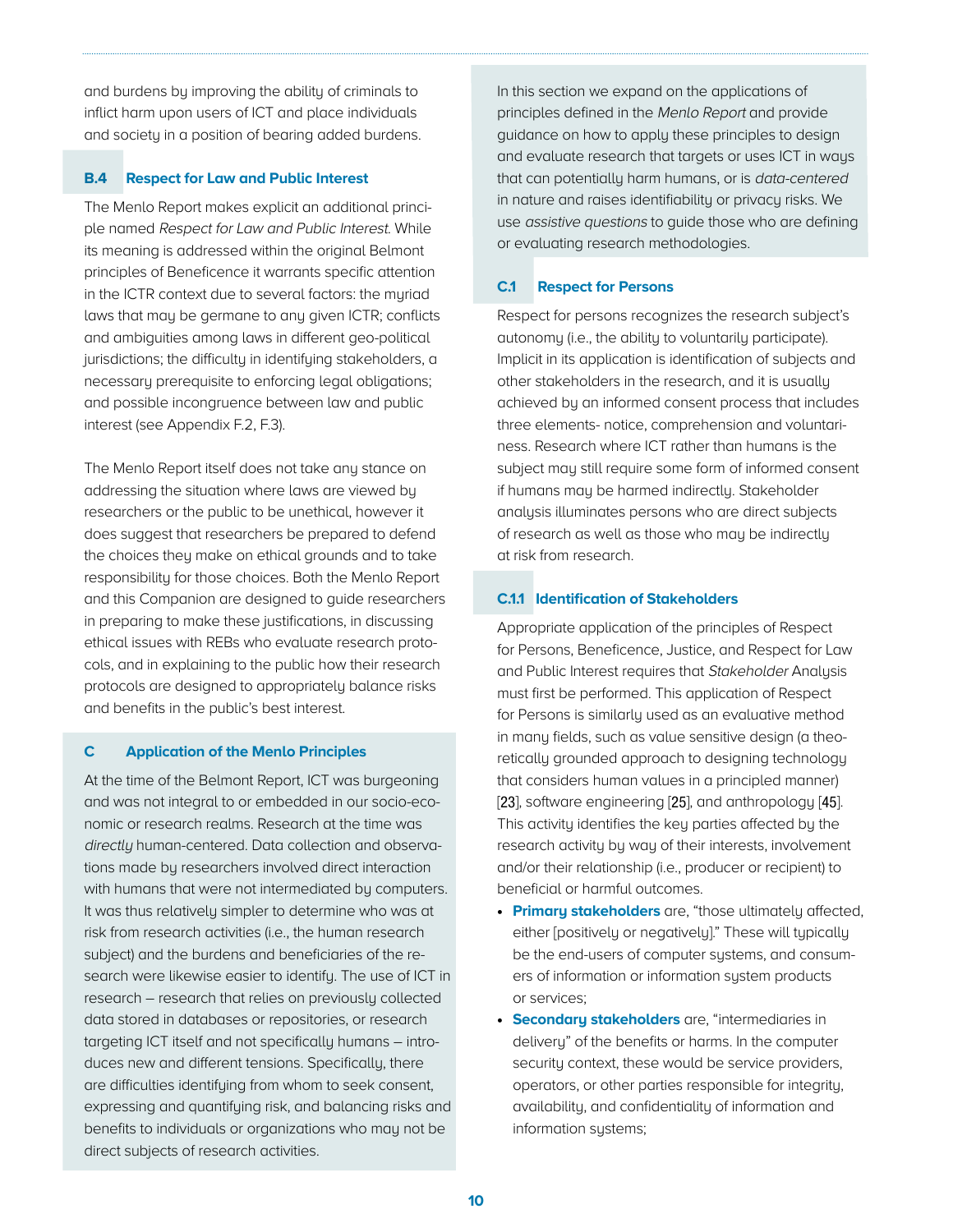• **Key stakeholders** are, "those who can significantly influence, or are important to the success [or failure] of the project." This includes the researcher(s), vendor(s), those who design and implement systems, and criminals or attackers.

It may be confusing to include both beneficial (positively inclined) and malicious (negatively inclined) actors in any particular stakeholders category, even though they both actively contribute to the harm vs. benefit calculus. For example, it may be easier in complex criminal botnet research to derive two distinct sets of key/primary/ secondary stakeholders, those who are positively inclined (e.g., researchers, law enforcement, commercial service providers, the general public), and those who are negatively inclined (e.g., virus authors, botnet controllers, spammers, "bullet-proof hosting" providers who turn a blind eye to criminal activity within their networks).

Thorough stakeholder analysis is important to identifying: the correct entity(s) from whom to seek informed consent; the party(s) who bear the burdens or face risks of research; the party(s) who will benefit from research activity; and, the party(s) who are critical to mitigation in the event that chosen risks come to fruition. For this reason, stakeholders are mentioned throughout this section.

# **Assistive Questions**

- Can you reasonably identify and contact persons who are potentially put at risk from research activities in order to obtain informed consent?
- Can you identify the relationships between all of the stakeholders (both positively and negatively inclined) in terms of rights, responsibilities, and duties?
- Which stakeholder populations (be they groups or individuals) may experience primary and secondary effects through disclosure of vulnerabilities or disruption of operations?
- Who owns, controls, or authorizes the use of ICT resources, or the collection, use and disclosure of data related to those resources?
- Have you identified all vulnerable groups that may be affected?

## **C.1.2 Informed Consent**

Informed consent assures that research subjects who are put at risk through their involvement in research understand the proposed research, the purpose for which they are being asked to participate in research, the anticipated benefits of the research, and the risks of the subject's participation in that research. They are then free to chose to accept or decline participation. These risks may involve identifiability in research data, but can extend to other potential harms. The Menlo Report [18] (Section C.2.1) describes the informed consent process and the situations and mechanisms under which an REB may alter or eliminate the requirement of obtaining informed consent.

Consent for collection of identifiable data that will be held for a long period of time for one research purpose does not translate to re-using that data for another purpose and may require re-consent. To illustrate, in traffic classification research subjects might be willing to volunteer their traffic data for research that could improve efficiency of data delivery or for situational awareness that improves national security, but not for research on optimizing revenue for the network provider or its advertising partners. Similarly, consent for academic researchers to use data in traffic classification research is not consent for an industry trade organization to use the same data to improve their peer-to-peer file-sharing profiling techniques.

In many cases, obtaining informed consent may be impracticable such as with children, those with incompatible language skills, or other forms of diminished autonomy. In these situation, the interests of vulnerable populations must be addressed by alternative means. A researcher may seek alteration or elimination of informed consent from an oversight body through waivers of documentation of informed consent (i.e., requiring individually signed consent forms) and/or waivers of informed consent itself. To obtain such waivers, researchers must clearly explain the risks to stakeholders and why the researcher believes it is impracticable, not just difficult or inconvenient, to obtain consent. Researchers should be prepared to show that the research involves minimal risk, how they are protecting stakeholders in order to justify not first obtaining their consent, and/or provide impacted stakeholders with appropriate information about how they were involved after research has been completed.

Similarly, respecting autonomy through the application of consent is complicated by the intermediated nature of ICT or by data-intensive studies, where the human who is at the other end of the device or is referenced by the data is separated from the researcher in time or space. It may be impracticable for researchers to provide notice,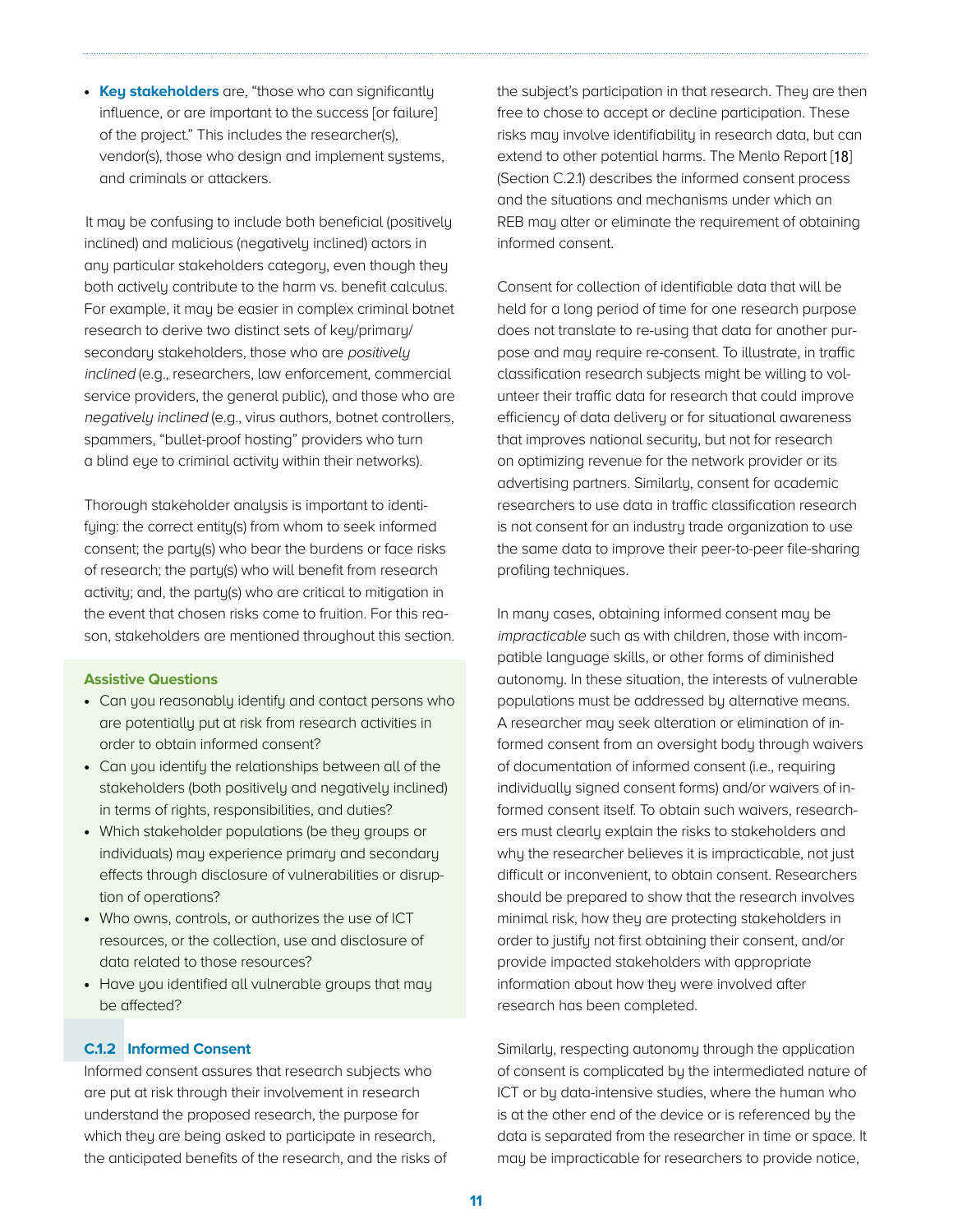communicate pertinent information in an understandable manner, and assure that participation is engaged in freely. This can present an all-or-nothing decision between (a) concluding that it is impracticable to identify and obtain consent from every human who may be implicated by the research and seeking a waiver of consent, or (b) not doing the research. An REB may view these challenges as the functional equivalent of diminished autonomy and apply this principle through alternative mechanisms, such as requesting the researcher seek consent and cooperation from entities having existing legal relationships with end users who can serve as proxies of informed consent.

Lastly, a special category of pre-existing public data exists under the Common Rule criteria in the United States (45 CFR 46.101(b)4) where the issues of identifiability risks have previously been addressed by research ethics boards. Researchers may use specific publicly available datasets conforming with non-identifiability requirements without needing to go through the evaluation process. REBs determine what datasets do or do not fit this category, not researchers on their own, so consultation with the appropriate REB is advised. Simply being available to the public on an open web page does not mean a given dataset fits this category. Special "Restricted Use" datasets may be widely used by researchers, but are not public, and therefor do not fit this exemption category. Even when using pre-existing public datasets, combining them with other datasets or enhancing them in ways that re-identifies individuals is not allowed without REB approval. There may also be requirements for creation and management of new datasets before inclusion in this category.4

#### **Assistive Questions**

Researchers should be mindful that persons' dignity, rights, and obligations are increasingly integrated with the data and ICT systems within which they communicate, transact and in general represent themselves in a cyber context.

- **•** If the research uses/creates data, does that data reveal name, location, relations, communications or other behavioral information that could identify an individual?
- **•** Have individuals who are identifiable in the data consented to involvement?
- **•** Can individuals decline to participate in the research or the uses of collected data?

unspecified, time-limited, source-specific use, or consent for a particular type of secondary use?

- **•** Did the purpose for using data change or expand beyond the original scope? If so, have participants re-consented to the new use?
- **•** Are the following justifications for not obtaining informed consent present: (a) foregoing consent is truly necessary to accomplish research goals (b) all known risks are minimal (c) there is an adequate plan for debriefing subjects, when appropriate, and (d) obtaining consent truly impacts research validity and is not just an inconvenience to the researcher?

## **C.2 Beneficence**

Beneficence focuses on the distribution of risks, benefits, and burdens of research across stakeholder populations. Research targeting ICT itself renders potential harms to humans indirect and thus harder to discern, yet still potentially wide spread and immediately manifest. Data-intensive research increases the scope and immediacy of potential harms, and alters the urgency and cost of mitigation should unauthorized or accidental disclosure occur. Applying Beneficence in data and technology research raises different tensions than existed when the Belmont Report was written. For this reason, human-harming research rather than human subjects research is a more appropriate paradigm for applying ethical principles to protect persons who may be impacted by ICTR.

# **C.2.1 Identification of Potential Harms**

Assessing potential research harm involves considering risks related to information and information systems as a whole.

Information-centric harms stem from contravening data confidentiality, availability, and integrity requirements. This also includes infringing rights and interests related to privacy and reputation, and psychological, financial, and physical well-being. Some personal information is more sensitive than others. Very sensitive information includes government-issued identifiers such as Social Security, driver license, health care, and financial account numbers, and biometric records. A combination of personal information is typically more sensitive than a single piece of personal information.

**•** What type of consent is appropriate: general and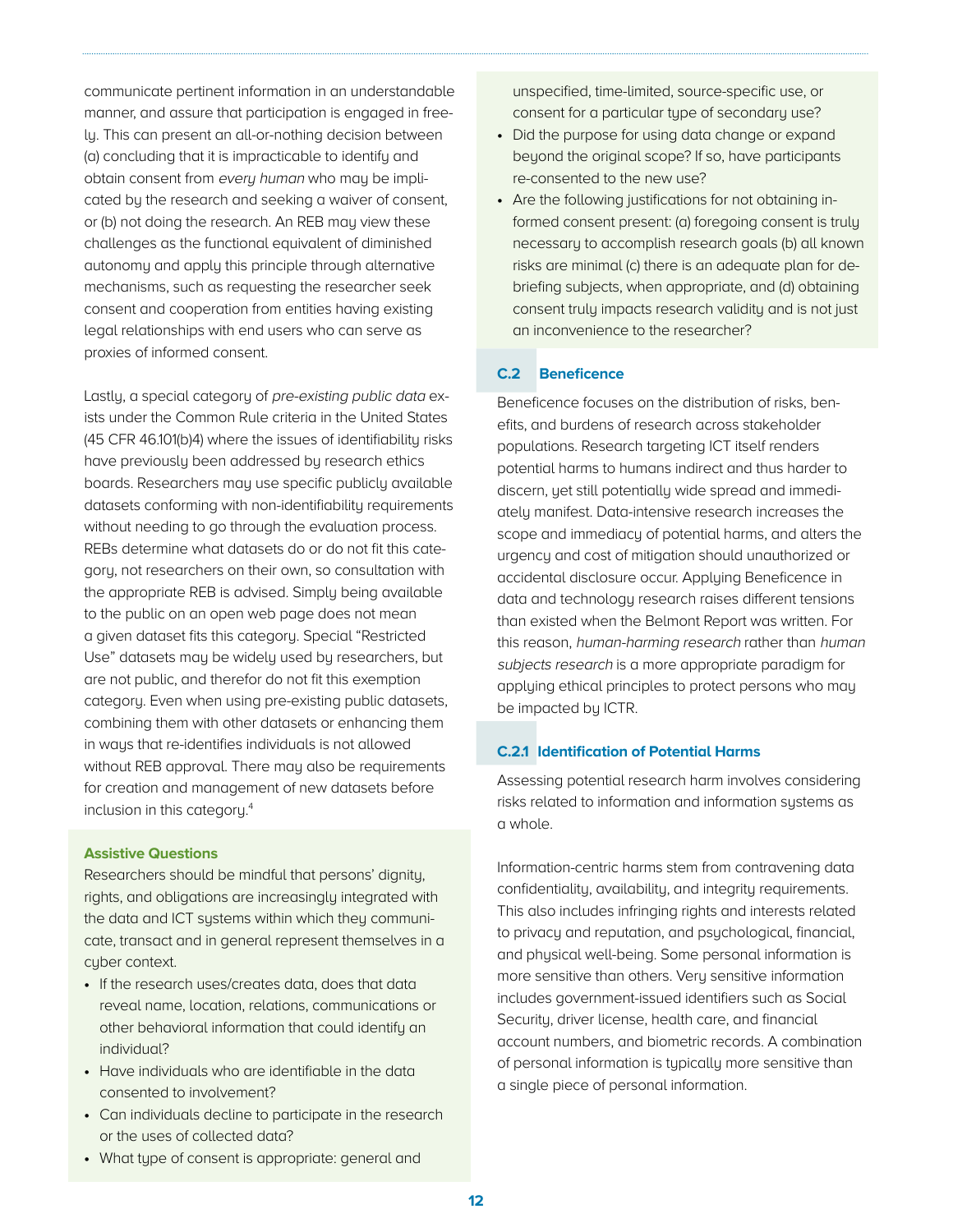The combination of certain types of financial information along with name, address and dateof birth suggest a higher risk due to the potential for identity theft or other fraud.

Not all harms are related to data and confidentiality, but rather, involve integrity and availability of information systems. Research risks in botnet mitigation, embedded medical devices, process control systems, etc., may not involve any personally identifiable information, yet researcher actions may still involve human-harming actions from a number of other non-data related ways in which people interact with ICT. These situations share similarities to that research reviewed under the biosafety model discussed in Section A.2 and further exemplifies the challenge in determining what constitutes "greater than minimal risk" in some emerging ICT research.

## **Assistive Questions**

It is perhaps easiest to identify risks that are present in the face of ICT, so much so as to warrant specifically breaking them down into sections.

#### **Integrity risks**

- Are risks to the integrity of not only information, but also the information systems used to store and process information, considered?
- Does the research involve data quality and integrity risks such as distortion of data that may inform government policy or public perception?

#### **Availability risks**

- Have all risks to availability of information and information systems considered, including disruption due to overloading links, corruption of communication or routing pathways, or exhaustion of resources?
- Do experimental procedures take into consideration nominal use vs. transient spikes in use that may exceed a system's anticipated peak capacity?

## **Confidentiality Risks**

- Does the researcher plan to disclose data as part of research publication (e.g., for purposes of scientific validation) with or without anonymization or de-identification?
- Research has exposed limitations and inaccurate assumptions about the efficacy of data anonymization techniques. If harm from re-identification is

foreseeable or plausible, have the the risks of re-identification been considered? Is the sole means of protection based on anonymization of a defined set of identifiers, such as those listed in HIPAA [1]? How accessible are secondary data sources that can be combined with published data to re-identify individuals?

- **•** What are the possible risks created by the collection, use and/or disclosure of research data? Types of disclosure include: public disclosure, compelled disclosure, malicious disclosure, government disclosure, de-anonymization/re-identification, or erroneous inferences.
- If sensitive data is collected, Respect for Persons is maintained when there is no intervention or interaction with the collected data. Have you considered either not collecting sensitive data, or imposing disclosure and use restrictions?
- Does the research involve data that indirectly identifies and/or indirectly exposes a person to harm?
- How much data is involved and does the quantity of data increase the risk of identifying individuals through correlation with other data?
- Does the sensitivity of research data depend upon the methodology for collection, use, or disclosure of that data? For example, a list of IP addresses in a network topology map may not be sensitive. However, the same information from a network telescope trace of hosts compromised by specific malware may be more sensitive. While publicly available information found when performing a DNS lookup may be be deemed less sensitive, the same IP addresses when associated with traffic in botnet research may transform the level of harm associated with its public disclosure.

#### **Secrecy and lack of transparency**

- Does research involve recording or monitoring individuals' behavior or location across time and place, resulting in harms related to surveillance? Direct harms may include: identity theft, revelation of embarrassing information, government persecution, costs associated with evading surveillance.
- Does the research chill or infringe upon individual liberties or cause users to internalize research and alter their online activities?
- Does deception or lack of transparency in ICTR activities cause physical, economic, legal, reputation, or psychological harm to individuals?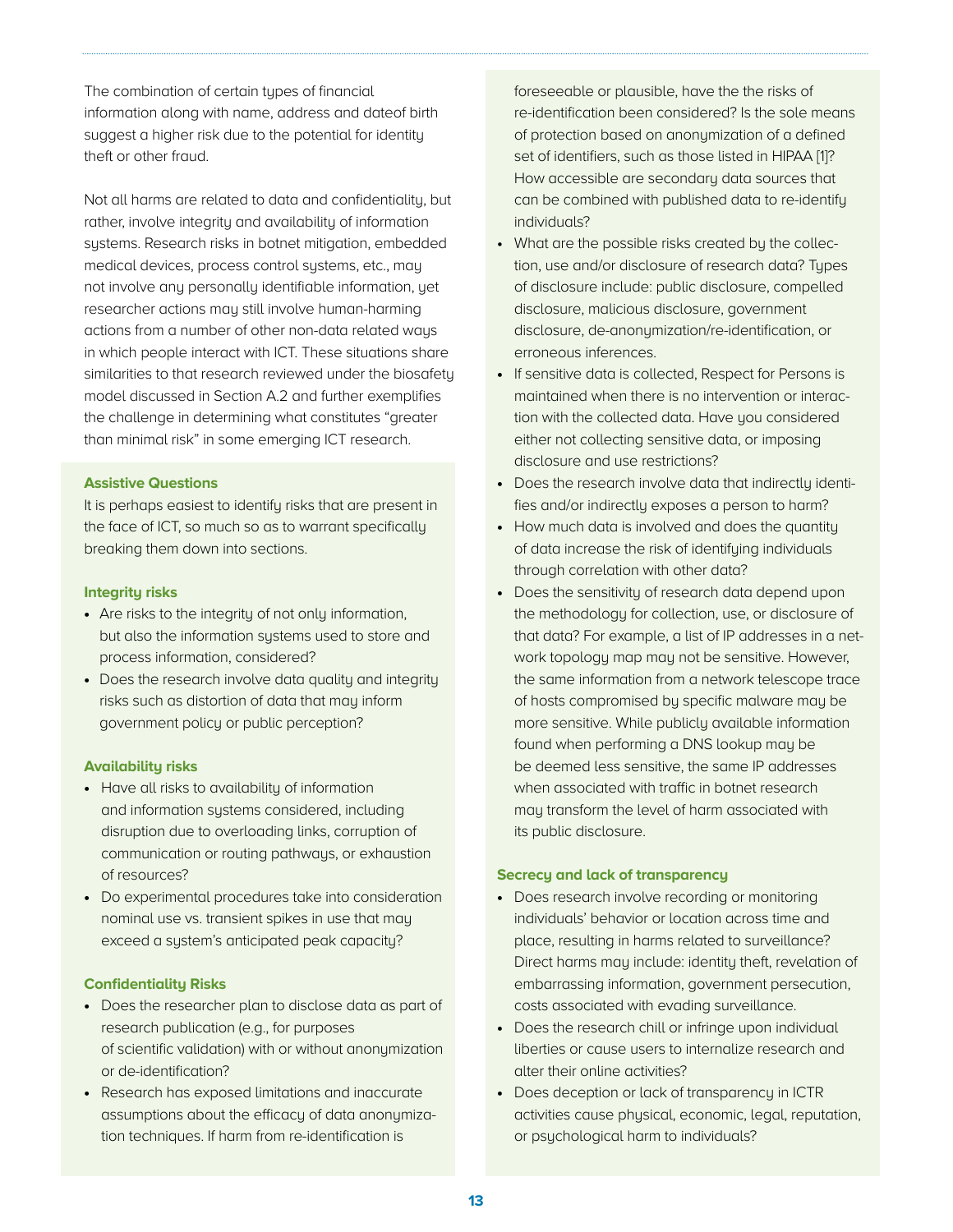• Will the research undermine cooperation from the community whose cooperation/participation is needed/targeted, or decrease cooperation with the Government?

# **General Risks**

- Does risk assessment consider the number of persons who may be negatively affected by research activities? While quantity can help gauge the severity of the problem consider that some harms (e.g., disclosure of sensitive information) to even a small number of persons can be qualitatively as impactful, depending on the circumstances.
- If research depends on collection of data, is there no sufficient alternative data being collected or available?
- What is the severity of potential harms to all persons who may be affected by research activities (e.g., collection, use or disclosure of data, publication of research results, or the interaction with ICT)? Certain people may be at a higher level of risk than others.
- Have you considered unintended consequences that are reasonably likely to result from the research?
- Does the research interfere with any stakeholder's rights to access lawful internet content and use applications of his choice?
- How do answers to the questions above in this section affect the determination of "minimal risk," and how can that assessment be explained to stakeholders in ways they would agree were reasonable? How would an appropriate threshold be defined in ways that conform with existing REB mechanisms, such as Data Safety and Monitoring Plans (DSMPs) overseen by Data Safety and Monitoring Boards (DSMBs), or biohazardous materials research review committees?

# **C.2.2 Identification of Potential Benefits**

Basic research typically has long-term benefits to society through the advancement of scientific knowledge. Applied research generally has immediately visible benefits. Operational improvements include improved search algorithms, new queuing techniques, new user interface capabilities.

Consent forms often explain that research participants may not receive benefits from participating in research, although volunteering to be part of research may yield

results that benefit others. This is done for two reasons. First is to ensure that benefits of research are depicted as being aimed at the larger society and to materialize in the future, not to immediately benefit research participants. The burdens of research with which benefits are balanced, on the other hand, are those borne primarily by research subjects near the time of the research activity. Second is to avoid subjects being coerced into participating in research on the belief they will receive direct benefits, such as improved disease outcomes.

Sometimes benefits accrue to multiple parties, including the researcher. Vulnerability disclosure illustrates the complexity of the benefit calculus. A researcher who discovers and discloses a software or system vulnerability may benefit through recognition and publicity of her discovery. Disclosure may also benefit system owners who can take remedial action, reducing potential harm. A vendor of a vulnerable product may take legal action against the researcher, reducing her benefit. The researcher may risk legal action because she believes that the social benefit from knowing about a vulnerability outweighs the harm of being embroiled in a legal skirmish. A fair assessment of reasonably foreseeable benefits should involve all stakeholders and account for both short and long-term benefits.

## **Assistive Questions**

- Does the research activity clearly benefit society?
- Can benefits be identified, however great or small, for all involved stakeholders?
- Can research results be immediately integrated into operational or business processes (e.g., to improve security or situational awareness), or can the research results be acted upon meaningfully by an intended beneficiary?

## **C.2.3 Balancing Risks and Benefits**

This principle involves weighing the burdens of research and risks of harm to stakeholders (direct or indirect), against the benefits that will accrue to the larger society as a result of the research activity. The application of this principle is perhaps the most complicated because of the characteristics of ICTR. This compels us to revisit the existing guidance on research design and ethical evaluation.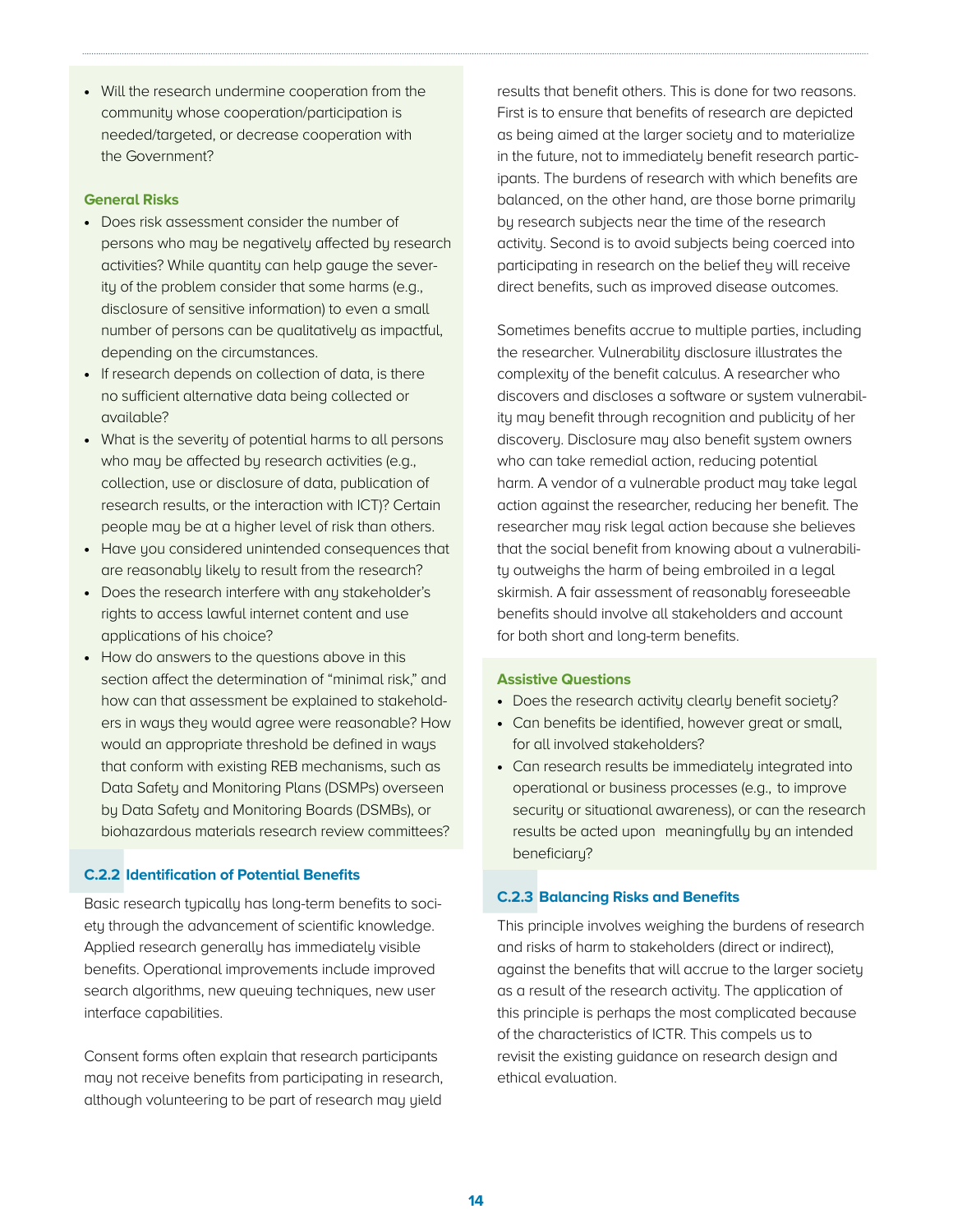# **Assistive Questions**

- What policies and practices associated with the research methodology assure confidentiality of information?
- Is data attributable to human subjects de-identified where reasonably possible? If distinguishing between persons influences the research goals, can pseudonyms or other forms of anonymization be utilized?
- Can a researcher justify the need for the data they wish to collect – how is it relevant, reasonable, and appropriate to fulfill the articulated research purpose?
- Does the ICTR consider only collecting and maintaining personal data that are adequate, relevant and not excessive in relation to the research purposes for which they are collected and/or further processed? Could the research be conducted without the collection, use, or disclosure of the data? If ICTR involves human subjects surveillance, are minimization techniques and processes used? E.g., limited collection, purpose specification, limited data use, limited data retention, etc.?
- Is data secured, and how is it secured against threats to privacy, data integrity, or disclosure and use risks?
- When balancing risks and benefits resulting from disclosure of vulnerability information, consider which key stakeholders (positively or negatively inclined) are likely to first act upon that information? In statistical terms, how do the cumulative distributions of attackers exploiting vulnerable systems and mitigating those vulnerabilities compare with each other, and what is the optimal time and manner of disclosing vulnerability information to maximize benefit and minimize harm?
- Who poses harmful threats and how likely will they cause harm? How much effort in terms of resources and time would be necessary for significant harm to materialize? How easy is it to obtain external sources of data for linkage? Are there open public sources, commercial sources, or foreseeable private sources of required additional information?
- What exigent circumstances should be factored into the evaluation of and justification for certain harms?
- Is there a need for empirical research within production environments? Could the same results be achieved through experimentation, either initially or completely, within simulated or isolated ICT environments?

• What controls can be considered and applied to balance risks with benefits? Examples include: using test environments, anonymization techniques, filtering sensitive data collection, limiting personal data use, or implementing other disclosure control techniques. Consider proven technical and policy control frameworks you may apply to control risks are: DHS Framework for Privacy Analysis of Programs, Technologies, and Applications [14]; OMB Privacy Impact Assessment Guidance [50]; and Privacy Sensitive Sharing Framework (PS2) [41].

## **C.2.4 Mitigation of Realized Harms**

Circumstances may arise where significant harm occurs despite attempts to prevent or minimize risks, and additional harm-mitigating steps are required. ICT researchers should have (a) a response plan for reasonably foreseeable harms, and (b) a general contingency plan for low probability and high impact risks.

Consider research involving criminal botnet monitoring where a criminal gang uses a large number of personal or corporate computers for illicit purposes. Researchers may have access to or possess evidence of crimes that could include bank account authentication credentials, credit card or automated clearing house numbers, child pornography, login credentials, proprietary information, or documents containing national security or trade secrets. Determining when possession of such data meets or exceeds a threshold of "minimal risk" can be quite challenging, both for researchers in explaining the risks and in REBs' present capacity to recognize and evaluate such risks. These researchers may also take actions that intentionally or unintentionally alert the individuals responsible for crimes to retaliate by deleting content and destroying evidence, or otherwise impairing data or systems. Such a risk of loss of data may rise above a "minimal risk" threshold, even if the probability of such harms being realized is small. Society is best protected when such complex scenarios are transparently described in the terms of comprehensive stakeholder analysis and balancing of risks and benefits proposed herein.

Researchers should anticipate these potential events and integrate notification mechanisms into their research protocols that maximizes benefits to society, and minimizes risks and mitigates harms to known or foreseeably affected stakeholders in a reasonable time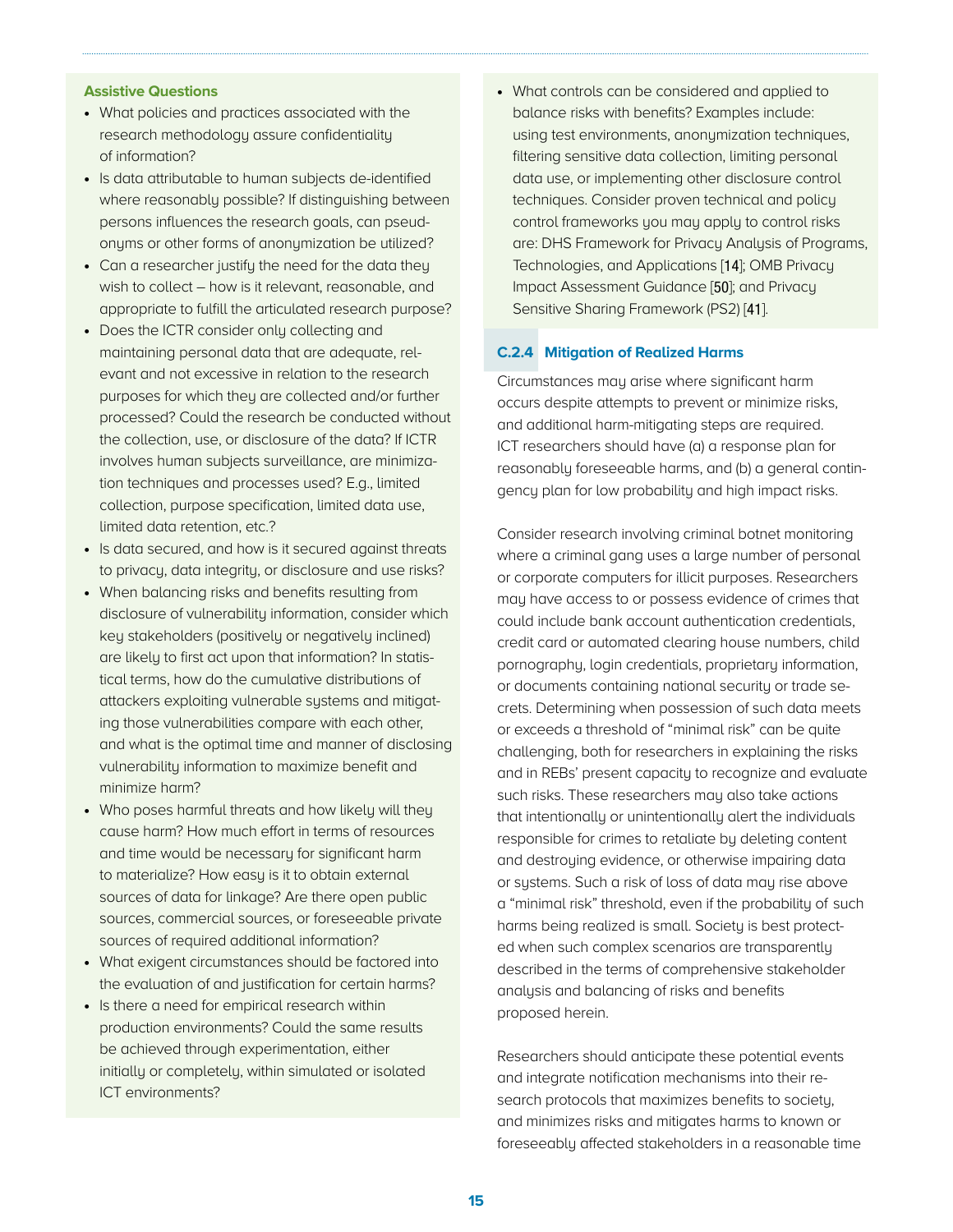frame. This could include notifying law enforcement or other government authorities (even though such notification may not result in immediately discernible action by those who were notified). Potentially harmed stakeholders might include intermediary sites hosting a botnet command and control server, or transit providers who could be harmed by a denial of service (DoS) situation resulting from retaliation by malicious actors controlling a botnet under study, or accidental disruption of some critical assets or service by a researcher.

ICTR does not require direct human interaction to cause harm, nor direct human notification to produce benefits. Researchers have a special obligation to inform individuals or organizations whose resources and welfare may be harmed by ICTR.

## **Assistive Questions**

- Have mitigation policies and procedures for foreseeable harms been considered in developing the research protocols? Is there a containment or response policy and can it be followed?
- Is the researcher's organization the more appropriate entity to to mitigate harm?
- Does ICTR consider risk assessment and mitigation strategies for low-probability/highimpact events?
- What is the threshold for discontinuing research in ICTR? In risky biomedical research, a Data Safety Monitoring Plan (DSMP) is created and a Board (DSMB) reviews research activities according to the plan, limiting the adverse events and occasionally urging discontinuation of excessively harmful research.
- What is the trigger that warrants notification of a breach of sensitive research data or unauthorized disclosure of personal information?
- Does the mitigation protocol consider the cause(s) and extent of the risk exposure? Is exposed sensitive data a systemic problem or an isolated incident? Did data exposure result from external malicious behavior or an un-targeted exposure? Was the data lost or stolen? Will a targeted theft result in further harmful activity?
- Has the potential for assisting negatively inclined stakeholders been adequately weighed against the likelihood of mitigating risk for positively inclined stakeholders?
- Can harm be mitigated by notifying a subset of stakeholders or proxy stakeholders when individual notification is not possible?
- Can you reference historical cases, either exemplary or controversial, in similar ICTR? Can you use these to fashion checks and balances to prevent, mitigate and respond to foreseeable harms, such as information disclosure controls and mitigation and response plans?

# **C.3 Justice**

The Justice principle addresses who receives the benefits and who bears the burdens of research. In the language of the Belmont Report, this means that each person, or stakeholder as described in this report, receive an equal share, according to individual need, effort, societal contribution, and merit.

A primary Justice concern is the arbitrary targeting of groups or individuals based on protected characteristics. The arbitrary targeting of subjects in ways that are not germane to pursuing legitimate research questions violates this principle. All ICT researchers have a duty not to target stakeholders for inclusion or exclusion for reasons unrelated to the research purpose.

Justice concerns are among the most challenging to researchers, because researchers' interests may diverge from those of their subjects. "[A] reason for the IRB system is the belief that researchers have inherent conflicts of interest and other incentives that mean they cannot always be trusted to conduct research ethically without oversight. [...] In a system that trusts researchers to behave morally, and can do nothing else, researchers must internalize such values." [26]

# **C.3.1 Fairness and Equity**

Ideally, research should be designed and conducted equitably between and across stakeholders, distributing research benefits and burdens.

The presence of ICT in research makes the application of the Justice principle both easier and more difficult. Research directed at ICT itself may be predicated on exploiting an attribute (e.g., economically disadvantaged) of persons which is not related to the research purpose. Hence, it can facilitate arbitrary targeting by proxy. On the other hand, the opacity and attribution challenges associated with ICT can inherently facilitate unbiased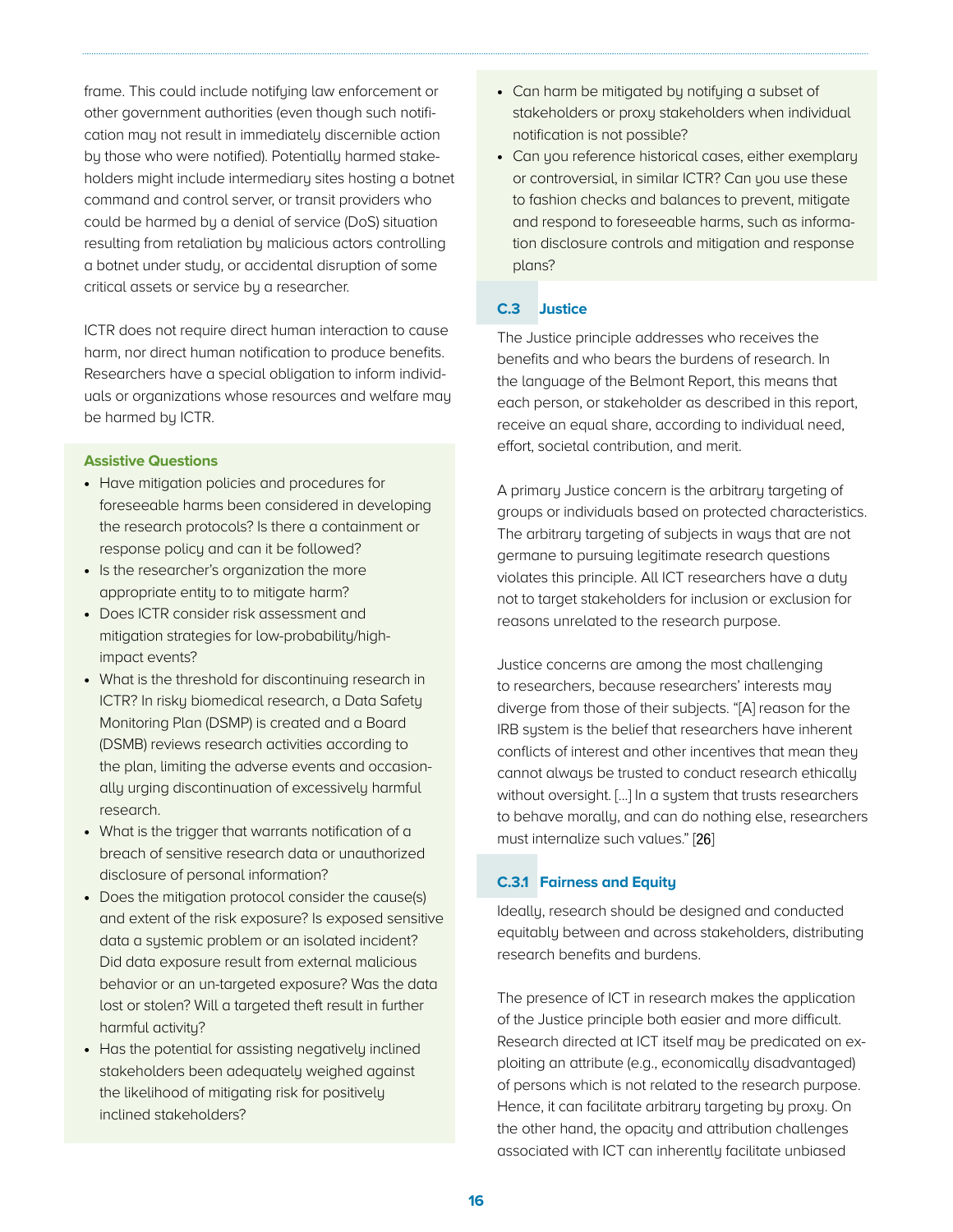selection in all research as it is often impracticable to even discern those attributes.

## **Assistive Questions**

- Does the research target certain groups by selecting research subjects based on race, sex, religious affiliation, or other legally protected attribute? If so, how does this satisfy Justice concerns?
- Is the research equitable in its treatment of all groups involved? If not, is there a rationale for differential treatment that is clear and justifiable?
- Does the research disproportionately benefit select groups? If so, does it accrue to the detriment of others or the group(s) that shoulder the research burdens? How might it be made more equitable?
- Is there a fair and just system for appropriately compensating stakeholders who are burdened?
- If the research involves profiling, surveilling or monitoring, have researchers protected against possible uses of results for social discrimination?

### **C.4 Respect for Law and Public Interest**

This principle has two components: Compliance with Laws and Public Good, and Transparency and Accountability. The latter aims to ensure that the research is grounded in scientific methodology, including that it is transparent, reproducible, and subject to peer review. Navigating legal compliance waters is complex. Researchers should not be expected to know or be able to interpret the myriad of relevant legal provisions. However, researchers have an obligation to inquire about legal risks and inform their research accordingly.

# **C.4.1 Compliance**

Applying Respect for Public Interest through compliance assures that researchers engage in legal due diligence. Although ethics may be implicitly embedded in many established laws, they can extend beyond those strictures and address obligations that relate to reputation and individual well-being, for example.

Compliance with laws and regulations may prove challenging in light of their uncertain application or interpretation. ICTR is subject to domestic and foreign laws, regulations, and organizational policies. It is impractical to enumerate every relevant law for a given ICTR project. In the United States, legal risks stem from the Federal Constitution, Federal and State statutes and regulations, contract law, tort law (e.g., invasion of

privacy), organizations' policies, and even industry best practices. Research design and implementation can more effectively address legal and ethical obligations by first identifying who has legally protected interests, rather than simply asking what a law requires a researcher to do, or forum-shopping to exploit legal uncertainty.

When conducting research and assessing risk in international settings or involving stakeholders in other countries, researchers should adhere to culturally appropriate procedures or other guidelines. Similar to legal risk assessment involving domestic laws, international risk assessment may be even less clear given the discrepancies between nation-states in the substance and application of laws, rights and customs. Adherence to international ethical standards or guidelines may help mitigate research risk when the application of foreign laws are unclear or unsettled. Assistive Questions

- If the researcher will monitor, record, or access individuals' private communications without direct consent of the communicating parties, has the collection of communications been authorized in some other way?
- Does the research involve unauthorized access to systems, networks or data?
- Does ICTR violate federal or state criminal laws, civil laws or regulations, or other nation's laws? If the ICTR conflicts with a law or regulation, is there an exception or agreement that permits research?
- What are the international and bilateral diplomatic ramifications of research activities? Should the ICTR methodology be modified or abandoned because of legal or other concerns?
- What level of discretion exists in the interpretation and application of the relevant law(s) to the specific research activities and results?

#### **C.4.2 Transparency and Accountability**

Transparency is an application of Respect for Law and Public Interest that can encourage assessing and implementing accountability. Accountability ensures that researchers behave responsibly, and ultimately it galvanizes trust in ICTR. Transparency-based accountability helps researchers, oversight entities, and other stakeholders avoid guesswork and incorrect inferences regarding if, when, and how ethical principles are being addressed. Transparency can expose ethical tensions, such as the researcher's interest in promoting openness and reproducibility versus withholding research findings in the interests of protecting a vulnerable population.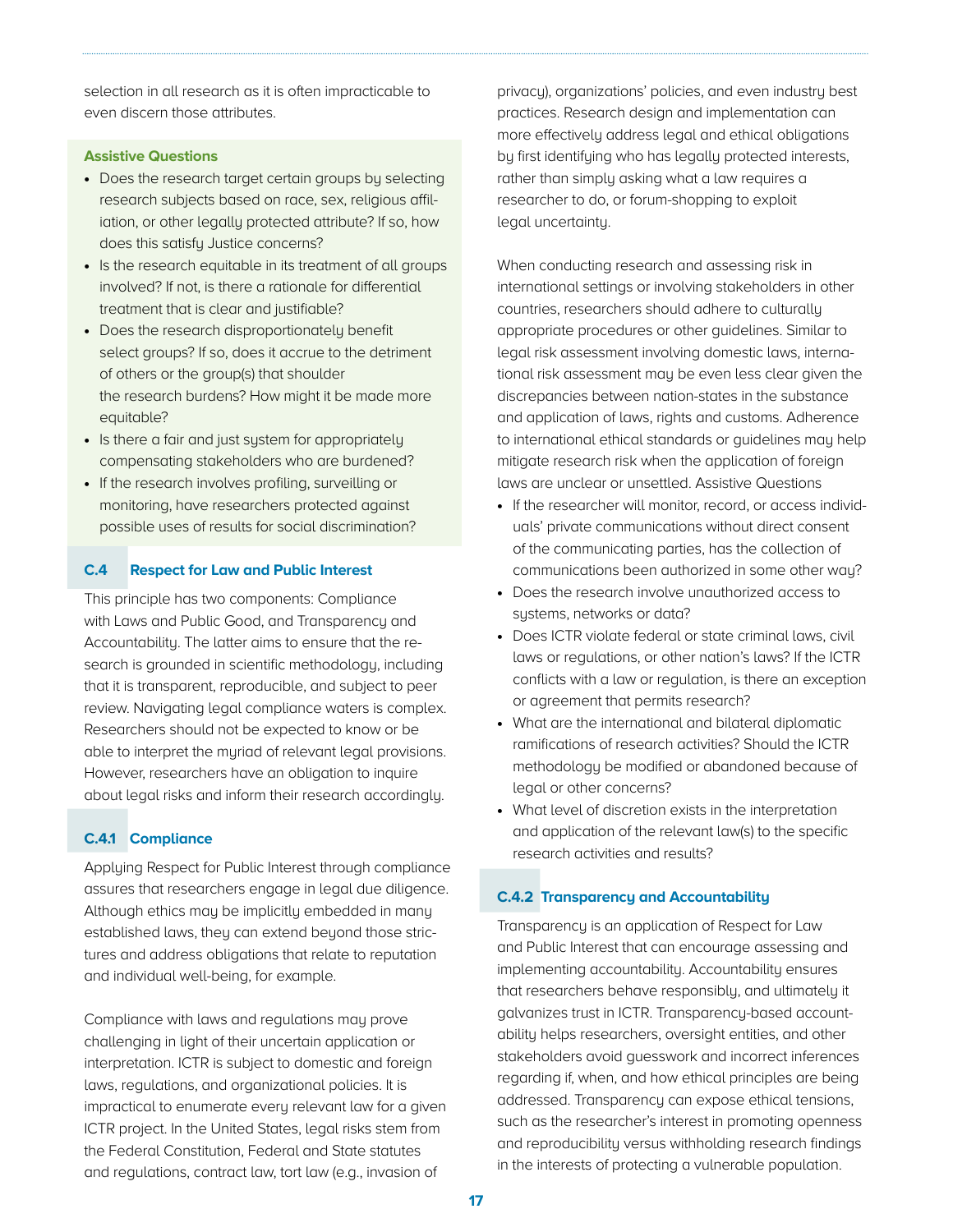Transparent research should encompass and facilitate access to the following documentation:

- The name of the researchers and affiliated organization conducting the study;
- The research sponsors / partners (who provide resources to support the study);
- The objective(s) of the research;
- The target population (the population of research subjects);
- A description of the research design and methods;
- A quantitative and qualitative description of humans directly or indirectly involved (i.e., clearly indicate the method for selecting the human-centered subjects or or ICT subjects that may have human-harming potential);
- The methods by which informed consent was obtained;
- What are the potential harms and who is at risk;
- What are the potential benefits and beneficiaries;
- How are risks and benefits balanced;
- What are the risk management policies and procedures;
- The date(s) research results were published;
- The date(s), method, and scope of data collection (if any);
- The date(s) and methods of and interactions with subjects and/or ICT systems (if any);
- The duration of the study;
- For surveys, describe the format of any questions that may be presented to human subjects (i.e., the exact wording of questions asked, including the text of any preceding instruction or explanation to the interviewer or respondents that might affect the response);
- Statistical methods used in analysis (e.g. regression analysis, support vector machine);
- Fundamental assumptions (i.e., a statement regarding assumptions and caveats / limitations of the research including how unknowns are dealt with, and the risks of drawing inferences relating to unknowns); and
- Statement of impartiality (i.e., a statement disclosing research methods that ensure objectivity at all stages including question formulation, choice of fielding method, interactions and interventions with humans or ICT systems, data collection method, data analysis method, and reporting method).

## **Assistive Questions**

- What are the attributes of the environment being studied that justify the use of the proposed ICTR methodology to achieve the stated goal(s)? Have the goals of the research been adequately described?
- Have the research design, methods and implementation been vetted by internal and/or external authorities (e.g., REBs, sponsor agency, conference program committee, program managers)?
- Are the evaluations of the risks and benefits of the research available to the public?
- Are there means by which stakeholders can request information about the research activities from researchers?
- Consider the various models of sharing and disclosure as they relate to transparency and accountability, such as coordinated disclosure (e.g., contacting the organization(s) identified as at-risk through the research, or a third party that can protect the vulnerable population better than the source organization), full disclosure (e.g., posting complete details of a vulnerability to a public security forum), closed discussion (e.g., reporting to a CERT, discussion in a closed venue with other researchers, commercial vendors, and government representatives).
- Do decisions about disclosing vulnerabilities take into consideration the advantages of coordinating with affected stakeholders?
- In deciding how to responsibly disclose vulnerability information, consider factors such as: the past track record of organization responsible for the vulnerability in dealing with researchers; the severity of harm if the researcher does/does not disclose immediately; and, the likelihood that damaging information (e.g., software flaw) will be exploited to cause harm before those responsible for ICT can use the information to mitigate the risk.

# **D Synthetic Case Study**

To illustrate some of the foreseeable ethical issues that ICT researchers may encounter in practice and to illustrate the above principles, we synthesize a scenario drawn, in part, from real case studies from Section F.4. To help understand how to apply the Menlo framework to this issue-laden example, consider the following questions. Who are the stakeholders involved? What reasonably foreseeable risks exist? What are the intended beneficial outcomes from the researchers' actions? How are the risks and benefits balanced? To ensure your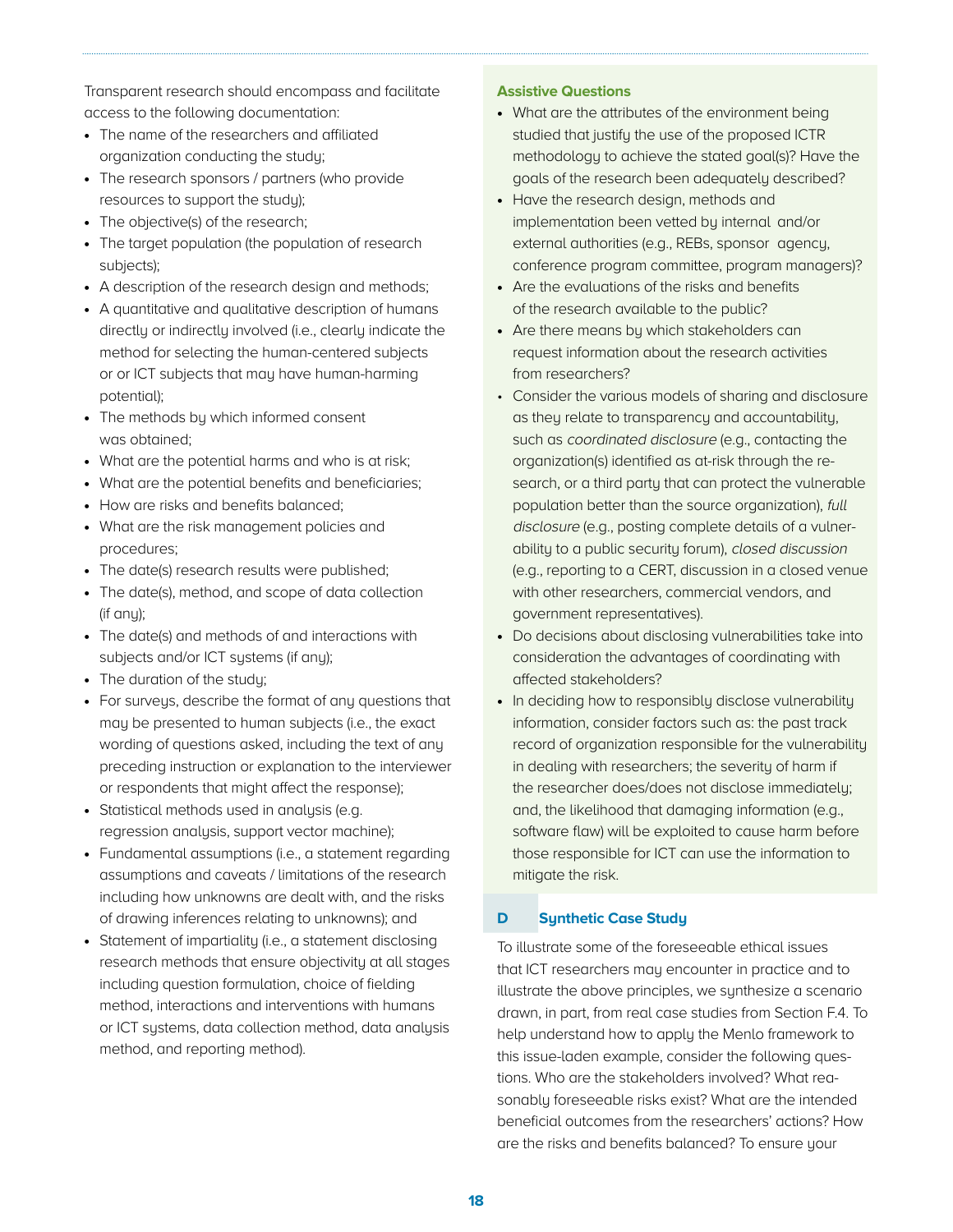evaluation is unbiased, it may be helpful to ascertain how the answers to these questions might be different if you were look at the situation from the perspective of other stakeholders (e.g., the owner of an infected computer) who may be unaware of the researchers' activities. Background: In this hypothetical scenario, researchers at university in the United States begin a comprehensive study of botnet behavior. Their goal is understanding the technical, economic, and social factors that underly botnet propagation, control, and use.

- The researchers create a botnet research testbed, connected to the internet, which enables testbed machines to become infected.
- Experiences collecting and analyzing these samples indicate that attackers test their environments to determine if they are being watched. Often these tests require the infected host to perform some malicious activity (e.g., send spam, infect another host) before downloading new versions of itself or actively participating in the botnet. The researchers construct an environment is which some of these behaviors are allowed and others are disallowed.
- Further experiences show that simply running vulnerable services is insufficient to collect representative infections. The researchers create an active component of their testbed which pulls malicious content (e.g., by visiting web sites and infecting browsers, from peer-to-peer networks).
- The researchers note that many of the links and site required the user to perform the action that resulted in the infection. In an effort to better understand why users engage in dangerous behavior, the researchers construct a experiment in which similar choices are provided. Noting that users may be reluctant to visit harmful sites in a controlled environment, the researchers propose to observe user behavior unbeknownst to the end users. To accomplish this, the researchers create an experiment in which they redirect user queries for known malicious sites to a benign server they control and monitor.
- One allowed activity on the testbed is connection to a command and control server for the botnet, where commands are issued by the attacker to the botnet. By watching this channel the researchers are aware of a subset of commands issued by the attacker to their infected machine. The commands include instances in which bots are instructed to send malicious email, initial a distributed denial of service attack, or propagate the malicious bot software to other hosts.
- During one such investigation, the researchers discover a command and control server for the botnet they are monitoring is hosted on their university's network. They obtain, through their university, access to this command and control server. The researchers monitor this server to determine botnet membership and observe how portions of the botnet are controlled.
- The researchers determine that the botnet collects files from users' computers, depositing them in a central drop location. The malware installation script has a plain text file with the location of the server, the login user name, and password. The researchers use this information to remotely log onto the server and characterize the contents of all the files collected botnet-wide. The files include personal data and copyrighted materials.
- A newer variant of this malware no longer makes this information easily accessible. In an effort to find access to future drop zones, the researchers discover several vulnerabilities in the botnet code. These vulnerabilities allow the researchers to circumvent the protective counter-measures put in place by the attacker and continue to access the drop zone.
- Analysis of the code allows the researcher to hypothesize the ability to clean up the botnet by enumerating the infected hosts, exploiting the vulnerability, and removing the infected code. While the researchers do not take action, they publicly release a proof-ofconcept prototype that demonstrates feasibility of remote cleanup.
- Further evolution in the malware strain shows the attacker moved to a peer-to-peer model for command and control. Analysis of the disk contents shows the botnet has placed copies of copyrighted music as well as personal files from other infected users on the testbed disks. Researchers analyze these files to determine the extent of damage.
- To spur further botnet research and to validate the results in their publications, the researchers release copies of both the researcher-captured malicious code, and the recovered files and data, to restricted communities of security researchers.
- Analysis of this family shows a continuing trend toward sophistication in response to mitigation by the defenders. Researchers hypothesize about future techniques attackers might employ to avoid detection. The researchers suggest and publish several, yet-unwitnessed improvements, including more resilient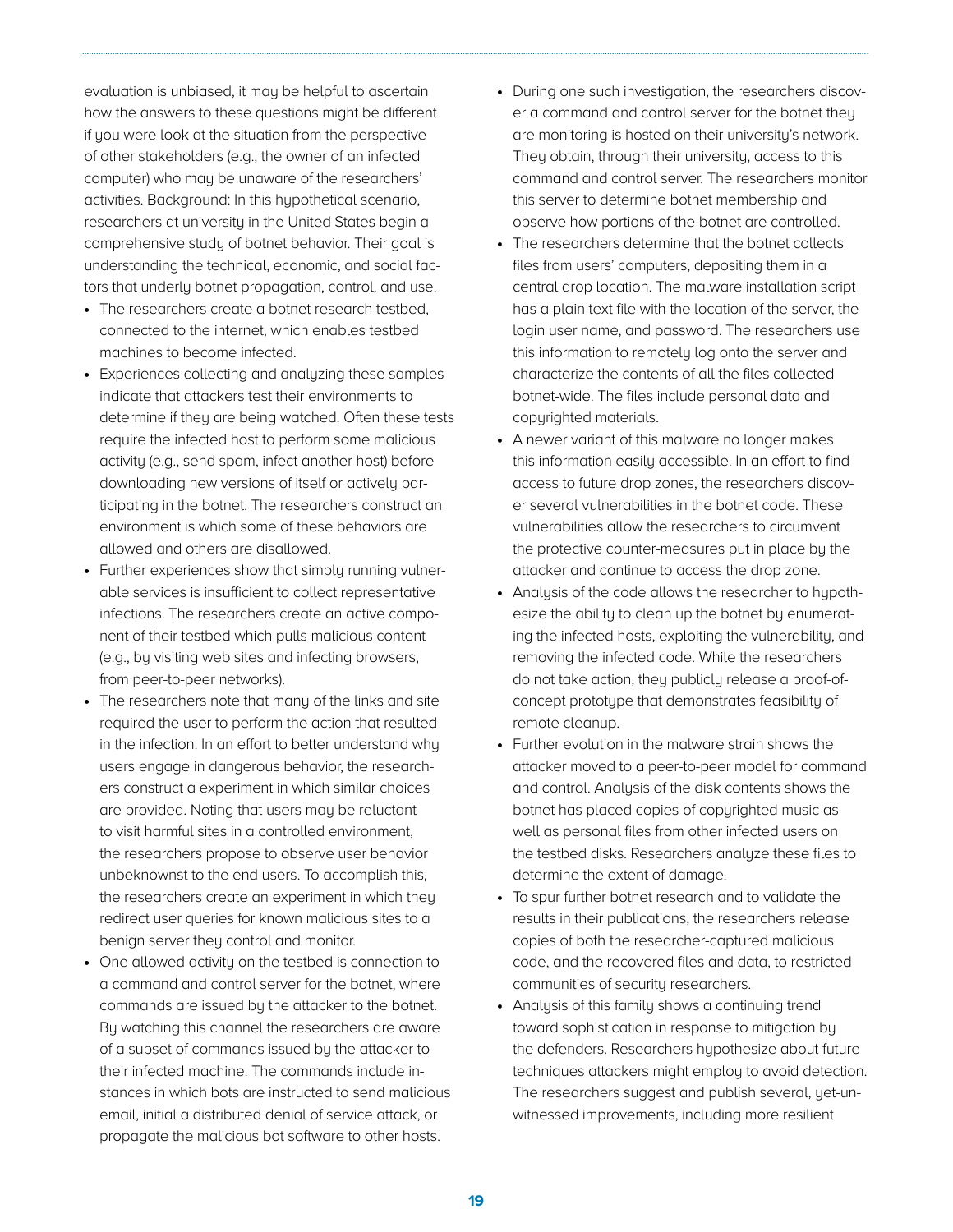topologies for botnet construction, novel encryption mechanisms, and cloud-based services for creation and obfuscation of the malware.

- Researchers discover that the botnet contains code capable of manipulating proprietary process control devices (e.g., SCADA, electronic voting machines, or medical devices). Researchers publish a report that clearly makes this connection as a way of demonstrating that harm in the virtual environment can today also manifest as harm in the physical environment.
- The researchers acquire one of these computercontrolled devices and reverse engineer its operation to understand the abilities of the Botnet code. They publish the capabilities of the botnet code.
- While reverse engineering the device, researchers discover a vulnerability in the device allowing remote abuse of the device's operation. The device operators do not respond to repeated queries from the researcher. The researchers publish the details of the vulnerability.

# **E Conclusion**

This report serves as a companion to the Menlo Report [18]. To assist readers in understanding the principles described in the Menlo Report this document explores the historical context of human subjects protections, the motivations behind providing new guidance to ICT research, and the challenges posed by this research. It also provides additional details on the Menlo Report principles and their applications. This Companion includes a significant number of assistive questions to guide users in understanding the intent of the original report. A synthetic case study is provided to help readers as they explore these principles and their application.

## **F Appendices**

#### **F.1 Example Ethical Codes and Standards**

ICT researchers may be familiar with some ethical codes and guidelines that have been developed. This section provides a survey of selected standards.

**IEEE/ACM standards** The Association of Computing Machinery's (ACM) Code of Ethics and Professional Conduct [5] highlights fundamental ethical considerations, specific professional responsibilities, and leadership imperatives. Section 1 entreats members

to contribute to society and human well-being, avoid harm to others, not to discriminate, to be honest, and respect privacy. Professional responsibilities include instructions that ACM members obey all laws unless there is a compelling ethical basis not to, to access ICT only when authorized, maintain competence, and accept review by the organization.

The Institute of Electrical and Electronics Engineers (IEEE) maintains the IEEE Code of Ethics [30], which contains many of the ACM imperatives in an abbreviated form. The code commits members "to the highest ethical and professional conduct." Members agree to avoid conflicts of interest, be honest, engage in responsible decision making, accept criticism of their work. Of particular interest are their mandates, "to improve the understanding of technology, its appropriate application, and potential consequences," and "to avoid injuring others, their property, reputation, or employment by false or malicious action."

These are certainly not the only ethical codes of conduct for computer professionals. For example, IEEE and ACM have approved a joint Software Engineering Code of Ethics [6] and there are numerous professional organizations with codes whose headquarters are outside the United States (e.g., the Institute for the Management of Information Systems in the UK [?], Australian Computer Society, and Canadian Information Processing Society (CIPS)). In addition some individual companies and academic institutions have their own ethical codes (e.g., Gateway, Texas Instruments, University of Virginia, Howard University), but these are by no means universal.

**Association of Internet Researchers** The Association of Internet Researchers (AoIR) was formed in 1999 to serve the inter-disciplinary Internet research community. AoIR has an Ethics Working Group made up of ethicists and researchers from around the world. The first first set of guidelines, published in 2002 [21] is rich with references (over 50) in a practical format intended to help researchers think about how to make ethical decisions in their research. A more recent draft set of guidelines, was approved by the Ethics Committee in August 2012 [44]. The new guidelines build on the 2002 version and are designed to be general, yet practical, including a set of key guiding principles and questions intended to help researchers work their way through ethical issues.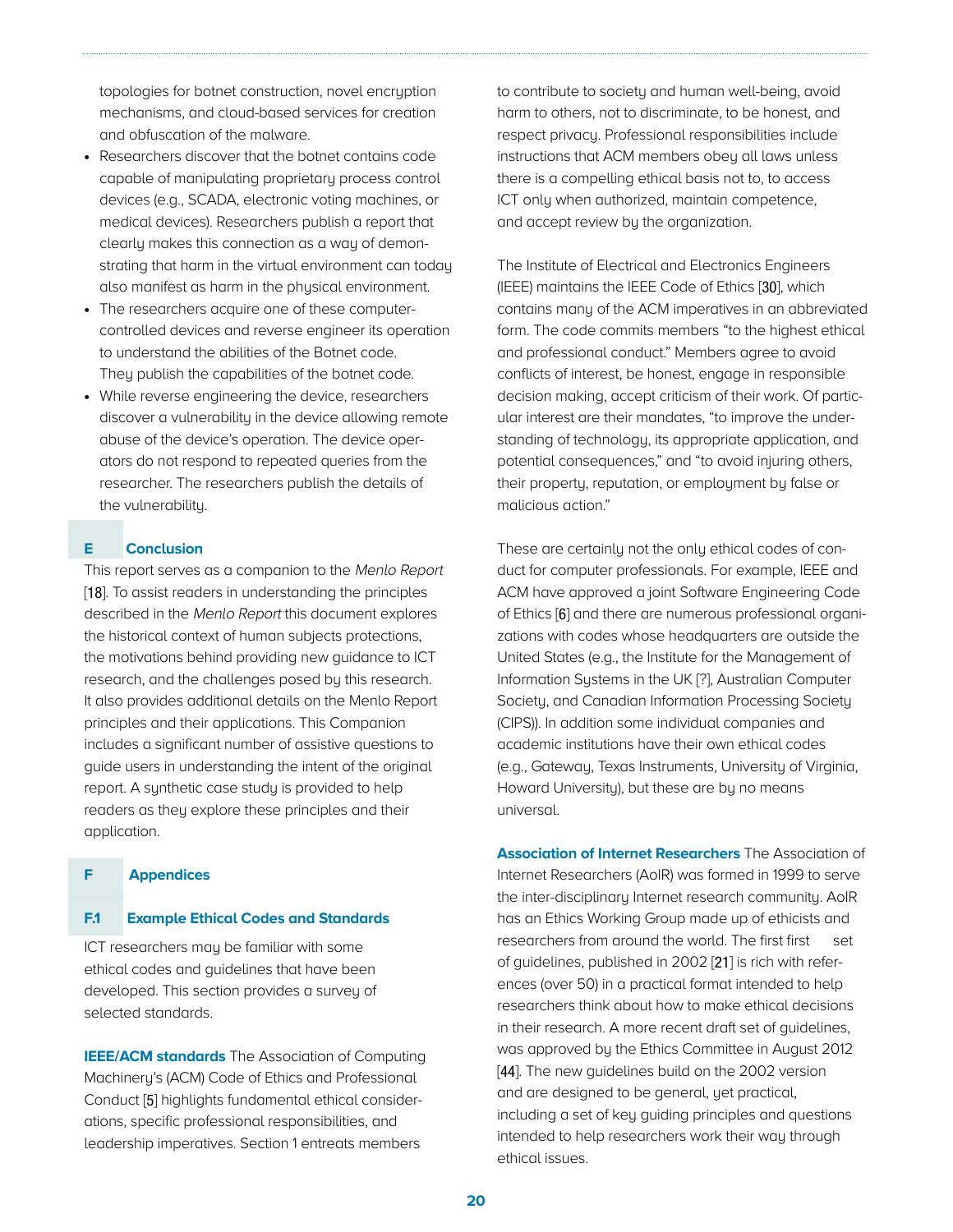**National Academy of Sciences** Some universities and research hospitals have courses on the responsible conduct of research. One textbook that is commonly used during training is "On Being a Scientist" [4] published by The National Academy of Sciences (NAS). This book provides "an overview of professional standards in research" and uses case studies as a foundation for training new scientists.

**SAGE/LOPSA/USENIX** SAGE, LOPSA, and USENIX issued a joint System Administrator's Code of Ethics [55]. This statement blends professional and ethical standards and presents them in a straight-forward manner using brief and simple statements divided into categories. They encourage the reinforcement of the code in the mind of system administrators by providing a diploma style version intended to be displayed in one's office.

**Responsible Disclosure Guidelines** There are various formal and informal vulnerability disclosure guidelines put forward over the years [51, 48]. The National Infrastructure Advisory Council (NIAC) is one government sponsored effort that produced a Vulnerability Disclosure Framework in 2004 [51]. This framework is intended to serve a number of stakeholders (e.g., discoverers, vendors, end user organizations, and coordinators), and sets guidelines for how these stakeholder groups should act and interact. The scope of the framework is limited to discovery, mitigation and disclosure of vulnerabilities, but it does serve to show how some risks and benefits are to be balanced within the vulnerability resolution process life cycle.

**Internet Advisory Board Guidelines** Engineering and best practice standards for the internet are defined by documents approved by the Internet Engineering Task Force (IETF). They are known collectively as Request for Comment (RFC) or Best Current Practice (BCP) documents, and each is numbered uniquely. RFCs are also used as informational documents that do not necessarily specify standards, but are officially sanctioned and maintained by the IETF. Two such RFCs authored by the Internet Advisory Board (IAB) involve ethics in relation to measurement activities, research, and general internet use.

RFC 1087, Ethics and the Internet [32], is a general policy memo that, "endorses the view of the Division Advisory Panel of the National Science Foundation Division of Network, Communications Research and Infrastructure" in characterizing unethical behavior that involves unauthorized access, disruptive or wasteful activity, or compromise of user privacy. The bottom line is that internet users – which includes researchers performing experiments – are responsible for their own actions and should behave in a constructive, rather than destructive, manner for the good of all users of the internet.

RFC 1262, Guidelines for Internet Measurement Activities [33], was an informational document that stressed it is important "that data collection activities do not interfere with the operational viability and stability of the network, and do not violate considerations regarding privacy, security, and acceptable use policies of the network." The IAB suggested that researchers attempt to "alert relevant service providers using mechanisms such as bulletin boards, mailing lists and individual mail communications." They also suggested making information about research methods publicly available "by anonymous FTP or other means" and/or by informing Carnegie Mellon University's Computer Emergency Response Center (CERT, now known as the CERT Coordination Center, or CERT/CC) in advance of experiments, in order to allow remote sites to differentiate benign research from break-in attempts. A list of specific conditions that researchers are suggested to carefully consider and meet in developing experimental methodologies is provided.

While the guidelines in RFC 1262 may have been appropriate and easily followed by researchers and involved sites in 1991, and the network described by RFC 1087 was a "national facility [under the fiduciary responsibility of its] U.S. Government sponsors" in 1989, the internet has long since outgrown its original research-centric roots and the volume of malicious activity has grown with it. Much of the guidance (e.g., notification of experiments via bulletin boards or anonymous FTP sites, or manual detection and/or vetting activity by asking CERT/ CC if they were informed of an experiment taking place) is no longer practical (in fact, CERT/CC no longer provides this kind of support). However, the general advice concerning evaluation of issues of integrity, availability and confidentiality of data, and careful consideration of risk vs. benefit comparisons, is just as appropriate today.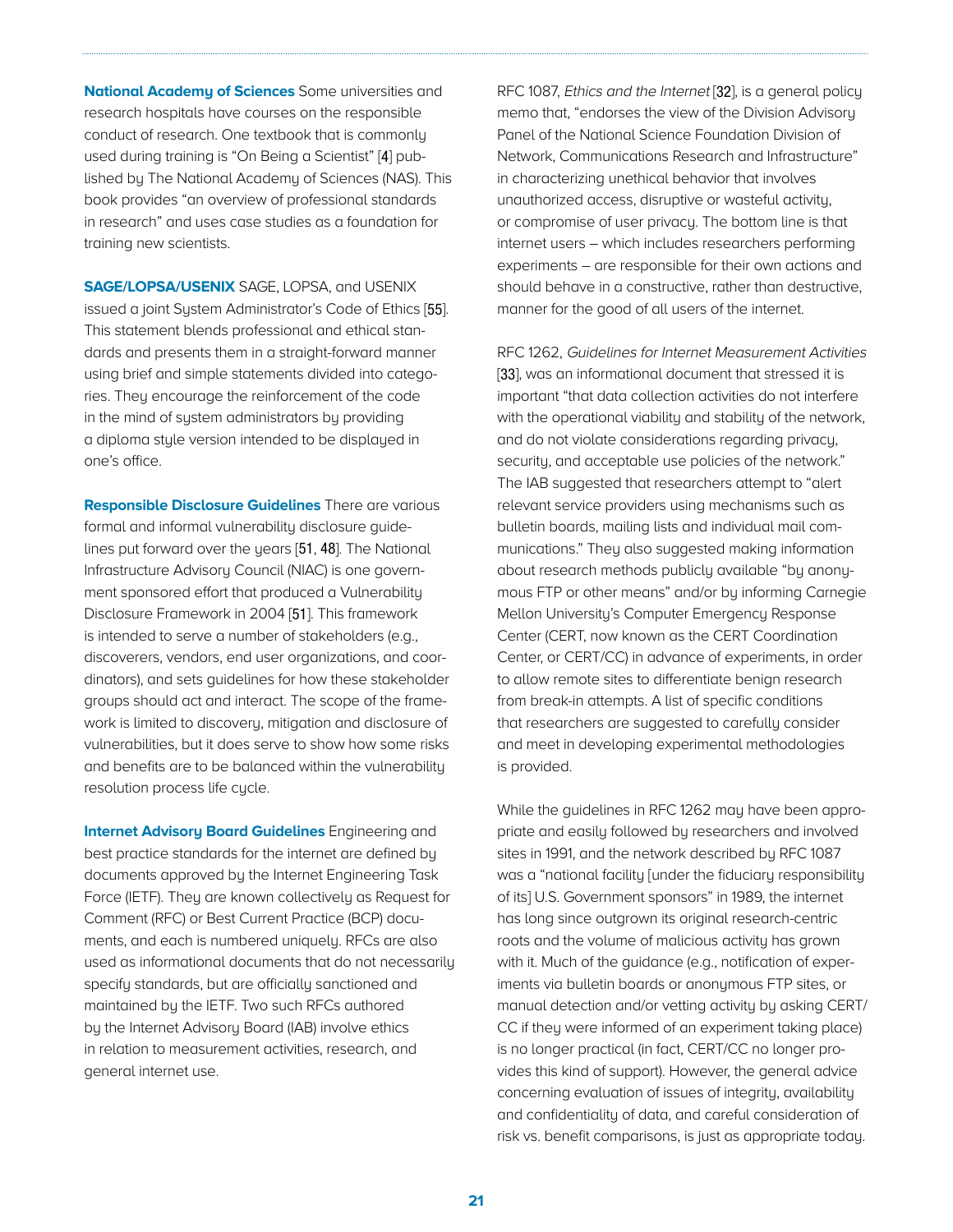# **F.2 Examples of Relevant U.S. Laws and Guidelines**

- Communications Act of 1934 (as amended by the Telecom Act of 1996), 47 U.S.C. 151 et seq., http://www.fcc.gov/Reports/1934new.pdf
- Communications Act of 1996, Protection of Customer Proprietary Network Information, 47 U.S.C. \_222,

http://www4.law.cornell.edu/uscode/47/222.html

- Electronic Communications Privacy Act Wiretap Act, 18 U.S.C. \_2510-22; http://www4.law.cornell.edu/uscode/18/usc\_sec\_18\_00002510----000-.html
- Stored Communications Act, 18 U.S.C. \_2701-2712, http://www4.law.cornell.edu/uscode/18/2701.html
- Pen Register & Trap/Trace, 18 U.S.C. \_3121-27, http:// www4.law.cornell.edu/uscode/18/3121.html
- Telephone Records and Privacy Protection Act, 18 U.S.C. \_1039, http://www.law.cornell.edu/uscode/18/usc\_ sec\_18\_00001039----000-.html
- Family Educational Rights and Privacy Act, 20 U.S.C.  $_1232q(a)(4)(A),$

http://www.law.cornell.edu/uscode/20/1232g.html

- Health Insurance Portability and Accountability Act of 1996, Pub. Law 104-191, http://aspe.hhs.gov/admnsimp/pl104191.htm
- Privacy Act of 1974, 5 U.S.C. \_552a(a)(5), (a(4), http://www.law.cornell.edu/uscode/5/usc\_ sec\_05\_00000552---a000-.html

• Health Information Technology for Economic and Clinical Health (HITECH) Act, Title XIII of Division A and Title IV of Division B of the American Recovery and Reinvestment Act of 2009, Pub. L. No. 111-5 Feb. 17, 2009,

http://www.govtrack.us/congress/bill.xpd?bill=h111-1

• See generally, Smith, Robert Ellis, Compilation of State and Federal Privacy Laws, PRIVACY JOURNAL, 2002 ed. with 2009 Supp.,

http://www.privacyjournal.net/work1.htm (for a more comprehensive description of relevant federal laws and their state law equivalents concerning privacy and data protection).

• A Notice by the Homeland Security Department, the National Institute of Standards and Technology, and the National Telecommunications and Information Administration. Models To Advance Voluntary Corporate Notification to Consumers Regarding the Illicit Use of Computer Equipment by Botnets and Related Malware.

http://www.federalregister.gov/arti-

cles/2011/09/21/2011-24180/models-to-advance-voluntary-corporate-notification-to-consumers-regarding-the-illicit-use-of, September 2011.

# **F.3 Examples of Relevant Foreign and International Laws and Guidelines**

- Directive 95/46/EC of the European Parliament and of the Council of 24 October 1995 on the protection of individuals with regard to the processing of personal data and on the free movement of such data, OFFICIAL JOURNAL L. 281/31, Nov. 23, 1995, http://ec.europa.eu/ justice\_home/fsj/privacy/law/index\_en.htm#directive
- OECD, Guidelines on the Protection of Privacy and Transborder Flow of Personal Data (Sept. 23, 1980) http://itlaw.wikia.com/wiki/OECD,\_Guidelines\_on\_the\_ Protection\_of\_Privacy\_and\_Transborder\_Flows\_of\_ Personal\_Data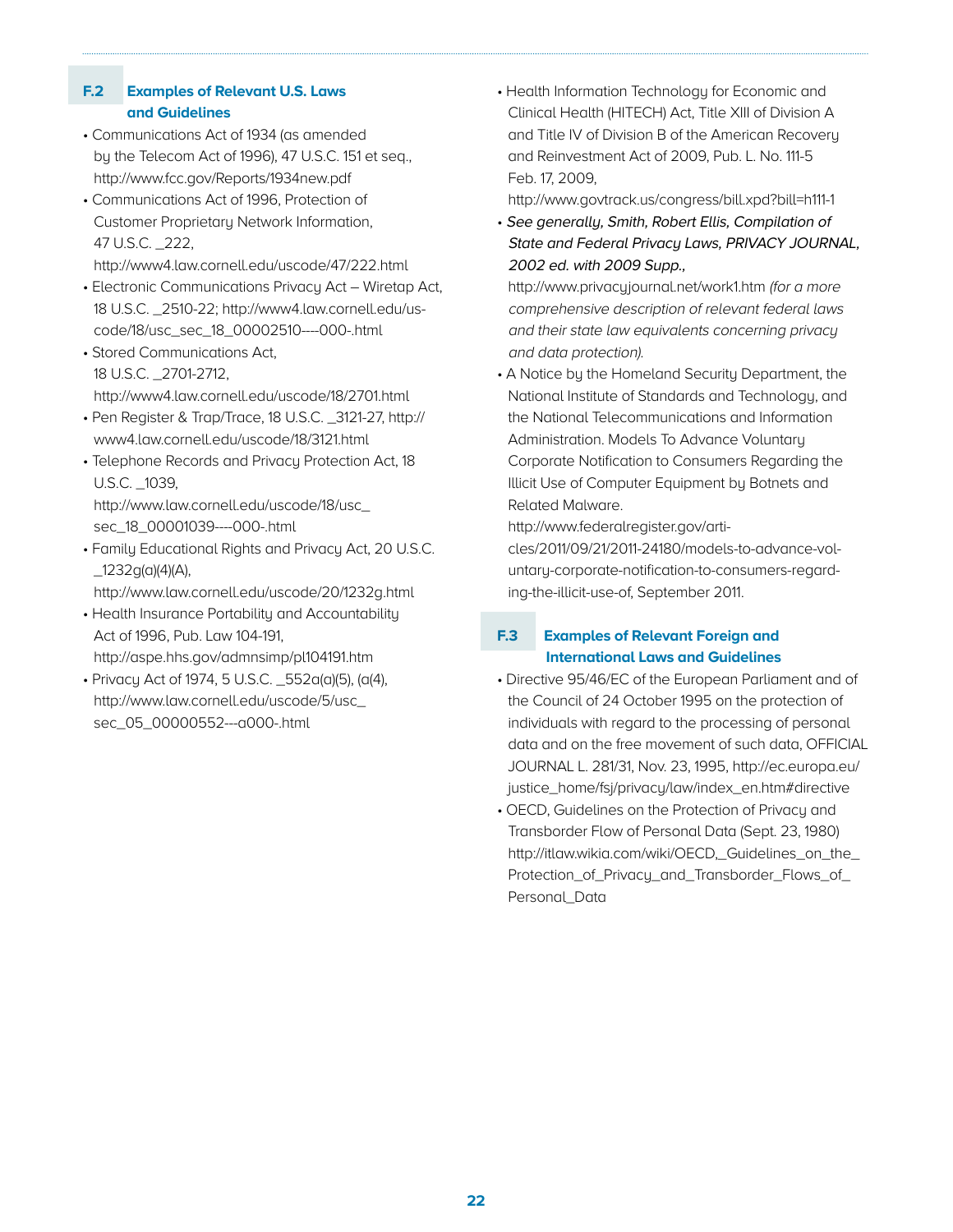# **F.4 Example Case Studies**

The following case include activities both inside and outside of the academic research settings. Regardless of whether they would be subject to REB review within an academic institution, they still comprise many of the activities that regularly do occur in academic research and serve to illuminate the ethical issues.

| rapte i:                | Case Studies and Retated References                                         |                        |
|-------------------------|-----------------------------------------------------------------------------|------------------------|
| <b>Case Description</b> | <b>References</b>                                                           |                        |
| 1                       | Learning More About the Underground Economy:                                |                        |
|                         | A Case-Study of Keyloggers and Dropzones                                    | [28]                   |
| 2                       | Your Botnet is My Botnet: Analysis of a Botnet Takeover                     | [60]                   |
| 3                       | Spamalytics: an empirical analysis of spam marketing conversion             | [38]                   |
| 4                       | Why and How to Perform Fraud Experiments                                    | [35, 34, 22]           |
| 5                       | <b>Studying Spamming Botnets Using Botlab</b>                               | [36]                   |
| 6                       | P2P as botnet command and control: a deeper insight                         | [16, 39, 29]           |
| $\overline{7}$          | DDoS attacks against South Korea and U.S. government sites                  | [19, 52, 57]           |
| 8                       | BBC TV: Experiments with commercial botnets                                 | [40, 53]               |
| 9                       | Active counter-attack measures (Lycos Europe:                               |                        |
|                         | "Make Love not Spam" Campaign, Symbiot automated "hack-back")               | [15, 24]               |
| 10 <sup>°</sup>         | <b>Information Warfare Monitor: GhostNet</b>                                | [13]                   |
| 11                      | Tipping Point: Kraken botnet takeover                                       | [47, 2]                |
| 12                      | <b>Tracing Anonymous Packets to Their Approximate Source</b>                | [10]                   |
| 13                      | LxLabs Kloxo / HyperVM                                                      | [42, 61]               |
| 14                      | Exploiting open functionality in SMS-capable cellular networks              | [20]                   |
| 15                      | Pacemakers and Implantable Cardiac Defibrillators:                          |                        |
|                         | Software Radio Attacks and Zero-Power Defenses                              | [27]                   |
| 16                      | Black Ops 2008 - Its The End Of The Cache As We Know It                     | $[37]$                 |
| 17                      | Theoretic advanced attack tools (WORM vs. WORM: preliminary study           |                        |
|                         | of an active counter-attack mechanism, Army of Botnets, An advanced         |                        |
|                         | hybrid peer-to-peer botnet, and How to Own the Internet in your spare time) | [11, 65, 66, 58]       |
| 18                      | Shining Light in Dark Places: Understanding the ToR Network                 | [46]                   |
| 19                      | "Playing Devil's Advocate: Inferring Sensitive Information from             |                        |
|                         | Anonymized Network Traces" and "Issues and etiquette concerning use         |                        |
|                         | of shared measurement data"                                                 | [7, 12]                |
| 20                      | Protected Repository for the Defense of Infrastructure Against              |                        |
|                         | <b>Cyber Threats (PREDICT)</b>                                              | $[3]$                  |
| 21                      | Internet Census 2012: Port scanning /0 using insecure                       |                        |
|                         | embedded device (Carna botnet)                                              | [8, 62, 43, 64, 63, 8] |

# **Table 1: Case Studies and Related References**

# **1. Learning More About the Underground Economy: A Case-Study of Keyloggers and**

**Dropzones** [28] [Case 1] In order to study impersonation attacks, typically achieved using keyloggers, Holz et al.identified the location of dropzones within malware samples. These dropzones are where captured user keystrokes are sent by the malware to later be retrieved by the malware operators. At these dropzones the researchers discovered 33GB of data from 173,000 compromised computers, containing 10,000 bank account and 149,000 e-mail account passwords. This study was

conducted over seven months in 2008 and aimed to study the underground economy and to automate the analysis process. The collected data was eventually handed to AusCERT, who brokered victim notification.

## **2. Your Botnet is My Botnet: Analysis of a Botnet**

**Takeover** [60] [Case 2] Stone-Gross et al.at University of California, Santa Barbara, analyzed the Torpig botnet by taking control of the botnet for a brief period starting January 25, 2009. They found two unregistered domains that the botnet would use in the future, registered them first, and put up their own C&C servers using a web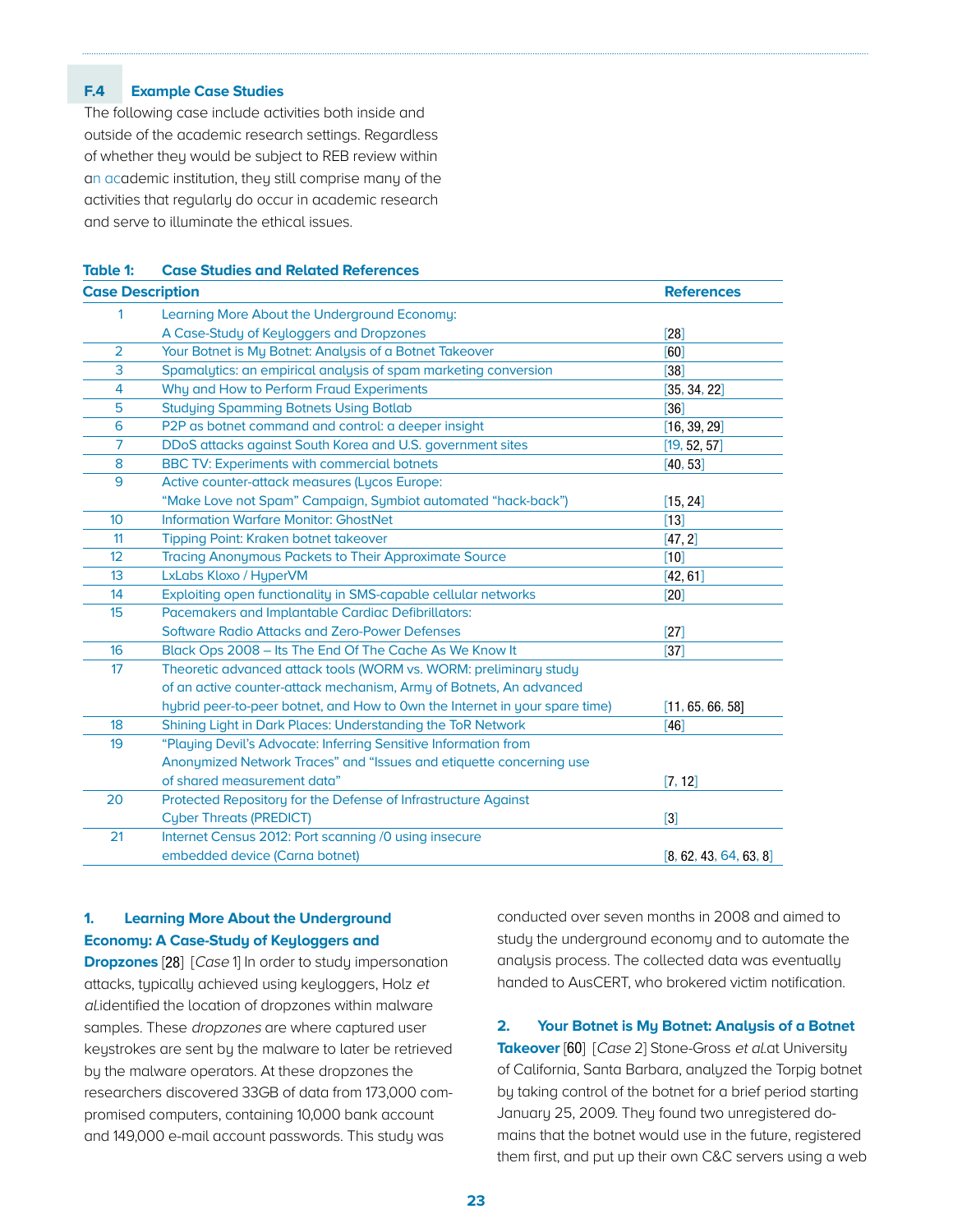services provider known to be unresponsive to abuse complaints. The attackers took control back ten days after the start of the experiment, but while in control of the botnet the researchers captured over 70 GB of data collected by the bots. This data was rigorously analyzed and found to contain credentials for 8,310 accounts at 410 different financial or commercial institutions and 297,962 regular account credentials. The researchers justified their actions using two ethical principles: "The sinkholed botnet should be operated so that any harm and/or damage to victims and targets of attacks would be minimized, and the sinkholed botnet should collect enough information to enable notification and remediation of affected parties." Their modified C&C server also kept bots from moving off to attacker-controlled C&C servers. No attempt was made to disable the bots by feeding them blank configuration files (avoiding potential unforeseen consequences.) Data collected from infected hosts was turned over to ISPs, law enforcement agencies, and the Department of Defense, leading to suspension of other domains actively being used by the attackers.

**3. Spamalytics: an empirical analysis of spam** 

**marketing conversion [**38] [Case 3] Kanich et al.(2008) performed a study of the conversion rate of spam campaigns by infiltrating the Storm botnet and manipulating spam messages being relayed through systems the researchers controlled by altering C&C traffic. They directed users to a fake web site that mirrored web sites advertised using Storm. The ethical considerations used to justify their experiments follow the principle of the use of neutral actions that strictly reduce harm. This was the first time research was performed to learn the conversion rate of spam campaigns.

#### **4. Why and How to Perform Fraud Experiments**

[35] [Case 4] In this work the authors discuss their experiences conducting fraud experiments (i.e., phishing). In particular, they focus on two studies: one exploring the impact on phishing source (i.e., someone trusted versus someone random) [34] and another exploring the impact of cousin domains (i.e., those which sound similar to the real domain) [22]. Their purpose was not to explore these studies in depth, but rather to highlight three important ethical issues implicated by these experiments. First is the issue of informed consent, centering on whether it is ethical to perform the study without knowledge and

consent of participants. The question here is whether the value of the study using deception outweighs the risk of users changing their behavior if they know they are being phished. A similar set of arguments are used in discussing the second issue, deception. Lying to users must be done with the utmost care, be overseen by a full REB committee, and should generally be avoided by researchers. Third and finally is the issue of debriefing (i.e., informing users after the study that they participated without their knowledge.) Debriefing is generally a requirement when informed consent is waived as participation in research studies is voluntary.

## **5. Studying Spamming Botnets Using Botlab** [36]

[Case 5] John et al.(2008) researched spam-generating botnets through analysis of email messages identified by email filters at the University of Washington (UW). Using a botnet monitoring architecture incorporating malware analysis and network behavioral analysis, they were able to develop several functional defenses. They were explicit about the risks that result from doing behavioral analysis of malicious botnets and conclude that "a motivated adversary can make it impossible to conduct effective botnet research in a safe manner." Observing that an attacker could design even benign looking C&C traffic that could result in the researchers' bots causing harm to third-party systems, they chose to be conservative and halted all network crawling and fingerprinting activity that would identify new malware binaries. They also stopped allowing any outbound connections to hosts other than a small set of known central C&C servers, which meant they halted all analysis of Storm (which uses variable ports for its obfuscated C&C servers.) By taking a very conservative stance, they are minimizing potential harm yet simultaneously limiting their future ability to do beneficial research.

## **6. P2P as botnet command and control: a deep-**

**er insight** [16] [Case 6] In 2006, Dittrich and Dietrich, began analyzing the Nugache botnet. Nugache, the first botnet to successfully use a heavily encrypted pure-P2P protocol for all command and control, was nearly impossible to observe through passive monitoring of traffic flows from the point-of-view of local networks. After fully reverse engineering the Nugache P2P protocol, a crawler was written that took advantage of weaknesses in the P2P algorithm. Several enumeration experiments were performed with the crawler, carefully crafted to ensure minimal impact on the botnet. This crawler, and the enumeration experiments performed with it, are similar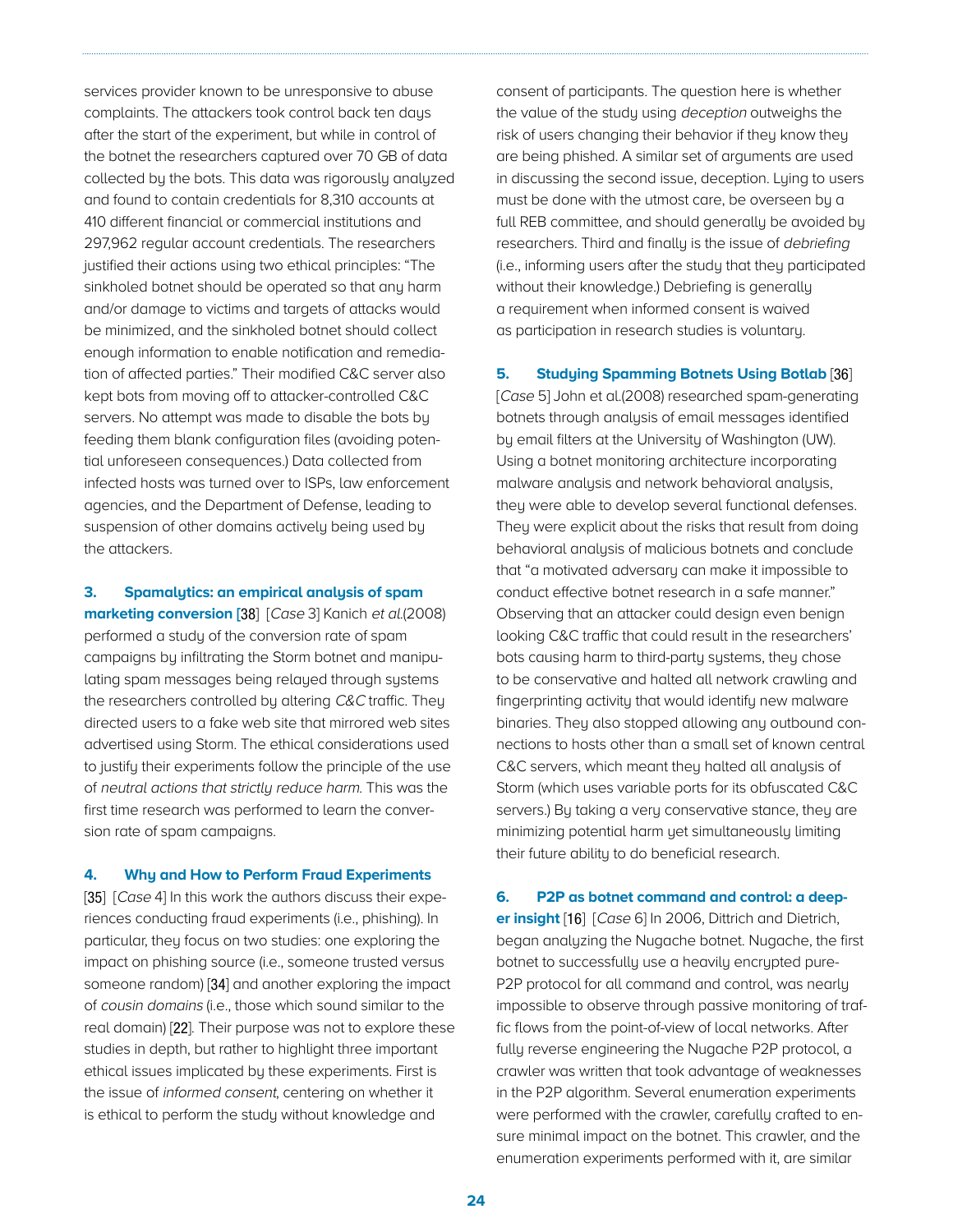to later efforts to enumerate the Storm botnet. [39, 29] The authors cite twokey issues with botnet enumeration experiments: accuracy in counting, and stealthiness. They note the potential for researchers doing aggressive enumeration experiments to inflate counts obtained by other researchers, to hinder mitigation efforts, or to impede law enforcement investigations.

# **7. DDoS attacks against South Korea and U.S.**

**government sites** [Case 7] On July 4, 2009, government web sites in the United States and South Korea came under DDoS attack, drawing immediate press attention and concerted efforts to mitigate the attacks. On July 12, 2009, Bach Khoa Internetwork Security (BKIS), centered at the Hanoi University of Technology (HUT), announced on their blog that they received a request for assistance from the Korean CERT (KrCERT) and information that allowed them to identify eight botnet C&C suspected of controlling the DDoS attacks [19]. BKIS claimed they "fought against C&C servers [and gained] control" of two systems located in the United Kingdom. They remotely retrieved log files and then counted and geolocated over 160,000 IP addresses around the world participating in the botnet. Public disputes erupted over BKIS' actions involving KrCERT, the Asia-Pacific CERT (APCERT), the Vietnamese CERT (VNCERT) and finally the Vietnamese government [52, 57]. A BKIS representative claimed they used common tools and practices to discover the vulnerable C&C servers and that accessing those systems remotely "doesn't require anyone's permission and anybody can do it." BKIS justified not reporting to VNCERT during the 2-day period of investigation citing Article 43 of the Vietnamese government's Decree 64/2007, which states: "In urgent cases which can cause serious incidents or network terrorism, competent agencies have the right to prevent attacks and report to the coordinating agency later."

#### **8. BBC TV: Experiments with commercial**

**botnets** [40] [Case 8] In March 2009, the British Broadcasting Company (BBC) Click technology program chose to perform an experiment. Unlike the situation in Case 11 , direct control of the botnet was exercised. BBC staff purchased the use of a malicious botnet identified after visiting internet chat rooms. They used the botnet

for several purposes: (1) They sent thousands of spam messages to two free email accounts they set up on Gmail and Hotmail; (2) They obtained permission to perform a DDoS attack against a site willing to accept the flood; (3) They left messages on the bot-infected computers; and finally (4) issued unspecified commands that disabled the bots on those computers, killing the botnet. There was immediate reaction to the news of this experiment by a law firm in the United Kingdom, citing probable violation of the UK's Computer Misuse Act by the unauthorized access and use of computer resources, and unauthorized modification of the configuration of the involved computers. The BBC's response was to state they had no intention of violating laws and believed their actions were justified by citing, in their words, "a powerful public interest in demonstrating the ease with which such malware can be obtained and used, how it can be deployed on thousands of infected PCs without the owners even knowing it is there, and its power to send spam e-mail or attack other Web sites undetected" [53].

# **9. Lycos Europe: "Make Love not Spam"**

**Campaign** [15] [Case 9] In 2004, Lycos Europe –a service company with roughly 40 million e-mail accounts in eight European countries – decided it was time to do something to counter unsolicited commercial email (also known as spamming). Lycos created a screen saver designed to impact sites associated with spam emails by consuming the majority of bandwidth available to those sites. The system, and campaign associated with it, was named Make Love not Spam (MLNS). The MLNS campaign began operating in late October 2004, and was ended the first week of December 2004 after the screen saver was installed by over 100,000 users. Their two principle stated goals were punitive and retributive: (1) to annoy spammers and to thereby convince them to stop spamming by (2) increasing their costs and thus decreasing their profits. Lycos did not show they had no other options, such as law suits, by which to achieve the same goals. Lycos could not guarantee specific targeting of only culpable parties, nor did they correlate illegal spamming with targeting.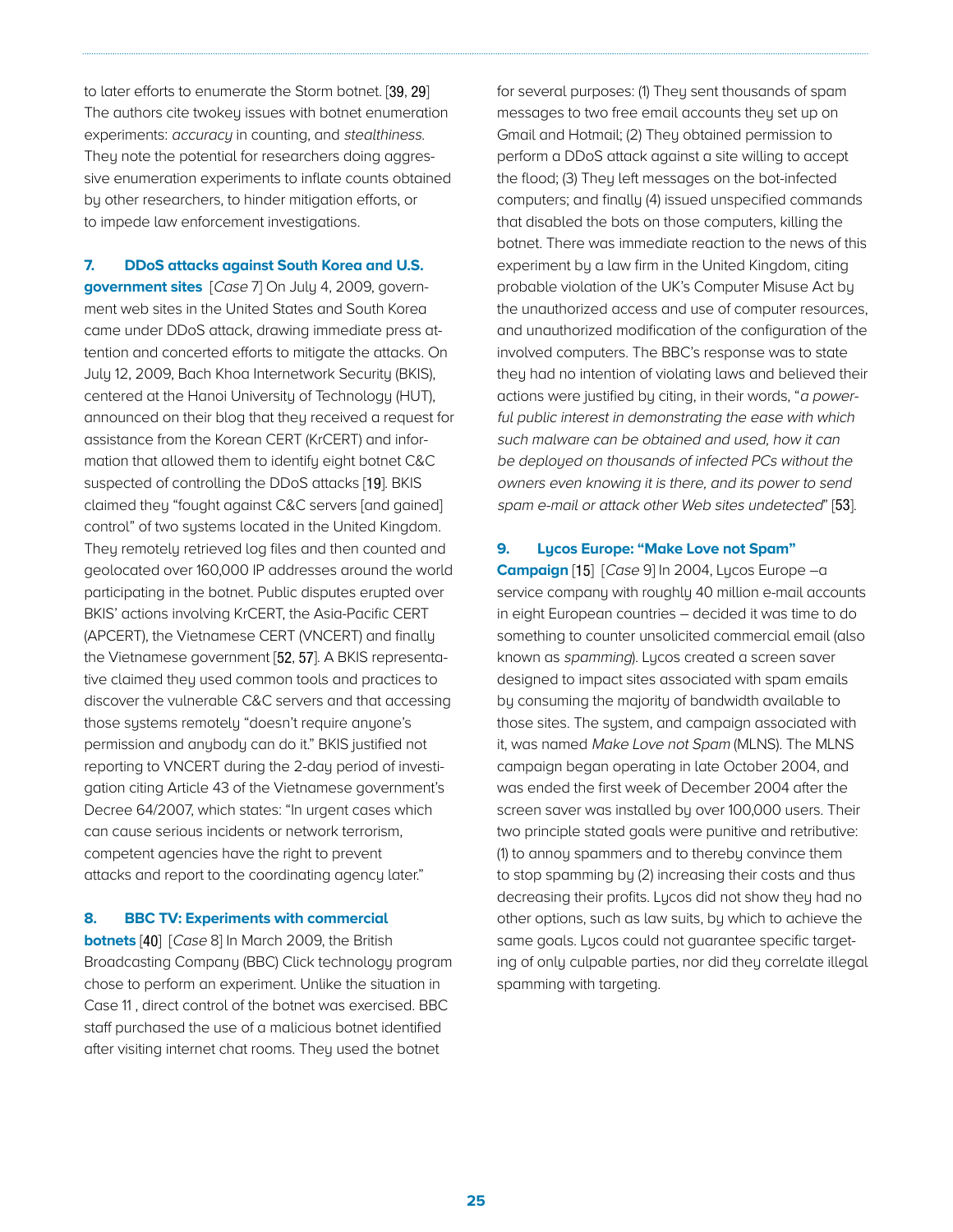**Symbiot: Active Defense** In March 2004, the Austin, Texas based company Symbiot, Inc. announced a product named the Intelligent Security Infrastructure Management Systems (iSIMS) platform possessing counter-strike capabilities. [24] Their product was positioned as a means for victims to not only block detected attacks, but to automatically identify "attackers" and direct retaliatory strikes, or even launch preemptive Denial of Service (DoS) attacks to stop attackers. Critics said the system encouraged vigilantism, and noted that true attribution of attackers was not actually being done, only last-hop identification, thus targeting of innocents for the counter-strikes was highly likely. The system was also promoted in terms of allowing retributive and punitive actions.

#### **10. Information Warfare Monitor: GhostNet**

[13] [Case 10] Between June 2008 and March 2009, researchers in Canada conducted a multi-phase investigation of a malicious botnet. The victims included the foreign embassies of dozens of countries, the Tibetan government-in-exile, development banks, media organizations, student organizations, and multi-national consulting firms. Initial research involving passive monitoring of suspected victim networks confirmed the intrusions and identified the malware, which was then reverse engineered. Honeypots were then infected and used to collect intelligence on the botnet's operation and control servers. The researchers "scouted these servers, revealing a wide-ranging network of compromised computers." Gaining access to the attackers' command and control front end, they were able to, "derive an extensive list of infected systems, and to also monitor the systems operator(s) as the operator(s) specifically instructed target computers." [13] It is assumed from the structure of the report that it was delivered to law enforcement agencies directly or indirectly through the victims being assisted.

#### **11. Tipping Point: Kraken botnet takeover** [47]

[Case 11] In May 2008, researchers at TippingPoint Technologies' Digital Vaccine Laboratories reverse engineered the encryption used by the Kraken bot, and were able to infiltrate and take control of the 400,000 host botnet. This is the same activity performed by some academic research groups, and results in the same situation: the potential to fully control a malicious botnet. One of the researchers interviewed, Cody Pierce, suggests they were, "one click away from [shutting] down the communication between the people sending commands to these [infected] computers." While they may

have had no intention of taking action, the discussion surrounding the situation is applicable here. A statement by Endler (tipping point) is interesting to consider: If you see someone breaking a window to go into someone's house, that really doesn't give you the right to break another window and go in after them. [47] Implicitly, Endler is talking about violating a third-party's property rights by breaking in to take action (either punitive or retributive) against a criminal. This would not be justifiable, according to Himma, under any of the ethical principles he cites. There is at least one state court decision, however, that aligns with the Necessity Principle [2] in suggesting that an emergency private search may be allowable. The reasoning involves allowing a private citizen to break and enter into another's property to retrieve and protect the stolen goods of a victim of theft if the property is easily destructible or concealable.

## **12. Tracing Anonymous Packets to Their**

**Approximate Source** [10] [Case 12] Burch and Cheswick show a method that uses controlled flooding of a link using the UDP chargen service to achieve a form of IP traceback to the attacker's source, or close enough to it. At a time when DDoS was on the rise, many methods were being explored to tackle the problem. The researchers even dedicate a small section at the end to the ethics of their approach: they admit that their method could be questionable, perhaps even just as bad as the attack they were trying to trace. However, they argue that their intent was the benefit of the internet community, whereas the intent of the attacker was to harm the community.

13. **LxLabs Kloxo / HyperVM** [Case 13] LxLabs, a company based in Bangalore, India, markets a web server virtualization system called HyperVM, which uses an administration interface named Kloxo. One company who uses HyperVM and Kloxo is UK-based Vacert. com. On Sunday, June 7, 2009, Vacert.com suffered a compromise of their web hosting system. Over 100,000 accounts were deleted from the system. On Monday, June 8, 2009, LxLabs' CEO, 32 year old K T Ligesh, was found dead in his apartment of an apparent suicide [42]. Just a few days before (June 6) an analysis of "several dozen vulnerabilities in kloxo" with complete details on how to exploit these vulnerabilities was posted anonymously to the web site milw0rm [61]. The time line in that analysis describes attempts by the unknown security researcher going back to May 21, 2009, to explain the vulnerabilities to LxLabs staff. The researcher gave up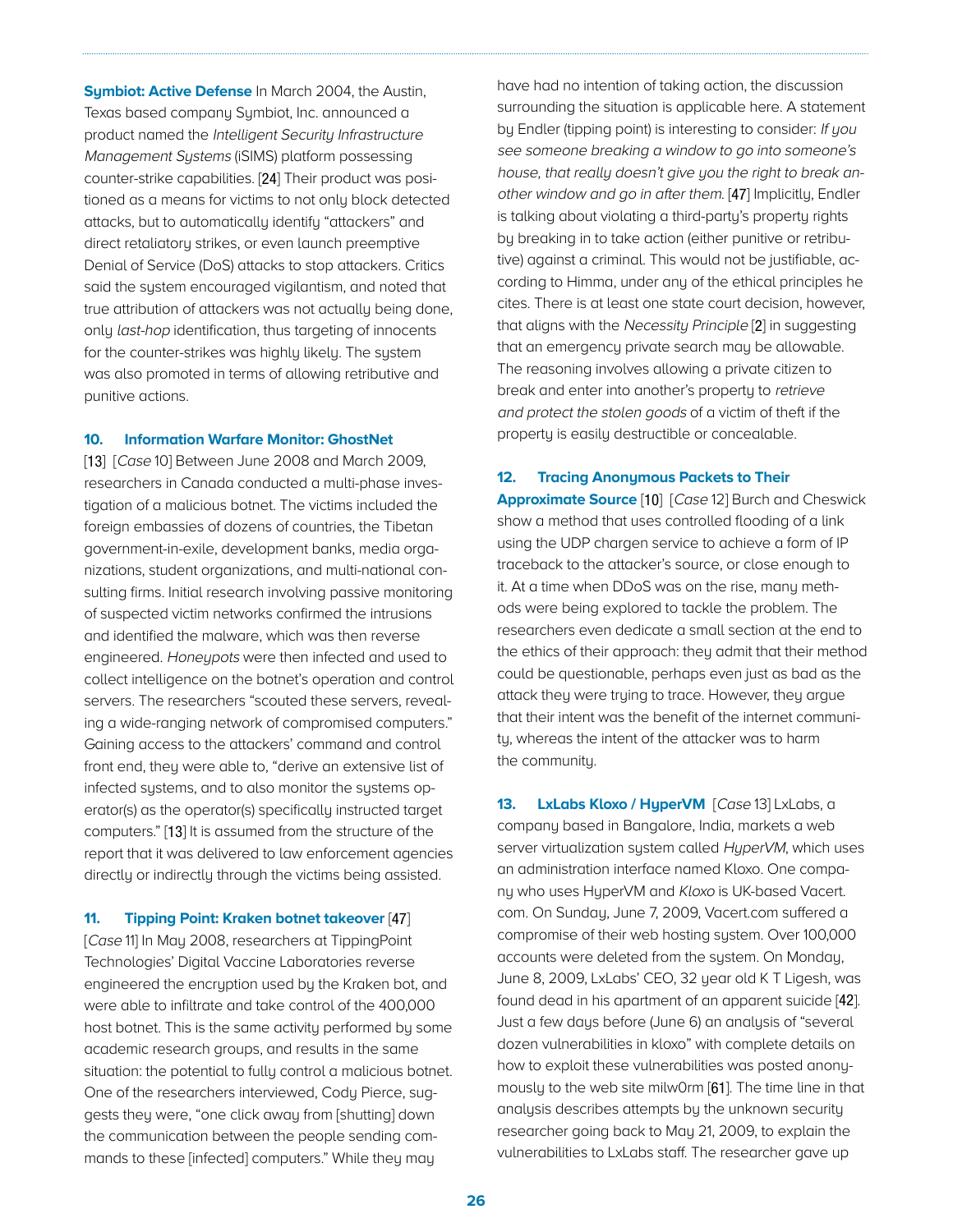and posted the full analysis including exploit details. Within days, multiple sites using Kloxo (including Vacert. com) were attacked by unknown parties.

#### **14. Exploiting open functionality in SMS-capable**

**cellular networks** [20] [Case 14] Enck et al. suggest a bandwidth-exhausting attack on cellular networks by sending enough text messages (SMSs) to prevent establishment of voice channels for legitimate callers. According to the authors, a sufficiently dedicated attacker can disrupt voice traffic for large cities such as New York, and a truly dedicated attacker can target a large continent with the help of a DDoS network. They provide the required message rate for a successful attack on cities like New York or Washington, DC. They offer some thoughts on how to mitigate this problem but as the solutions appear to require a complete redesign of the cellular network they urge further investigation to protect this critical infrastructure.

# **15. Pacemakers and Implantable Cardiac Defibrillators: Software Radio Attacks and Zero-**

**Power Defenses** [27] [Case 15] Implantable cardiovascular defibrillators (ICD) are implanted medical devices used to sense a rapid heartbeat and administer a shock to restore a normal heart rhythm. They are configurable through a device programmer which connect to the ICD wirelessly. This paper demonstrates several attacks on the privacy and and integrity of one such medical device using a software programmable radio. The proof of concept attacks described in the paper could identify and extract information from devices, and more importantly showed the ability to change or disable therapies (what the device does in certain conditions, e.g., the ability to deliver commands to shock the patient's heart.) The potential harm from improper disclosure could be immediate and life threatening. As such, this research differs significantly in risks from most security research. The authors go to great lengths to avoid discussing of attacks from distances (≳1 CM), attack or protocol specifics, or descriptions of how their attacks could impact the health of individuals. The authors intentionally explore the rationale for their disclosure, in spite of the risk, describing the benefits in terms of increased privacy and integrity for future such devices.

**16. Black Ops 2008 – Its The End Of The Cache As**  We Know It<sup>[37]</sup> [Case 16] In the summer of 2008, Dan Kaminsky (IOActive, Inc.) found a practical attack on an old bug involving a weak random number generation algorithm used for creating transaction IDs. These transaction IDs were meant to ensure clients were talking to the real DNS server. The bug existed in dozens of popular DNS implementations serving between 40% to 70% of internet users. Attackers exploiting this bug could poison DNS cache entries and control where victims' computers connected. As DNS is critical to operation of all services on the internet, and plays a key role in a wide variety of trust chains, significant damage could result from widespread exploitation of this bug. Balancing the huge risk, the author intentionally set about the process of notification and correction before publication/presentation at Blackhat, including the controversial step of requesting that other researchers not speculate on the bug or develop attacks of their own. As a result of patient and coordinated disclosure and mitigation efforts, hundreds of millions of users were protected prior to the vulnerability being announced.

# **17. WORM vs. WORM: preliminary study of an**

**active counter-attack mechanism** [11] [Case 17] Castaneda et al. propose the concept of anti-worms, an automated process that generates a variant of the worm in question. They created a Windows-based prototype and tested it in a smaller run, and simulated its effects at a larger scale. Some of the proposed mechanisms include a patching worm, one that would either remove an existing worm infection or prevent it altogether. The authors do realize that there are some legal issues (accessing a remote computer without the consent of the user) and network implications (disruptions by spreading just as fast as the original worm) for their approaches and present a short discussion to that effect. When this paper was published, concepts like Code Green and CRClean, anti-worms for Code Red, had already been publicly discussed. **Army of Botnets and An advanced hybrid peer-to-peer botnet** [65, 66] The authors devise botnets based on smaller disjoint botnets that collude to form a much larger botnet, or advanced command and control mechanisms for P2P botnets. In either case, the level of description for the mechanisms is very high, from pseudo-code to the key exchanges necessary to create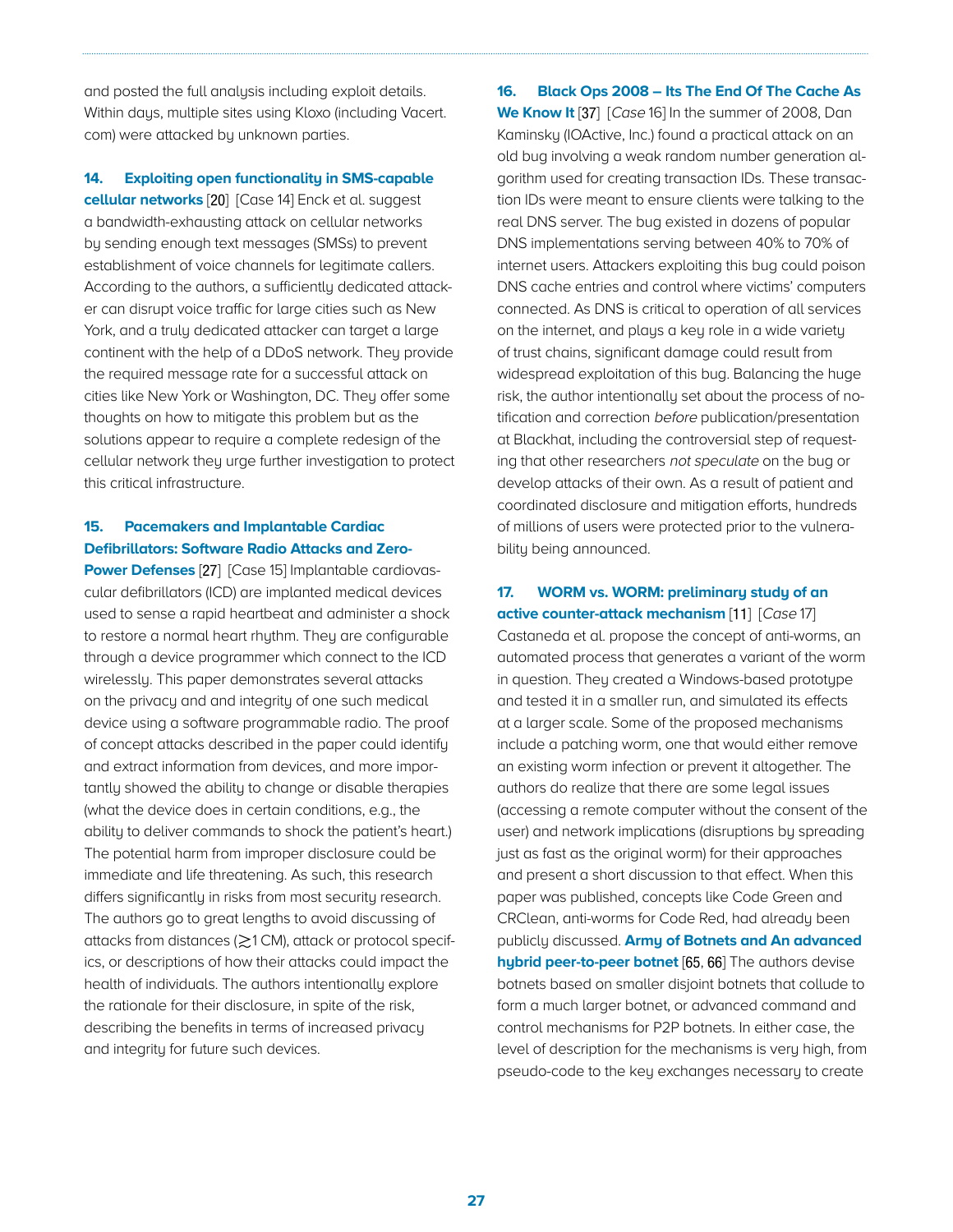and maintain such advanced botnets. **How to Own the Internet in Your Spare Time** [58] Staniford et al. start by analyzing Code Red, comparing it to Nimda, and speculate about future worms by exploring various propagation vectors. They create conceptual worms, such as an improved Code Red (aptly named Code Red II), flash worms, hit-list scanning worms, the Warhol worm, and the topological worm, and muse about their propagation speeds and control vectors. They also explore the concept of a stealthy contagion of users via file-sharing networks. In summary, they provide several recipes for creating massive disruptions within a short period of time.

**18. Shining Light in Dark Places: Understanding the ToR Network** [46] [Case 18] McCoy et al. participated

in the Tor network to analyze the types of traffic, countries using Tor, and possible abuses of the network. By running a modified Tor server, they were able to observe all traffic either being relayed (they were a relay for two weeks) or exiting the network (they were an exit node for another two weeks). Fully aware that the payload collection would be a problem, they tried to limit the amount of payload data being collected in the experiment. The main purpose of the work was one of discovery and measurement, and how to possibly limit the exposure of sensitive data, as they devised a method to detect logging by malicious routers. However, suggestions for improving and fixing Tor also emerged from this paper.

**19. "Playing Devil's Advocate: Inferring Sensitive Information from Anonymized Network Traces" and "Issues and etiquette concerning use of shared measurement data"** [7, 12] [Case 19] Coull et al. divulged deanonymization techniques for recovering both topology and heavy-hitter (e.g. major web servers) information from anonymized datasets. While such datasets are necessary for scientific validation of research results, researchers rely on strong anonymization techniques to protect sensitive and proprietary information about their internal networks. In this case, the authors applied their technique to three datasets, two from their own respective institutions, as well as one well-known and publicly accessible dataset prominently used in the security community. To prove the correctness of their result, they published key information about the public dataset in their paper, thus revealing internals about that researcher's network.

# **20. Protected Repository for the Defense of Infrastructure Against Cyber Threats (PREDICT)** [3]

[Case 20] The Virtual Center for Network and Security Data is a unique effort to organize, structure, and combine the efforts of the network security research community with the efforts of the internet data measurement and collection community. Under the umbrella of the Protected Repository for the Defense of Infrastructure against Cyber Threats (PREDICT) initiative of the DHS Science & Technology Directorate, the Virtual Center provides a common framework for managing datasets from various internet data providers. It formalizes a process for qualified researchers to gain access to these datasets in order to prototype, test, and improve their internet threat mitigation techniques, while protecting the privacy and confidentiality of internet users.

# **21. Internet Census 2012: Port scanning /0 using insecure embedded device (Carna botnet)** [8] [Case 21]

As early as February 2010, security researchers began showing how vulnerabilities based on default or nonexistent passwords on internet-accessible consumer network devices could be exploited. One anonymous security researcher published a web page including a disclaimer, "I am not showing you how to hack, rather I am showing the people that do not configure their routers how easy it is to gain access to into router and possibly more," but then gives precise instructions showing how to use nmap to scan for and break into network devices with default passwords [62]. On July 28, 2010, a Black Hat 2010 talk demonstrates how to use this same method – the nmap Scripting Engine (NSE) – to find and brute-force guess the password to his own remotely accessible web cam [43]. The presentation does not include a disclaimer, or any statement about the ethics or legality of what is being demonstrated. The response from the audience can be clearly seen in the video.

Around the same time as the Black Hat talk, an anonymous researcher began an ambitious experiment going much farther. Using the same techniques as the author of a publicly available malicious bot named lightaidra 0x2012 [64] to create a massive distributed scanning botnet dubbed Carna [63], this individual used hundreds of thousands of other peoples' network devices at any given moment, without their owners' knowledge or consent, to continuously scan the entire accessible internet. This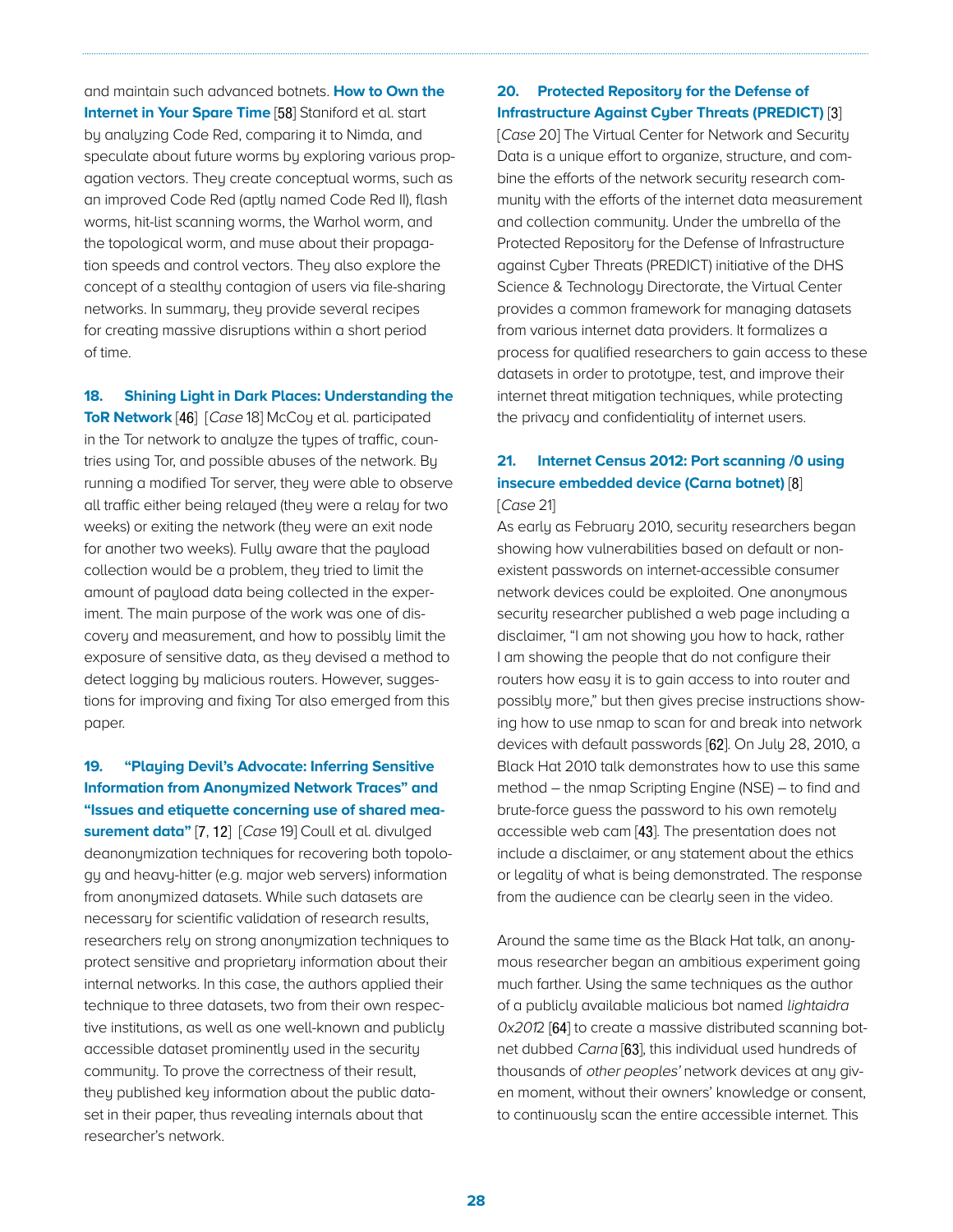botnet scanned between 3 to 5 billion IP addresses per hour for a period of several weeks [8]. The data that was accumulated was then made public for anyone to use.

What is evidenced by all of these examples is that (a) there is no clear standard for how to evaluate the ethics or legality of adopting the techniques of criminal actors for "benign" research purposes, (b) some individuals implicitly recognize this gray area, as evidenced by their choice to avoid responsibility by publishing anonymously, and (c) researchers continue to push the boundaries further and further with each passing year because they receive almost no condemnation or questioning of their actions, while at the same time receiving praise from like-minded individuals. As the data was not collected with consent of those who may be identified in it, and it is not clear what is or is not personally identifiable within the dataset, use of this dataset by academic researchers subject to REB oversight without REB permission is questionable based on the requirements surrounding pre-existing public data described in Section C.1.2.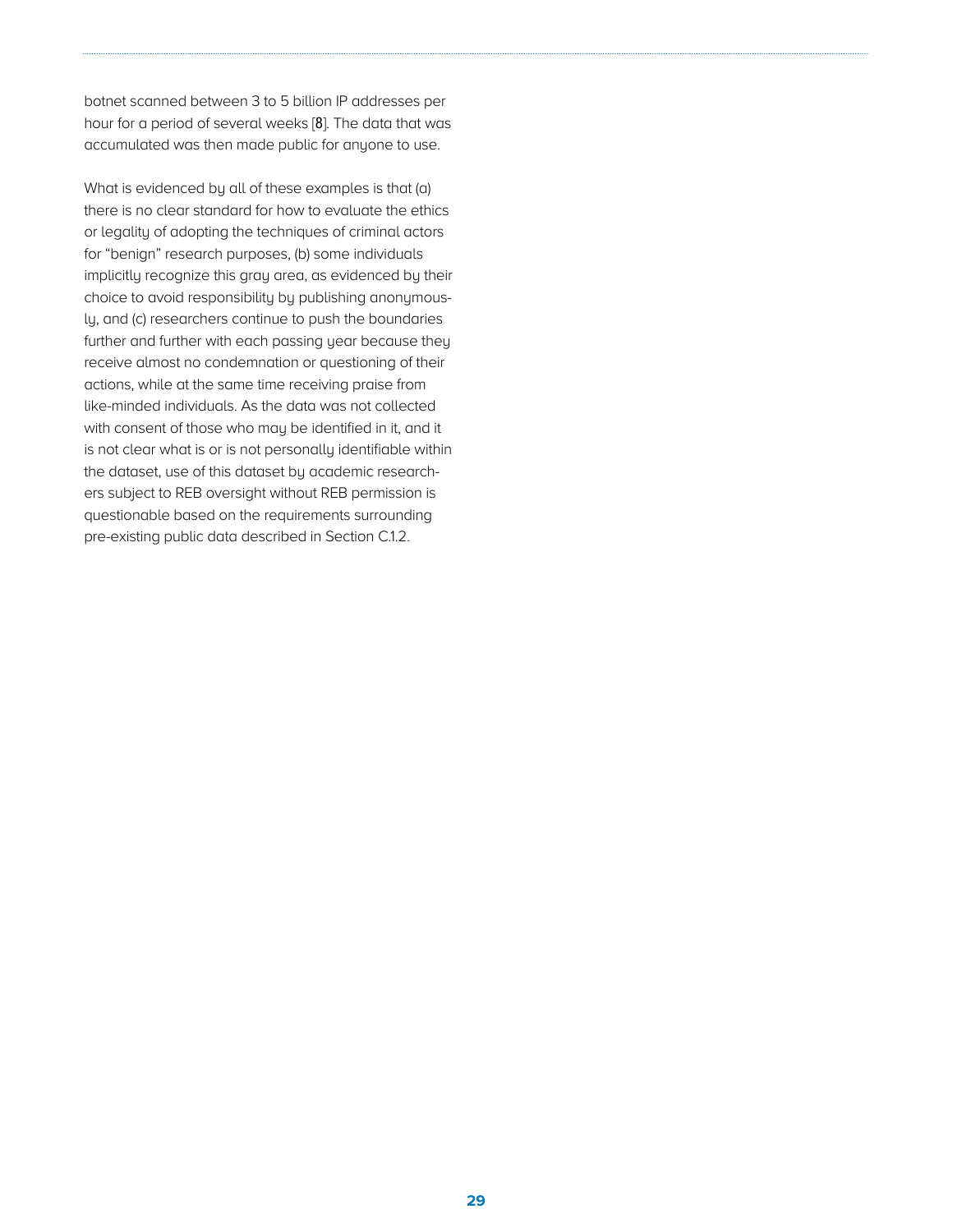#### **Bibliography**

- [1] **Health information portability and accountability act (HIPAA).** http://www.hipaa.org/
- [2] **People v. Williams, 53 Misc. 2d 1086, 1090, 281 N.Y.S.2d 251, 256 (Syracuse City Ct. 1967).**
- [3] **Protected Repository for the Defense of Infrastructure Against Cyber Threats (PREDICT).**  http://www.predict.org
- [4] **On Being a Scientist: A Guide to Responsible Conduct in Research: Third Edition. National Academies of Science, 2009.**
- [5] **ACM Council. Code of Ethics and Professional Conduct, Oct. 1992.**  http://www.acm.org/about/code-of-ethics
- [6] **ACM/IEEE-CS Joint Task Force on Software Engineering Ethics and Professional Practices. Software Engineering Code of Ethics and Professional Practice (Version 5.2).** http://www.acm.org/about/se-code
- [7] **M. Allman and V. Paxson. Issues and etiquette concerning use of shared measurement data. In IMC '07: Proceedings of the 7th ACM SIGCOMM conference on Internet measurement, pages 135–140, 2007.**
- [8] **Anonymous. Internet Census 2012: Port scanning /0 using insecure embedded devices.** http://internetcensus2012.bitbucket.org/paper.html, **March 2013**.
- [9] **K. Brothers and E. Clayton. "Human Non-Subjects Research": Privacy and Compliance, 2010.**
- [10] **H. Burch and B. Cheswick. Tracing anonymous packets to their approximate source. In LISA '00: Proceedings of the 14th USENIX conference on System Administration, pages 319–328, 2000.**
- [11] **F. Castaneda, E. C. Sezer, and J. Xu. WORM vs.WORM: preliminary study of an active counter-attack mechanism. In WORM '04: Proceedings of the 2004 ACM Workshop on Rapid Malcode, pages 83–93, 2004.**
- [12] **S. E. Coull, C. V. Wright, F. Monrose, M. P. Collins, and M. K. Reiter. Playing Devil's Advocate: Inferring Sensitive Information from Anonymized Network Traces. In Proceedings of the Network and Distributed System Security Symposium, pages 35–47, 2007.**
- [13] **R. Deibert, A. Manchanda, R. Rohozinski, N. Villeneuve, and G.Walton. Tracking GhostNet: Investigating a cyber espionage network, March 2009.** http://www.scribd.com/doc/13731776/Tracking-GhostNet-Investigating-a-Cyber-Espionage-Network
- [14] **Department of Homeland Security. Framework for Privacy Analysis of Programs, Technologies, and Applications.** http://www.dhs.gov/xlibrary/assets/privacy/privacy\_advcom\_03-2006\_framework.pdf, **March 2006**.
- [15] **D. Dittrich. How bad an idea was 'Make Love Not Spam?' Let me count the ways, Mar. 2005**. http://staff.washington.edu/dittrich/arc/workshop/lycos-response-v3.txt
- [16] **D. Dittrich and S. Dietrich. P2P as botnet command and control: a deeper insight. In Proceedings of the 3rd International Conference On Malicious and Unwanted Software (Malware 2008), pages 46–63, Oct. 2008.**
- [17] **D. Dittrich and K. E. Himma. Active Response to Computer Intrusions. Chapter 182 in Vol. III, Handbook of Information Security, 2005.** http://papers.ssrn.com/sol3/papers.cfm?abstract\_id=790585
- [18] **Dittrich, D. and Kenneally, E. (eds.). The Menlo Report: Ethical Principles Guiding Information and Communication Technology Research.**
- [19] **N. M. Duc. Korea and US DDoS attacks: The attacking source located in United Kingdom.** http://blog.bkis.com/?p=718, **July 2009.**
- [20] **W. Enck, P. Traynor, P. McDaniel, and T. La Porta. Exploiting open functionality in SMS-capablecellular networks. In CCS '05: Proceedings of the 12th ACM conference on Computer and communications security, pages 393–404, 2005**.
- [21] **C. Ess. Ethical decision-making and Internet research.** http://aoir.org/?page\_id=54**, November 2002.**
- [22] **P. Finn and M. Jakobsson. Designing ethical phishing experiments. Technology and Society Magazine, IEEE, 26(1):46–58, Spring 2007.**
- [23] **B. Friedman. Value-sensitive design. interactions, 3(6):16–23, 1996.**
- [24] S**. Gaudin. Plan to counterattack hackers draws more fire.** http://www.internetnews.com/article.php/3335811, **April 2004.**
- [25] **D. Gotterbarn, K. Miller, and S. Rogerson. Software Engineering Code of Ethics. CACM, 40(11):110–118, Nov. 1997.**
- [26] **C. K. Gunsalus, E. Bruner, N. Burbules, L. D. Dash, M. M. Finkin, J. Goldberg, W. Greenough, G. Miller, and M. G. Pratt. The Illinois White Paper – Improving the System for Protecting Human Subjects: Counteracting "Mission Creep".** http://ssrn.com/abstract=902995, **May 2006. U Illinois Law & Economics Research Paper No. LE06-016.**
- [27] **D. Halperin, T. Heydt-Benjamin, B. Ransford, S. Clark, B. Defend, W. Morgan, K. Fu, T. Kohno, and W. Maisel. Pacemakers and implantable cardiac defibrillators: Software radio attacks and zero-power defenses. In IEEE Symposium on Security and Privacy, pages 129–142, May 2008.**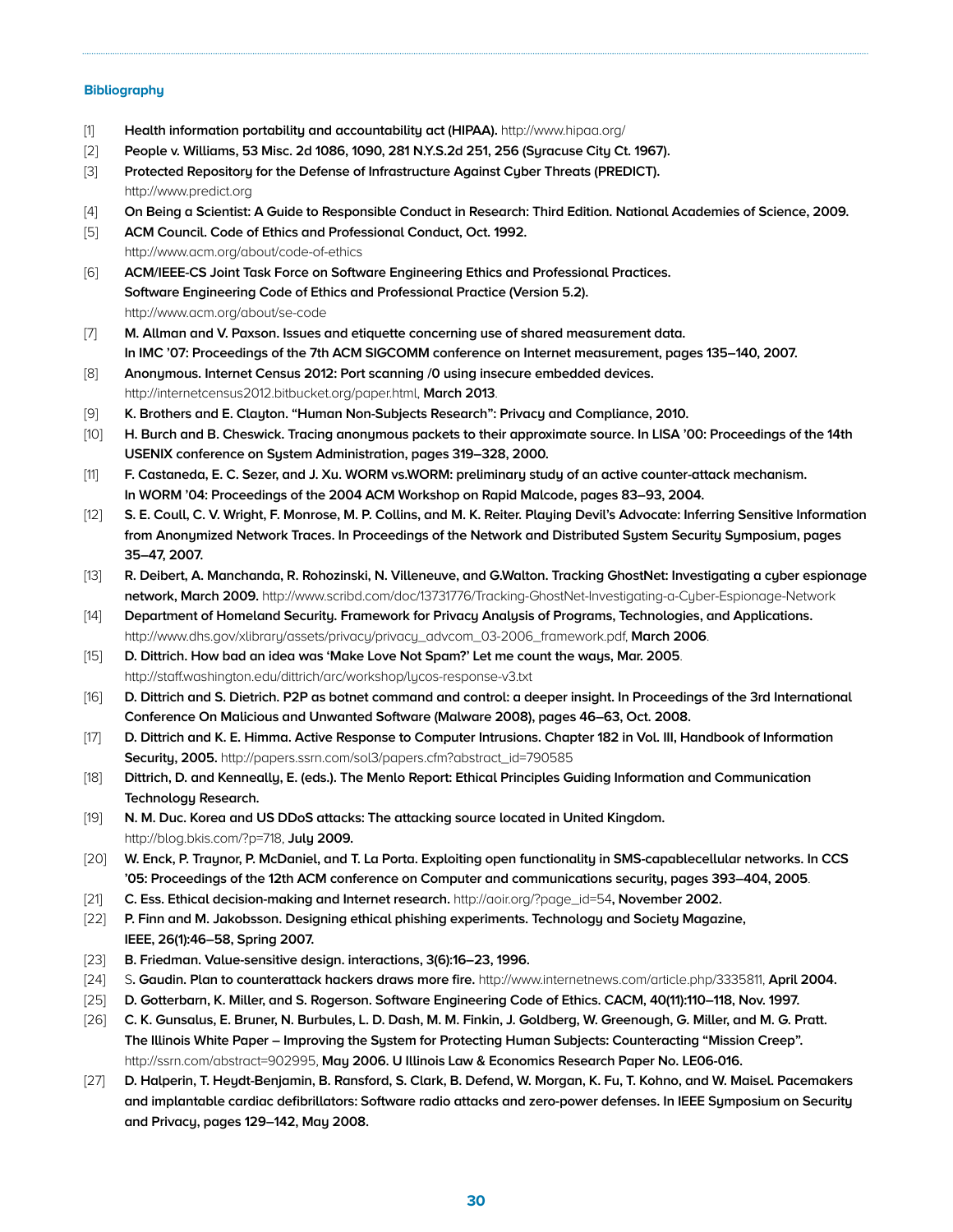- [28] **T. Holz, M. Engelberth, and F. C. Freiling. Learning more about the underground economy: A casestudy of keyloggers and dropzones. In M. Backes and P. Ning, editors, Computer Security - ESORICS 2009, 14th European Symposium on Research in Computer Security, Saint-Malo, France, September 21-23, 2009. Proceedings, volume 5789 of Lecture Notes in Computer Science, pages 1–18. Springer, 2009.**
- [29] **T. Holz, M. Steiner, F. Dahl, E. W. Biersack, and F. Freiling. Measurements and mitigation of peer-topeer-based botnets: a case study on storm worm. In LEET'08: First USENIX Workshop on Large-Scale Exploits and Emergent Threats, Apr. 2008.**
- [30] **IEEE Board of Directors. IEEE Code of Ethics, February 2006.** http://www.ieee.org/portal/pages/iportals/aboutus/ethics/code.html
- [31] **Institute for the Management of Information Systems. Code of Ethics.** http://www.imis.org.uk/about/codeofethics/code\_ethics.pdf
- [32] **Internet Activities Board. RFC 1087: Ethics and the Internet.** http://www.ietf.org/rfc/rfc1087.txt, **January 1989.**
- [33] **Internet Activities Board. RFC 1262: Guidelines for Internet Measurement Activities.** http://www.ietf.org/rfc/rfc1262.txt, **October 1991.**
- [34] **T. N. Jagatic, N. A. Johnson, M. Jakobsson, and F. Menczer. Social phishing. Communications of the ACM, 50(10):94–100, 2007.**
- [35] **M. Jakobsson, N. Johnson, and P. Finn. Why and how to perform fraud experiments. IEEE Security and Privacy, 6(2):66–68, 2008.**
- [36] **J. P. John, A. Moshchuk, S. D. Gribble, and A. Krishnamurthy. Studying Spamming Botnets Using Botlab. in Proceedings of the 6th USENIX Symposium on Networked Systems Design and Implementation (NSDI '09), Apr. 2009.**
- [37] **D. Kaminsky. Black Ops 2008 It's The End Of The Cache As We Know It. In Black Hat Briefings USA 08, Las Vegas, Nevada, USA, July 2008.**
- [38] **C. Kanich, C. Kreibich, K. Levchenko, B. Enright, G. M. Voelker, V. Paxson, and S. Savage. Spamalytics: an empirical analysis of spam marketing conversion. In CCS '08: Proceedings of the 15th ACM conference on Computer and communications security, pages 3–14, 2008.**
- [39] **C. Kanich, K. Levchenko, B. Enright, G. M. Voelker, and S. Savage. The Heisenbot Uncertainty Problem: Challenges in Separating Bots from Chaff. In LEET'08: First USENIX Workshop on LargeScale Exploits and Emergent Threats, April 2008.**
- [40] **S. Kelly. BBC team exposes cyber crime risk, Mar. 2009.** http://news.bbc.co.uk/2/hi/programmes/click\_online/7932816.stm
- [41] **E. E. Kenneally and K. Claffy. Dialing Privacy and Utility: A Proposed Data-Sharing Framework to Advance Internet Research. IEEE Security and Privacy, 8:31–39, 2010.**
- [42] **J. Leyden. LxLabs boss found hanged after vuln wipes websites.** http://www.theregister.co.uk/2009/06/09/lxlabs\_funder\_death/, **June 2009.**
- [43] **F. Lyons and D. Fifield. Mastering the Nmap Scripting Engine 3/3.** http://youtu.be/E2\_uhTRN3Ug?t=1m40s, **July 2010.**
- [44] **A. Markham and E. Buchanan. FINAL DRAFT: Ethical Decision-Making and Internet Research: Recommendations from the AOIR Ethics Committee.** http://aoirethics.ijire.net/aoirethicsprintablecopy.pdf, **September 2012.**
- [45] **S. Mascarenhas-Keyes. Ethical dilemmas in professional practice in anthropology.**  http://www.theasa.org/networks/apply/ethics/analysis/stakeholder.htm, **July 2008.**
- [46] **D. McCoy, K. Bauer, D. Grunwald, T. Kohno, and D. Sicker. Shining Light in Dark Places: Understanding the Tor Network. In The 8th Privacy Enhancing Technologies Symposium, pages 63–76, 2008.**
- [47] **R. Naraine. Kraken botnet infiltration triggers ethics debate, May 2008.** http://www.eweek.com/c/a/Security/Kraken-Botnet-Infiltration-Triggers-Ethics-Debate/
- [48] **National Infrastructure Advisory Council. Vulnerability Disclosure Framework.** http://www.dhs.gov/xlibrary/assets/vdwgreport.pdf, **January 2004**.
- [49] **Office for Human Research Protections. International Compilation of Human Research Protections: 2010 Edition.** http://www.hhs.gov/ohrp/international/HSPCompilation.pdf, 2010
- [50] **Office of Management and Budget. M-03-22, OMB Guidance for Implementing the Privacy Provisions of the E-Government Act of 2002.** http://www.whitehouse.gov/omb/memoranda\_m03-22, **September 2003.**
- [51] **Organization for Internet Safety. Guidelines for Security Vulnerability Reporting and Response (v2.0).** http://www.oisafety.org/reference/process.pdf, **September 2004.**
- [52] **H. Phong. Korean agency accuses BKIS of violating local and int'l law.**  http://english.vietnamnet.vn/reports/2009/07/859068/, **July 2007.**
- [53] **B. Prince. BBC responds to botnet controversy, Mar. 2009.** http://www.eweek.com/c/a/Security/BBC-Responds-to-Botnet-Controversy/
- [54] **M. A. Rothstein. Is Deidentification Sufficient to Protect Health Privacy in Research?, 2010.**